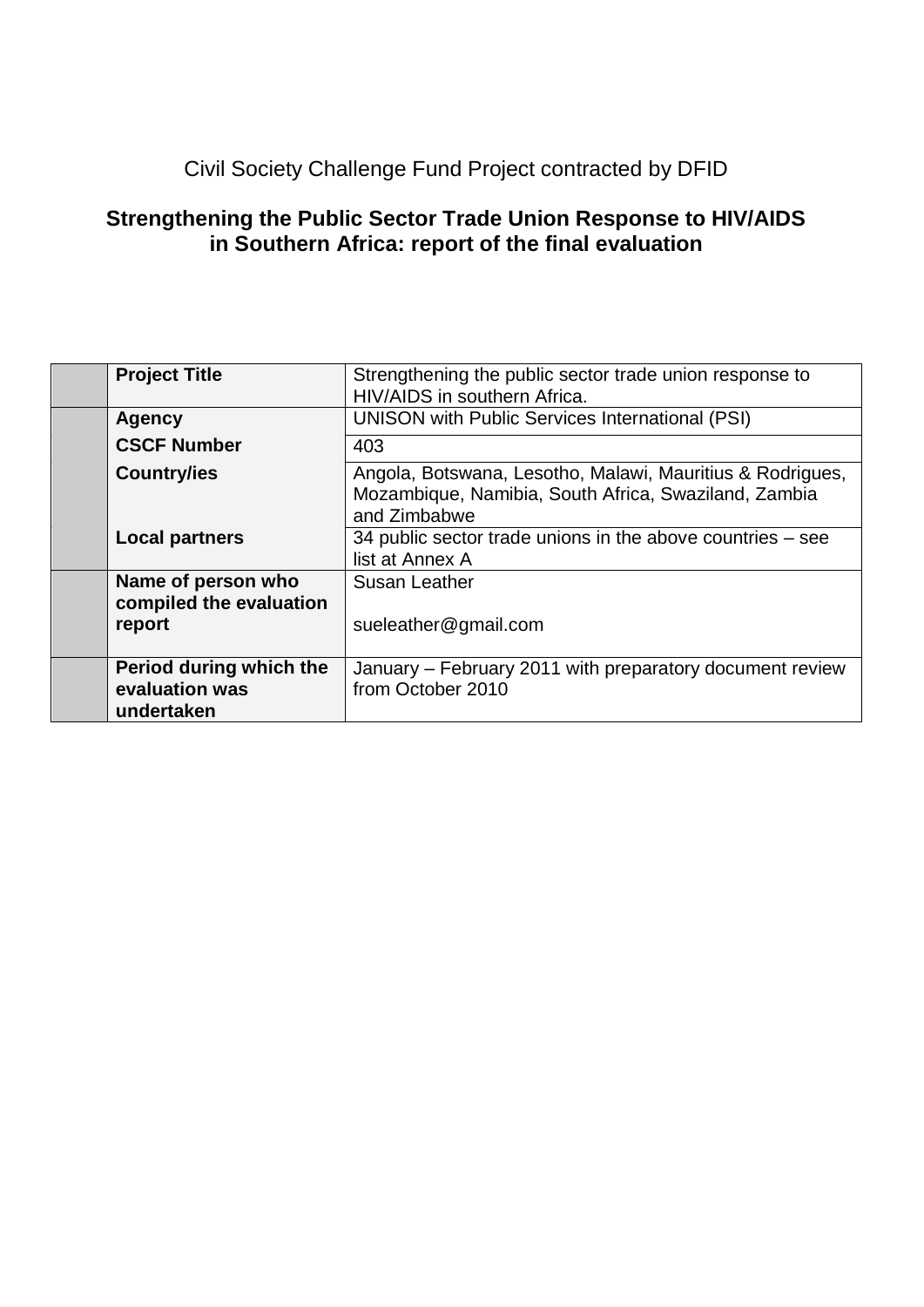### **CONTENTS**

| I. Executive summary                           | page i   |  |  |  |
|------------------------------------------------|----------|--|--|--|
| II. Achievement Rating Scale                   |          |  |  |  |
| III. Evaluation methodology                    | page iii |  |  |  |
| IV. Introduction to the project                | page 1   |  |  |  |
| V. Findings of the evaluation:                 | page 2   |  |  |  |
| V.i Project relevance                          | page 2   |  |  |  |
| V.ii Equity, rights and inclusion              | page 5   |  |  |  |
| V.iii Efficiency                               | page 8   |  |  |  |
| V.iv Effectiveness                             | page 9   |  |  |  |
| V.v Impact                                     | page 20  |  |  |  |
| V.vi Sustainability                            | page 23  |  |  |  |
| V.vii Replicability                            | page 24  |  |  |  |
| V. viii Information dissemination & networking | page 25  |  |  |  |
| VI. Conclusions and lessons learned            | page 26  |  |  |  |
| <b>VII. Recommendations</b>                    | page 28  |  |  |  |
|                                                |          |  |  |  |

Annexes: page 31

- A. List of participating unions
- B. Original and revised logframes
- C. List of "How-to-Guides"
- D. References and web links

# **ABBREVIATIONS AND ACRONYMS** (also spelt out in the text of the report)

| ARV            | antiretroviral (medication/treatment)                                    |
|----------------|--------------------------------------------------------------------------|
| <b>CBA</b>     | collective bargaining agreement                                          |
| <b>CSO</b>     | civil society organisation                                               |
| <b>ILO</b>     | International Labour Organization                                        |
| <b>ITUC</b>    | International Trade Union Confederation                                  |
| M&E            | monitoring and evaluation                                                |
| <b>NAC</b>     | National AIDS Council (or Commission)                                    |
| <b>NCC</b>     | National Coordinating Committee (of PSI affiliates)                      |
| <b>NGO</b>     | non-governmental organisation                                            |
| <b>OSH</b>     | occupational safety and health                                           |
| PB             | <b>Project Board</b>                                                     |
| <b>PCT</b>     | <b>Project Coordinating Team</b>                                         |
| <b>PSI</b>     | <b>Public Services International</b>                                     |
| <b>PSUFASA</b> | Public Sector Unions Fighting AIDS in Southern Africa                    |
| <b>SADC</b>    | Southern Africa Development Community                                    |
| <b>SAfAIDS</b> | Southern Africa HIV and AIDS Information Dissemination Services          |
| <b>SATUCC</b>  | Southern Africa Trade Union Coordinating Council                         |
| <b>UNAIDS</b>  | Joint United Nations Programme on HIV/AIDS                               |
| <b>VCT</b>     | voluntary counselling and testing (also HCT – HIV counselling & testing) |
| <b>WHO</b>     | <b>World Health Organization</b>                                         |
|                |                                                                          |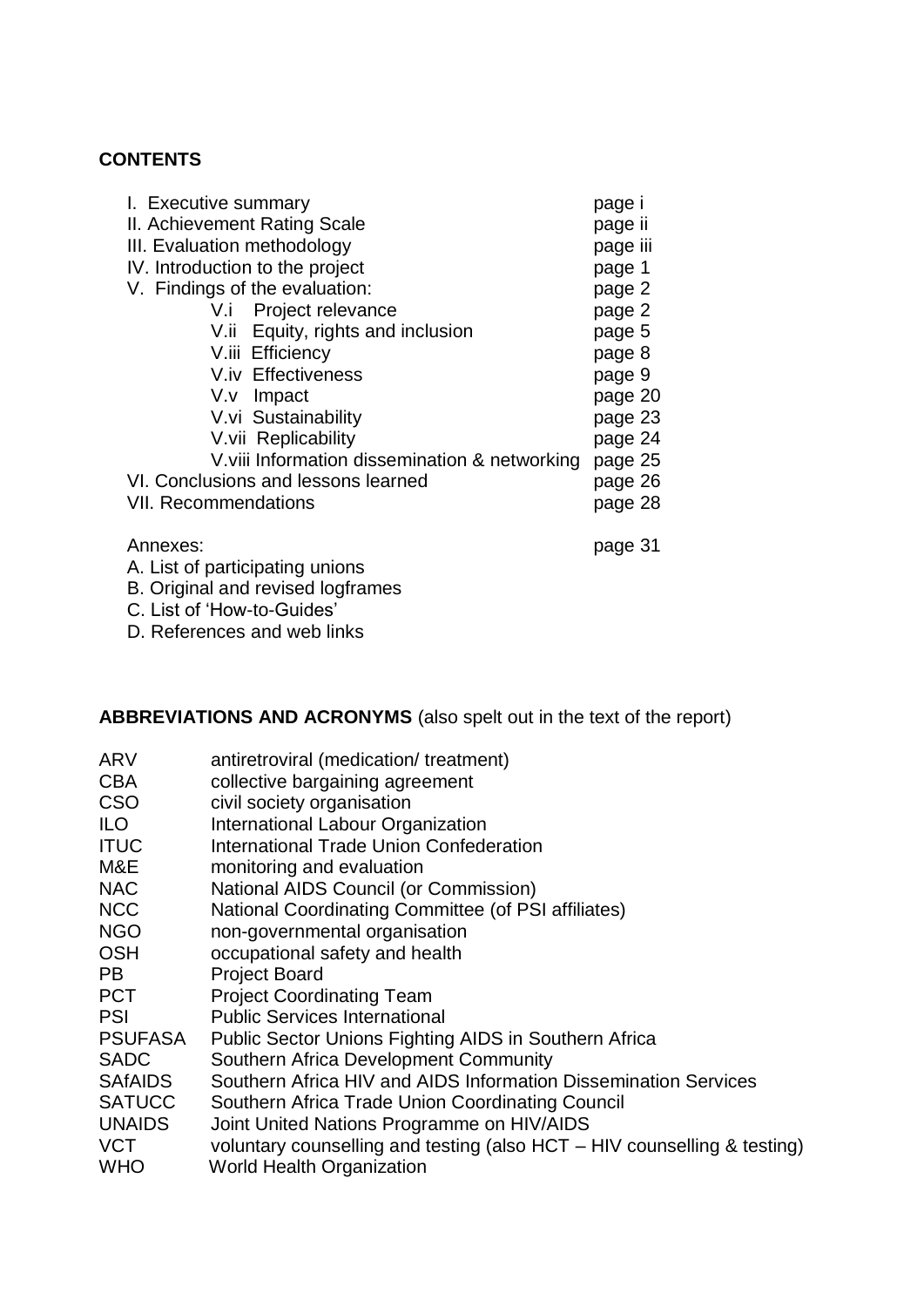## **I. EXECUTIVE SUMMARY**

The aim of this project was to strengthen the capacity of public sector unions to respond to HIV/AIDS through the strategic application of their comparative advantage: that is, in representing the needs and protecting the rights of large numbers of workers; in negotiating with employers and engaging in social dialogue with government; and in informing, training, educating and influencing members, their families and communities. In terms of meeting the agreed targets and indicators it was largely successful, but its achievements exceeded the requirements of the logframe.

Southern Africa bears the burden of high HIV prevalence combined with limited resources to cope. What is more, the public sector is the one most exposed to the impact of the epidemic as well as being the major employer: not only does the health service have to manage the most direct consequences of HIV-related sickness and death, but the government must deal with the impact of AIDS on all social and economic sectors. This requires multi-level and multisectoral mobilisation, promoting understanding about HIV and inspiring commitment to change. For these reasons, the project was not only relevant but much needed in order to support national efforts to ensure Universal Access and to meet the Millennium Development Goals.

The unions were well aware of the needs of their members in relation to HIV/AIDS, their responsibilities to defend rights and promote wellness, and the obstacles facing them. On the one hand the project helped them develop the skills and confidence to advocate and bargain more effectively with government at policy level and with their immediate employers. They were all committed to the introduction of workplace policies and programmes on HIV/AIDS, including as part of a broader wellness package. Health service unions were undertaking useful 'caring for carers' activities. On the other hand their understanding of the barriers to voluntary testing, treatment adherence and disclosure was sensitive and sophisticated, and with the project"s assistance had led to the training and support of extensive networks of peer educators.

It is also noteworthy that a range of government departments and the NAC in several countries expressed appreciation for the unions" contribution, and both unions and employers reported improved relations and good cooperation on HIV and AIDS. Partnerships with CSOs were also strengthened as a result of the project, with benefits to both sides.

In spite of some lack of clarity related to sustainability planning, most unions have taken meaningful measures to integrate HIV issues in their core business and set up structures to support ongoing action. In terms of understanding, commitment and capacity the unions themselves acknowledge measurable progress as a result of the project.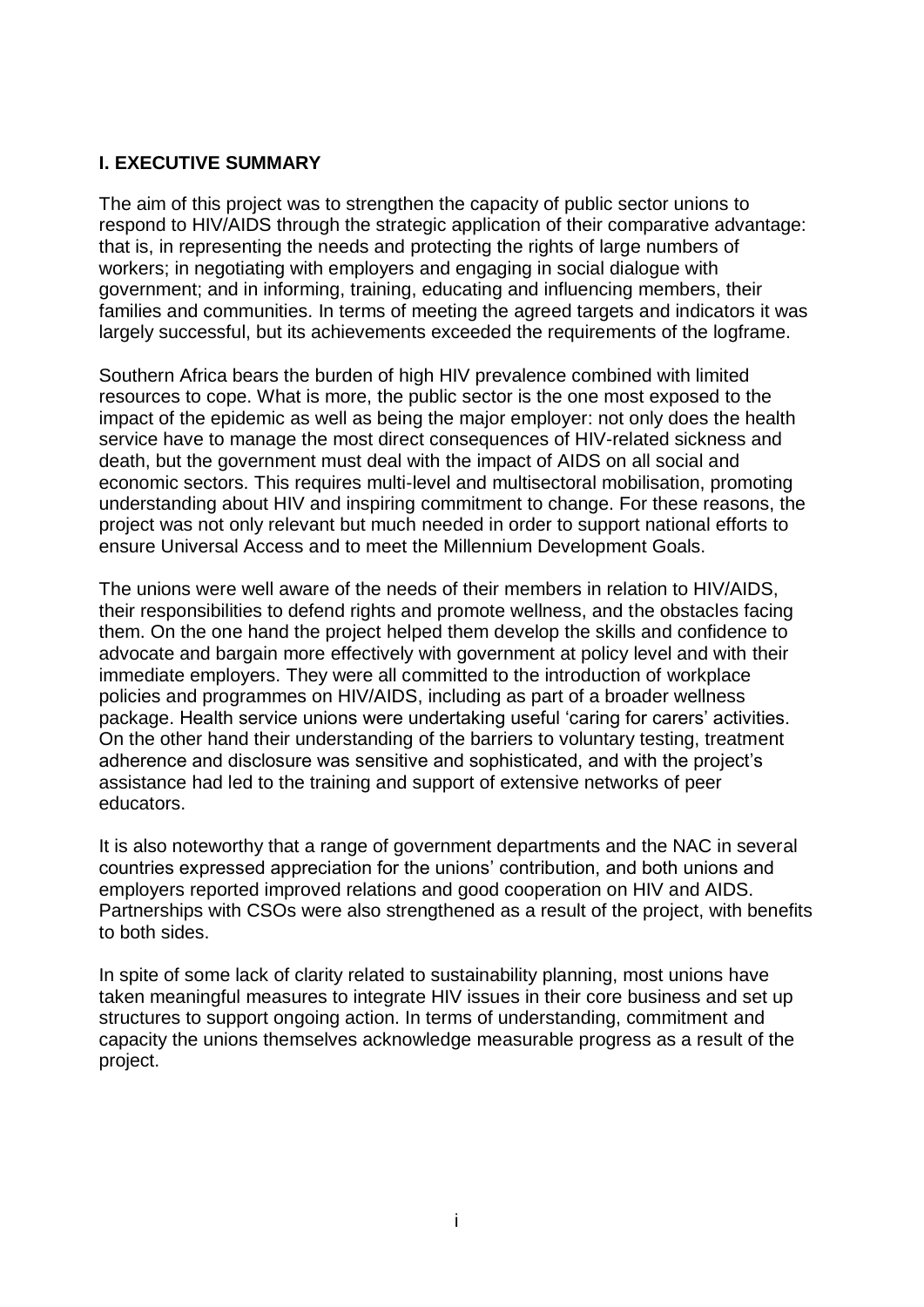# **II. ACHIEVEMENT RATING SCALE**

|                                                                                                                                     | <b>Rating for</b><br>whole<br>project<br>period | Logframe<br><b>Indicators</b>                                                                                                              | <b>Baseline</b><br>for<br>indicators                                                                                                             | <b>Progress</b><br>against the<br>indicators                                               | <b>Comments on changes</b><br>over the whole project<br>period, including<br>unintended impacts                                                                                                                                                                                                                                                                                                                                                                                                                                                                                                                                                                                    |
|-------------------------------------------------------------------------------------------------------------------------------------|-------------------------------------------------|--------------------------------------------------------------------------------------------------------------------------------------------|--------------------------------------------------------------------------------------------------------------------------------------------------|--------------------------------------------------------------------------------------------|------------------------------------------------------------------------------------------------------------------------------------------------------------------------------------------------------------------------------------------------------------------------------------------------------------------------------------------------------------------------------------------------------------------------------------------------------------------------------------------------------------------------------------------------------------------------------------------------------------------------------------------------------------------------------------|
| <b>Purpose</b><br>Strengthened<br>capacity of<br>public sector<br>unions in<br>Southern Africa<br>to respond to<br><b>HIV/AIDS</b>  | 1                                               | 50% increase<br>in [union-<br>driven]<br><b>HIV/AIDS</b><br>activities<br>among public<br>sector trade<br>unions                           | 24 unions<br>took part<br>in some<br><b>HIV/AIDS</b><br>activities<br>(so a 50%<br>increase<br>would not<br>in fact<br>have<br>been<br>possible) | 32 unions<br>were running<br><b>HIV/AIDS</b><br>activities by<br>the end of<br>the project | Not only has the quantity<br>of union action increased<br>but so has its quality, as<br>well as the extent to<br>which the unions have<br>taken responsibility for it.<br>The capacity of 32<br>unions, with a combined<br>membership of over 700<br>000 and influence over<br>many more workers and<br>managers in the public<br>sector, has been<br>strengthened through a<br>sound and well-executed<br>project. It has also been<br>excellent value for<br>money: the achievements<br>of the unions across the<br>11 countries - 10 of them<br>fully functioning - have<br>come about with an<br>investment by DFID of an<br>average of about £12 000<br>per country per year. |
| <b>Outputs</b><br>1. Good<br>practice on<br>HIV/AIDS, incl.<br>protection<br>against<br>discrimination &<br>promotion of<br>rights. | 1                                               | i) 30% [50%]<br>increase in no.<br>unions with<br>AIDS policies.<br>[ii) 50%<br>increase in no.<br>unions active<br>on.<br>discrimination] | 11 $\{9\}$<br>unions<br>11<br>unions                                                                                                             | 20 unions $(+$<br>2 position<br>statements)<br>32 unions                                   | All indicators were met<br>but one (indicator iii,<br>Output 5), and all agreed<br>activities were carried out<br>but one (specialist<br>support, Output 5),<br>though the resource<br>centre (Output 5) did not<br>serve the intended<br>function.                                                                                                                                                                                                                                                                                                                                                                                                                                |
| 2. Mechanisms<br>to share good<br>practice among<br>the unions.                                                                     | 1                                               | i) 80% of the<br>unions have<br>participated in<br>regional<br>seminars; (ii)<br>50% have<br>contributed to<br>the newsletter.             | 0<br>0                                                                                                                                           | 31 unions<br>21 unions                                                                     | Although the indicators<br>were met for Output 3<br>I've rated it 1(2) because<br>the quality of contacts<br>could have been greater.<br>Although one indicator<br>was not met for Output 5,<br>I've rated it 1(2) because<br>of the greatly improved                                                                                                                                                                                                                                                                                                                                                                                                                              |
| 3. Increased<br>collaboration &<br>exchange with<br>CSO <sub>s.</sub>                                                               | 1(2)                                            | 20% of unions<br>engaged in<br>actions with<br>CSOs [42%]                                                                                  | 20 unions                                                                                                                                        | 32 unions<br>$(16$ had<br>strengthened<br>links with<br>CSOs during<br>project)            | quality of services.<br>Unintended impacts such<br>as the time it took to put<br>structures in place, the<br>complex processes for<br>agreeing union policies,                                                                                                                                                                                                                                                                                                                                                                                                                                                                                                                     |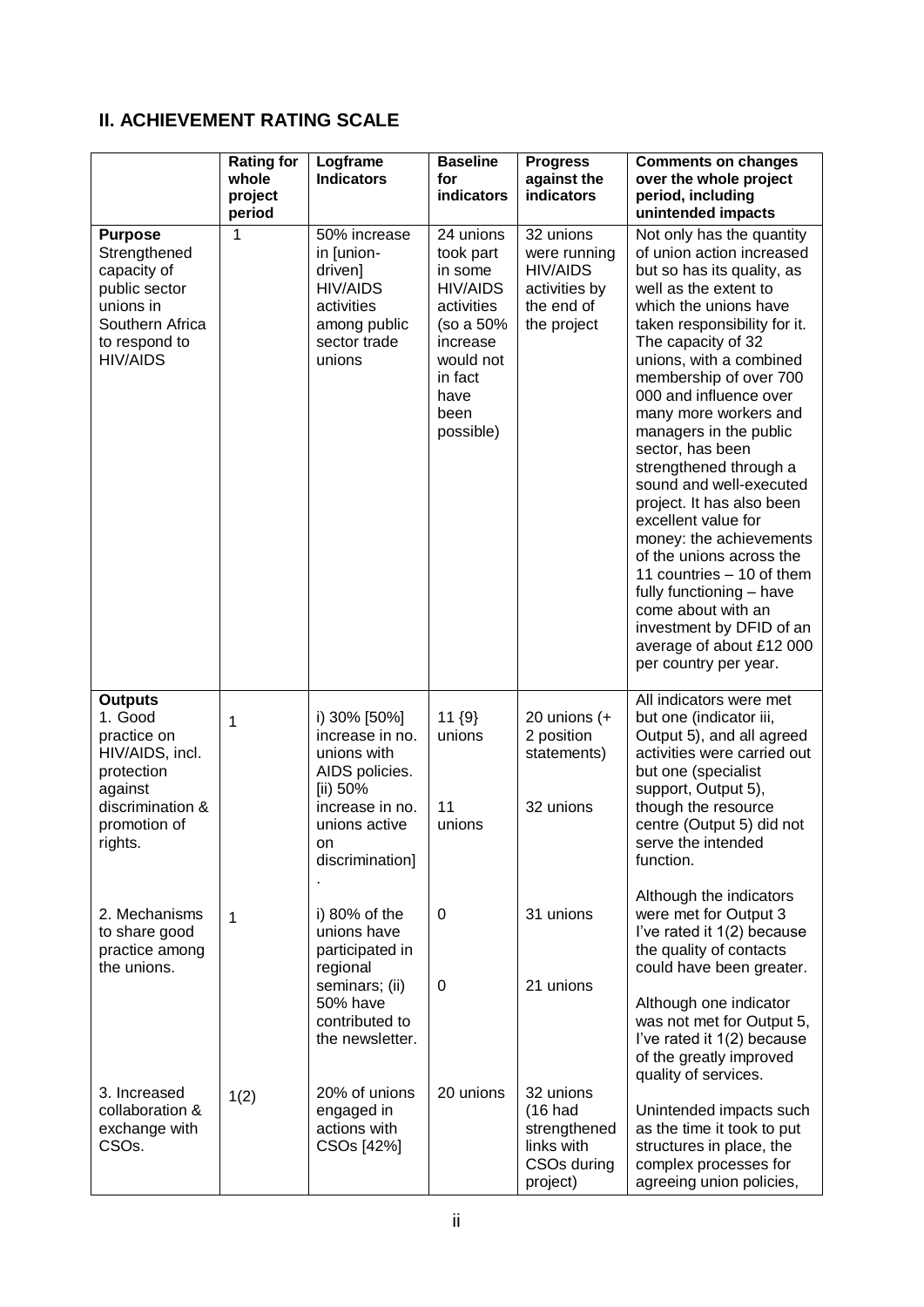|                                                                                                         | <b>Rating for</b><br>whole<br>project<br>period | Logframe<br><b>Indicators</b>                                                                              | <b>Baseline</b><br>for<br>indicators | <b>Progress</b><br>against the<br>indicators                                                               | <b>Comments on changes</b><br>over the whole project<br>period, including<br>unintended impacts                                                                                                                                                                                                                                                      |
|---------------------------------------------------------------------------------------------------------|-------------------------------------------------|------------------------------------------------------------------------------------------------------------|--------------------------------------|------------------------------------------------------------------------------------------------------------|------------------------------------------------------------------------------------------------------------------------------------------------------------------------------------------------------------------------------------------------------------------------------------------------------------------------------------------------------|
| 4. Influence on<br>national &<br>workplace<br>policy through<br>lobbying &<br>collective<br>bargaining. | 1                                               | (i) 50% of<br>unions have<br>participated in<br>training on<br>lobbying<br>government;                     | 6 unions                             | 25 unions                                                                                                  | and the replacement of<br>the project coordinator<br>only had the effect of<br>slightly delaying activities<br>but did not undermine the<br>achievements of the<br>unions in integrating<br>HIV/AIDS in their                                                                                                                                        |
|                                                                                                         |                                                 | (ii) 10% [45%]<br>of unions<br>lobbying<br>Ministry of<br>Health;                                          | 8 unions                             | 24 unions<br>lobbying<br>government<br>$(18)$ had<br>strengthened<br>links with<br>NACs during<br>project) | programmes and<br>developing the<br>institutional and human<br>resource capacity to<br>implement these<br>effectively.                                                                                                                                                                                                                               |
|                                                                                                         |                                                 | (iii) 10% [45%]<br>of unions have<br>negotiated<br>collective<br>agreements on<br>HIV/AIDS.                | $7\{10\}$<br>unions                  | 21 unions                                                                                                  |                                                                                                                                                                                                                                                                                                                                                      |
| 5. Improved<br><b>HIV/AIDS</b><br>services<br>provided by<br>unions to                                  | 1(2)                                            | (i) 50% of<br>unions train<br>shop stewards<br>on HIV/AIDS;                                                | 12 unions                            | 28 unions                                                                                                  |                                                                                                                                                                                                                                                                                                                                                      |
| members &<br>public sector<br>workforce.                                                                |                                                 | (ii) 50% have<br>non-training<br>activities on<br>HIV/AIDS in<br>the workplace;                            | 9 unions                             | 32 unions                                                                                                  |                                                                                                                                                                                                                                                                                                                                                      |
|                                                                                                         |                                                 | (iii) 20%<br>increase in no.<br>of members<br>represented in<br><b>HIV/AIDS</b><br>employment<br>disputes. | 2 unions                             | 3 unions (no.<br>of cases not<br>clear)                                                                    |                                                                                                                                                                                                                                                                                                                                                      |
| <b>Activities</b>                                                                                       |                                                 | minimum agreed for the logframe.                                                                           |                                      |                                                                                                            | While I had some reservations about the indicators I found the activities to have been<br>relevant, implemented efficiently, and effective in contributing to the goal of the<br>project. In relation to some outputs (e.g. Output 1) they could have been more<br>ambitious but in practice many of the unions took the activities further than the |

#### *Notes*

[...] indicates a revised figure or indicator when the logframe was changed in June 2010 {...} indicates what I believe to be a more accurate baseline figure as a result of my interviews and questionnaire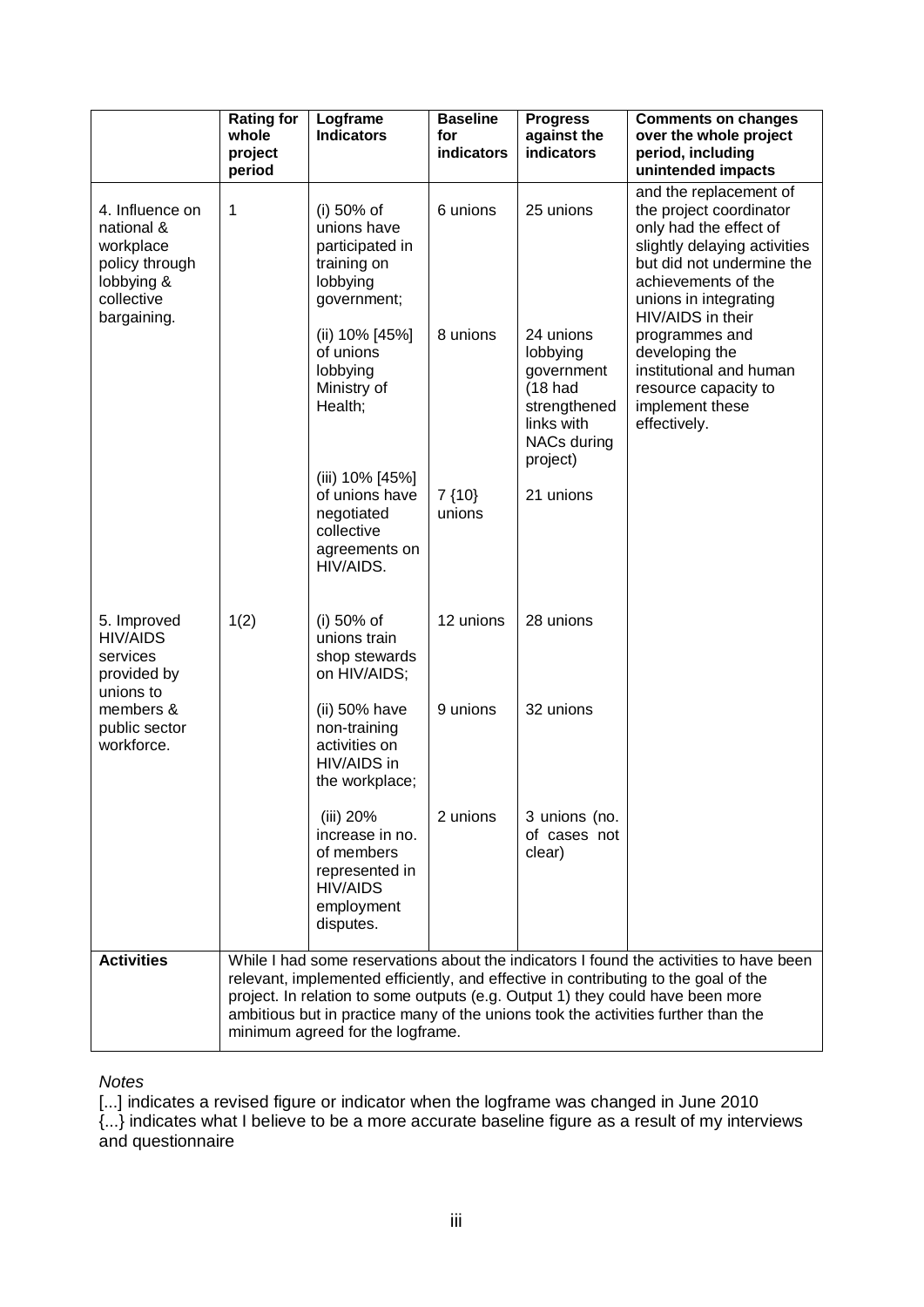## **III. EVALUATION METHODOLOGY**

The evaluator was appointed in September 2010, with clear terms of reference, and undertook:

- A desk review of project information including key documents such as minutes of management meetings and reports of workshops, seminars and activities (see references)
- A review of relevant policy documents from the project countries
- Interviews with project managers and partners to collect information on the nature of the project, its management and achievements
- Interviews with key project stakeholders on progress, achievement, impact, obstacles and lessons learned.

Interviews were guided by sets of questions targeted to different stakeholders, e.g. government, NGOs, AIDS agencies, and a formal questionnaire was prepared for the 34 partner unions. I visited four of the 11 countries and benefited from interviews and focus group discussion, as well as direct observation of some activities. I was able to interview representatives from the countries not visited – with the exception of Angola and Lesotho - in the course of the second regional seminar, February 2011, which I attended. A total of 21 questionnaires were completed, complemented by activity report forms from all the countries but Angola and Lesotho.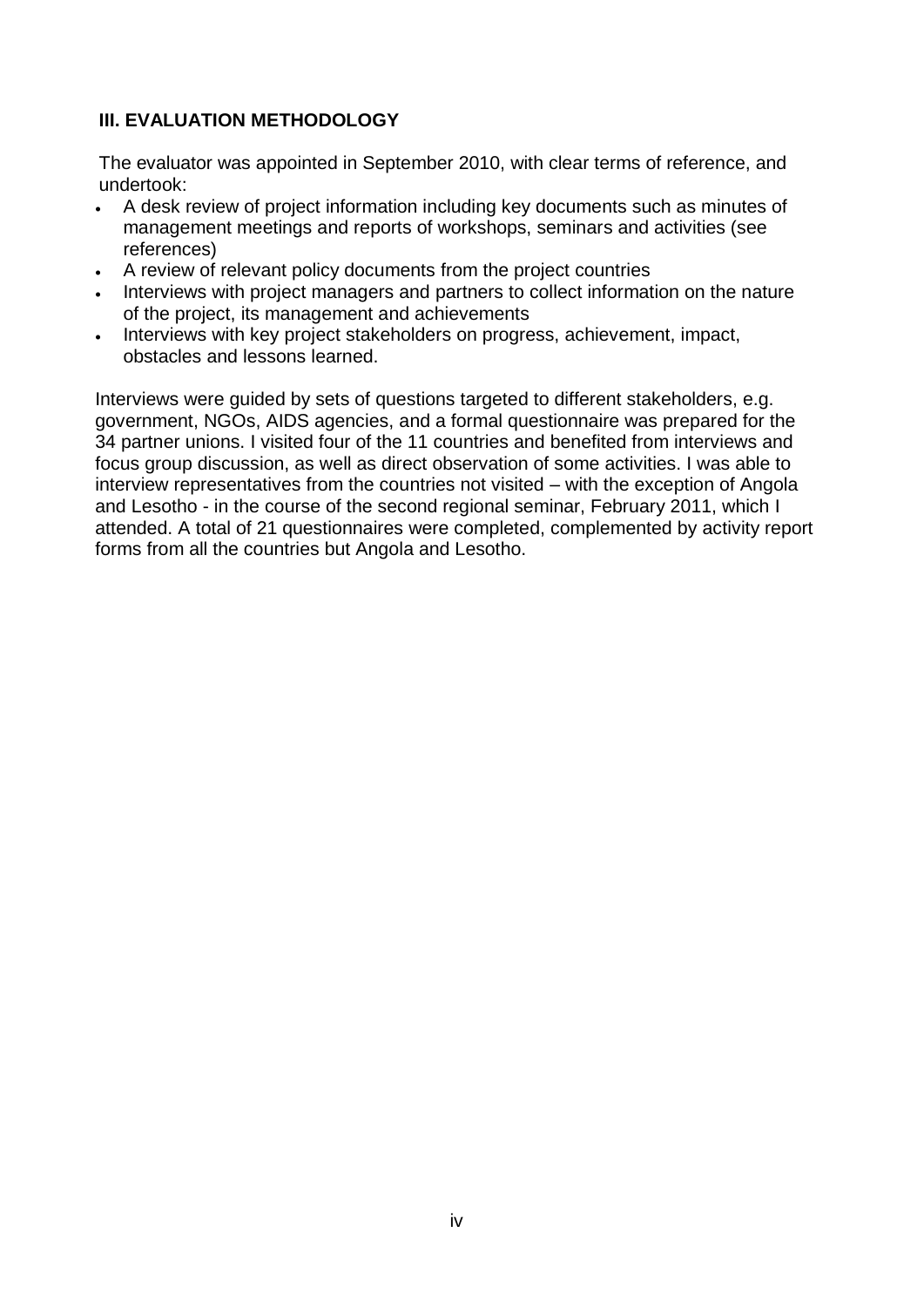## **IV. INTRODUCTION TO THE PROJECT**

"HIV has to be eradicated. The world has to join forces for this to happen, putting together technology and resources with human love and emotions." *P. Ramjug, General Secretary GSEA, Mauritius* 

The scale and impact of the AIDS epidemic in southern Africa have made it necessary to engage every aspect of society in response. This requires promoting understanding about HIV, its transmission and the treatment options, and building capacity to make the necessary personal, institutional and societal changes. A major challenge is to coordinate and support the diverse actors as well as mobilising their commitment.

This project brings together two vital areas of response: the public sector and the trade union movement.

The public sector is the principal employer in most of the high HIV-burden countries with an organised workforce estimated at over 700,000 in the 11 project countries. It is also the sector most exposed to the impact of the epidemic. AIDS imposes a double burden: the public sector suffers direct staff losses due to AIDS while simultaneously having to manage and mitigate the impact of the epidemic on all aspects of the economy and all segments of the population. The health service, of course, has to deal with the most direct consequences of HIV-related sickness and death. A huge extra burden is being placed on hard-pressed workers, not to mention the occupational risk of HIV through needle-stick and other injuries. The physical and psychological pressures of AIDS and TB nursing are among the reasons for the loss of staff, including through migration.

Nationally and internationally, trade unions are able to mobilize extensive networks of members, negotiate workplace agreements, make use of their experience in education and the defence of rights, and build on their influence in the community and with government. By their involvement, trade union representatives play a crucial role in building the confidence of workers in workplace policies and programmes on HIV/AIDS. Public sector trade unions in the southern Africa region recognise that they have a critical role to play in responding to the impact of HIV/AIDS on the daily lives of workers and their families.

UNISON (the major UK public sector union) has worked on capacity-building projects with public sector trade unions in Southern Africa since 1991. Over the years these unions voiced their concerns about the impact of HIV/AIDS and UNISON"s National Delegate Conference in 2001 voted to commit the union to supporting trade unions in southern Africa in tackling HIV/AIDS. Public Services International (PSI) supported UNISON in organising a regional consultation on HIV/AIDS in December 2004. Over 70 delegates took part, most from public sector unions in 10 southern African countries. They agreed an action plan which led to the initial pilot project to strengthen the public sector trade union response to HIV/AIDS in southern Africa and subsequently the proposal to DFID for the current extended project.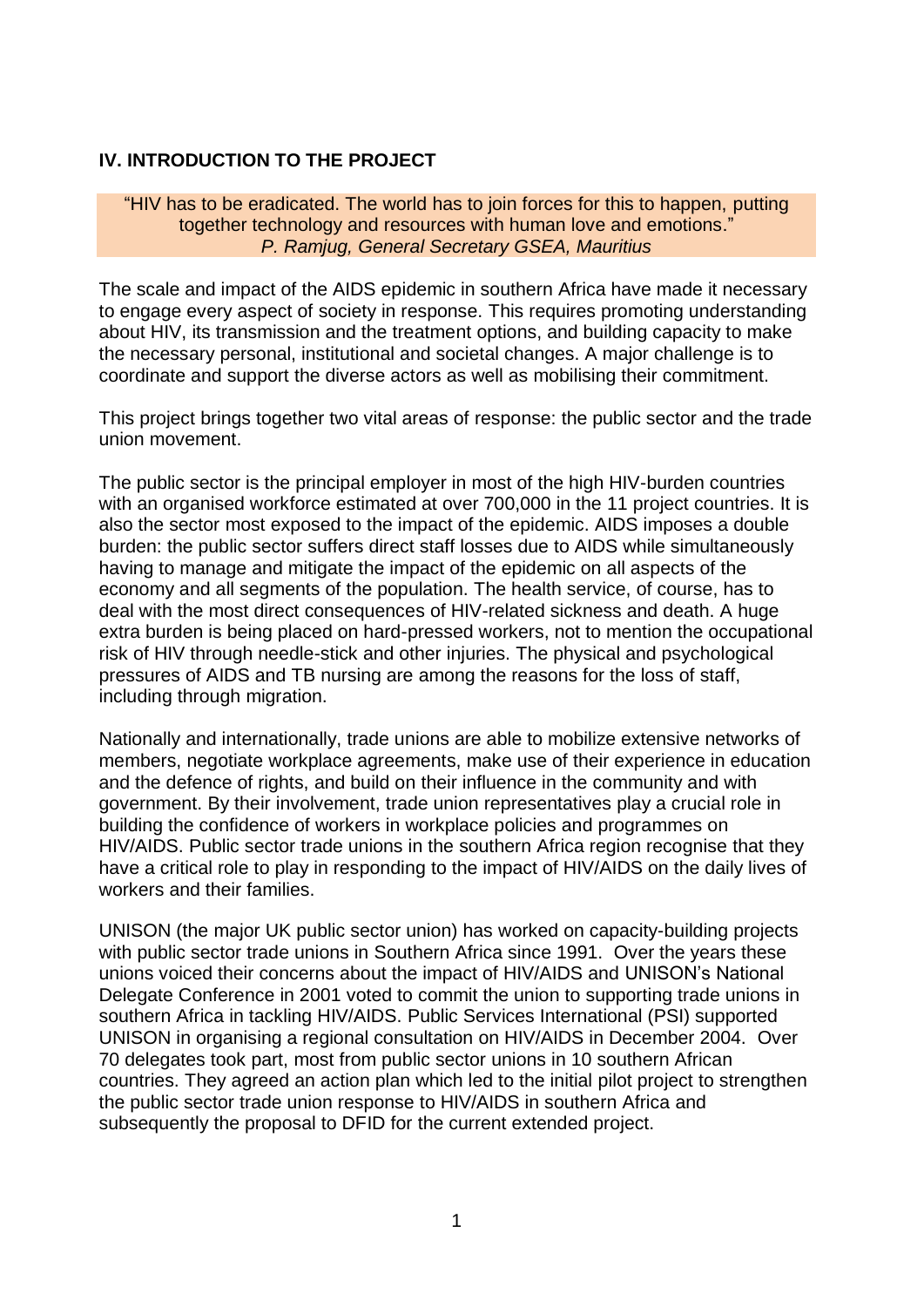Thirty-four PSI-affiliated unions in 11 countries of the southern Africa region were partners and beneficiaries of this project from March 2008 to March 2011. Over the period, two of the unions in South Africa (the Municipal, Education, State, Health and Allied Workers" Union – MESHAWU, and the Public and Allied Workers" Union of South Africa - PAWUSA) failed to participate, while the two public sector unions in Lesotho (not yet PSI affiliates) took part in a partial capacity. There was also a gap in participation by the Zimbabwe Nurses" Association, ZINA, due to internal difficulties.

## **V. FINDINGS OF THE EVALUATION**

### **V.i) Relevance of the project**

The ways the AIDS epidemic is undermining development gains and deepening poverty are well documented. The central focus of the British Government"s policy on sustainable development and poverty reduction, reflected in DFID"s country assistance plans, is a commitment to the internationally agreed Millennium Development Goals, which include goal 6 on HIV/AIDS. The *Regional Plan for Southern Africa* identifies HIV/AIDS as a key issue for the region. Halting the spread of HIV and promoting access to treatment are at the heart of this project. I also ascertained that the project was relevant to the national development and poverty reduction plans of the countries concerned. These include multisectoral HIV/AIDS strategies but I found in addition a strong focus on strengthening the public sector, including supporting it in the context of HIV/AIDS.

### *Project rationale, achievability and general approach*

My conclusion is that the project was not only relevant but necessary, and that it was largely achievable. Focusing on workers and unions in the public sector was both visionary and extremely practical. The project was able to combine the raising of awareness and building of capacity in strategically vital ministries, as well as in local government and in state-run institutions such as hospitals and universities, with the development of workplace and trade union programmes. In this way it was able to mobilise and train many hundreds of working people and provide information to thousands more.

My main reservation in terms of approach was the short duration: the long-term nature of the epidemic needs to be reflected in the terms of donor support, and capacity issues also have to be taken into account – the "set-up" period was always going to take a significant chunk out of the project time. I also feel that funding was very modest given that it had to cover 34 partners in 11 countries with capacity and communications challenges.

Questionnaire and interview responses all endorsed the relevance of the project. They demonstrated awareness of the potential of the public sector workplace and trade unions to make a real difference to the course of the epidemic and to the lives of their fellow workers. The devastation being wrought by AIDS was a constant reference, and its impact on workers and families at the same time as on the economy and the development goals of their countries. Outside stakeholders – from government officials to NGOs – also recognised the need for the project and agreed with its approach. Even unions which had worked for some time on HIV/AIDS said they had felt frustration at not being able to do more, and identified gaps in capacity the project sought to remedy. Union, ILO and NGO respondents identified the comparative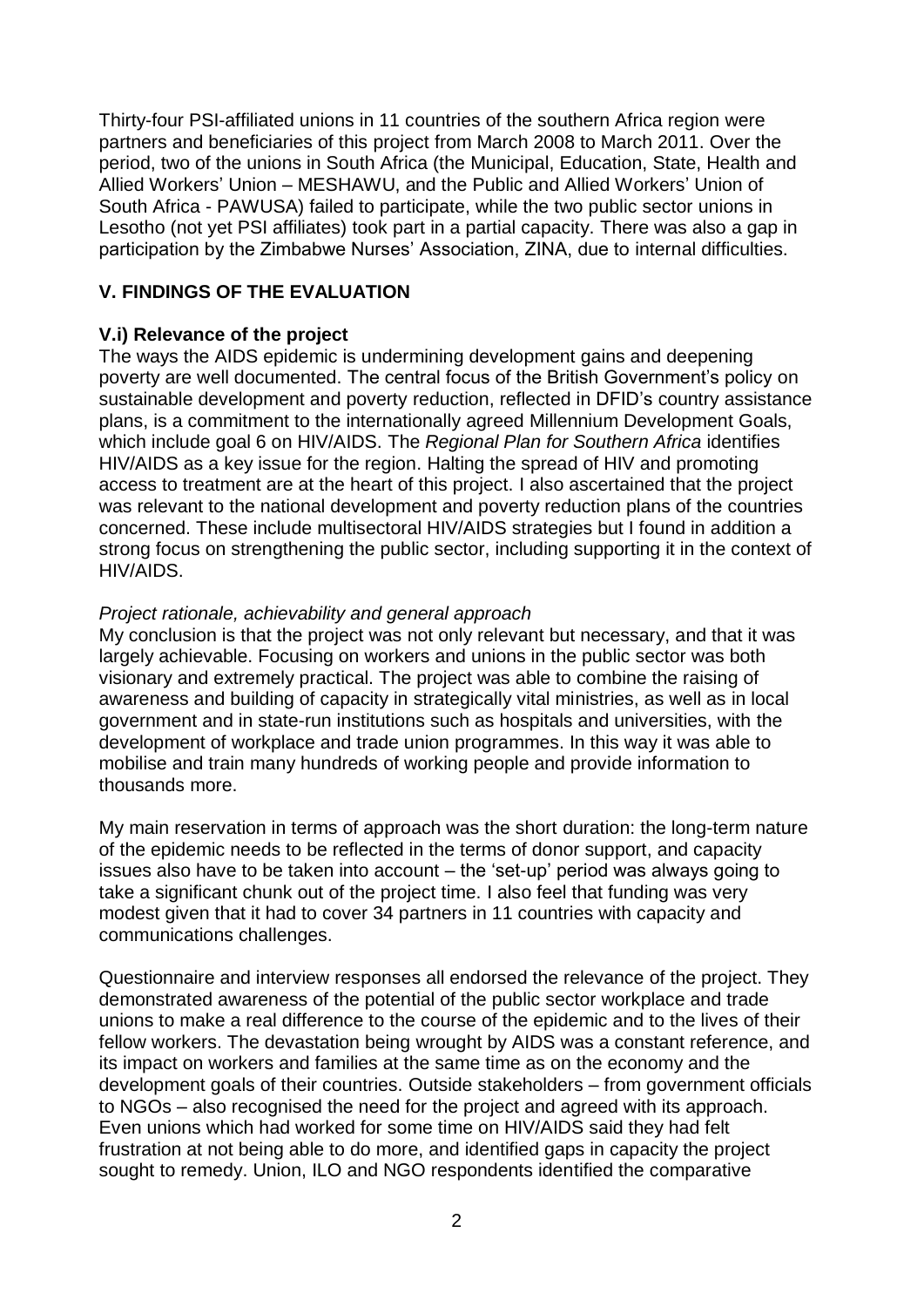advantage of unions as: the rights-based approach at the core of their work, including advocacy and negotiation to secure change; their experience in education and training; their legitimacy at the workplace and the trust felt by members; the significant numbers reached by union networks. To this can be added the leadership role unions often play in the community.

The emphasis on the workplace was another strong point of the project, because the potential multiplier effect is significant. Workplace policies and programmes have an important strategic role in HIV prevention and control, because of the age profile of those at risk, because workers are a captive audience for a large part of each day, and because structures exist at the workplace that are conducive to the integration of HIV/AIDS. The International Labour Organization and the International Monetary Fund, among others, have also found them to be cost-effective. Trade unions are not the only gate-keepers to the workplace, and many companies have taken useful initiatives, but union involvement has been shown time and again to improve the design, uptake and sense of ownership and trust that mark the most effective programmes.

All respondents from partner unions believed that the project had been achievable as well as relevant. They pointed to the structures that were already in place, the presence of HIV/AIDS focal persons in a number of unions, the previous programmes supported by UNISON. My conclusion is that the trade union comparative advantage, combined with the capacity-strengthening already achieved thanks to UNISON and the presence of PSI national coordinating committees (NCCs), were key factors in ensuring the achievability of the project.

#### *Project design process and ownership*

In February 2008, following the award of the DFID grant, a workshop was organised at UNISON headquarters in London to plan the next phase of union activities on HIV/AIDS, design the project and agree its original logframe. Representatives of nine countries attended from the southern Africa region (counting Mauritius and Rodrigues as one country); the representative from Angola was unable to attend and Lesotho was not yet part of the project. The report of the meeting shows that the unions had a clear understanding of needs and issues, were already taking some action thanks to UNISON support, and were willing to invest time and resources in the new project. Detailed discussion took place about objectives and activities, and project management structures were agreed (see V.iii below). The draft logframe was finalised by the Project Coordinating Team (PCT) in May 2008.

Comments from DFID (through their agents Tripleline), and the advent of a new project coordinator, resulted in a revision of the logframe which was completed in June 2010. This was late in the life of the project, however it should be noted that only indicators were amended, not the outputs or activities, and this was mainly in terms of the data selected not the substance of the indicator. The Gantt chart was first completed in May 2008, and then revised in February 2010. A monitoring and evaluation plan was put in place for the period June 2008 – March 2009, and a second for April 2009 – March 2010. A slightly different plan was used to check progress over the final period. I am confident that all significant changes were carried out by the PCT, thus applying the agreed democratic procedures. It was clear that budgeting issues and reports of expenditure were also followed carefully. These plans showed a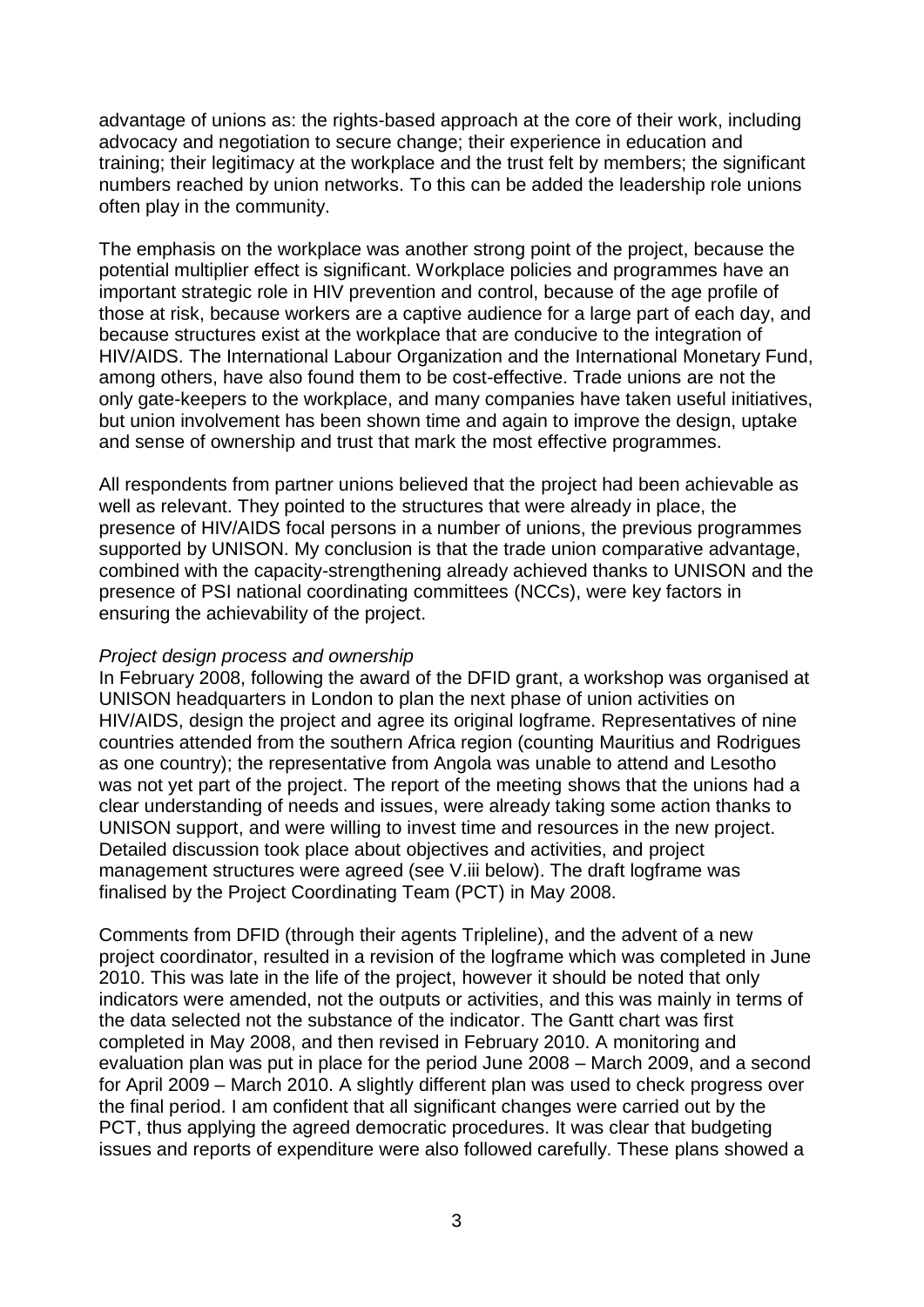good level of organisation and support by project managers, but they only reported on the completion of activities without attempting to link them to outputs.

A logframe was produced for each country, but was the same for each country irrespective of its baseline position or structural differences. It would have been useful for each country to have been helped to develop its own plan of action. Reliance was placed on the NCC to provide in-country coordination but most were not given adequate guidance or support for the task. Planning at country level was fairly weak: the focus tended to be on activities rather than outcomes and, although the project staff monitored progress well, there seemed to be few M & E plans at country level. In South Africa, however, NEHAWU has recently undertaken a major survey covering every workplace where it organises to see whether it has an HIV/AIDS policy or agreement in place. At the time of writing the results were still being compiled but numbers were already significant.

Documents produced to guide the subsequent stages of the planning process show that mechanisms to consult with partner unions were in place by April-May 2008. All stakeholders questioned felt they had been sufficiently involved or consulted, and a strong sense of ownership was especially evident at the final regional seminar as the participants discussed how the project could continue.

#### *Targets, indicators and activities*

The overall goal of the project was to strengthen the public sector trade union response in tackling HIV/AIDS in southern Africa, an overly broad goal which was given greater focus in subsequent documentation (for example the objectives set out in the annual reports to DFID). These specified enhancing capacity i) to lobby and negotiate with government and employers for the introduction of laws and policies as appropriate on HIV/AIDS and the workplace, and ii) to deliver improved HIV/AIDS services to the membership. This dual approach, seeking to bring about change through both "upstream" and "downstream" actions, was well suited to the needs and situation of trade unions.

The logframe identified five outputs (targets). These could have been more clearly presented and arguably numbers 2 and 3 concern the means rather than the desired end. However they covered core strategic areas where action was potentially most useful: a focus on rights including advocacy and negotiation with government and/or the immediate employer, communications among unions and with civil society, and improved service provision for members. It is clear that efforts were made to ensure relevant indicators and activities that were relevant and achievable (see V.iv below).

A general comment is the gender-blindness of targets and activities: although this does not seem to have prevented unions from undertaking many gender-oriented activities, other unions might have been encouraged and guided in this area with an explicit gender focus in the logframe. I also feel that it was a mistake not to make explicit reference to peer education, but the unions undertook significant action in this area as part of service provision to members and other workers.

The "flow" of the logframe was not always convincing: it was unclear how some of the activities selected would lead to the agreed outputs and not all the indicators seemed the best way of measuring achievement of a given output (see discussion of the five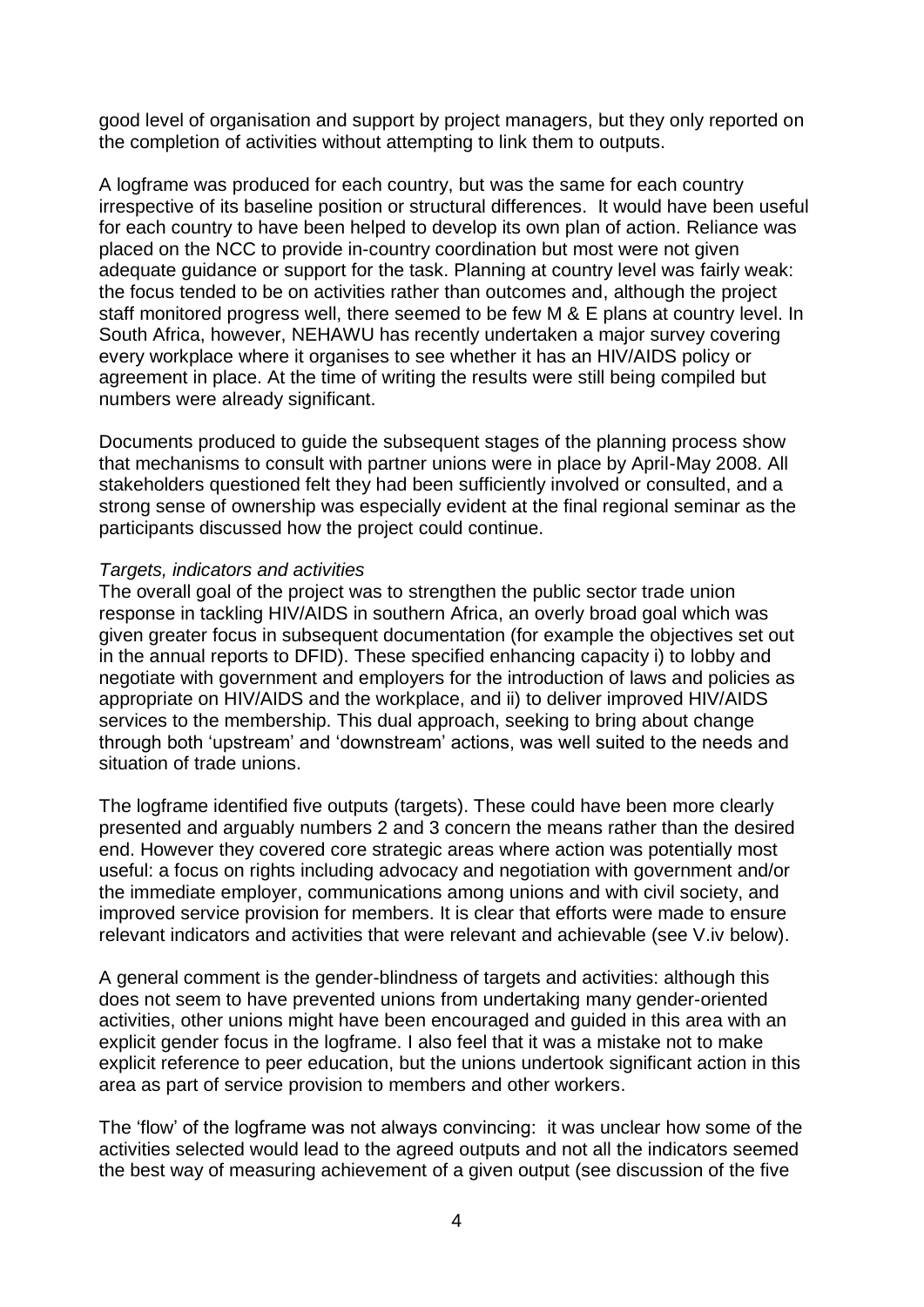outputs at V.iv). Indicator 5.3, for example, was arguably more appropriate for output 1. Nevertheless, all stakeholders had a clear sense of what they were aiming to achieve, bought into the activities, and had a fair understanding of the purpose of each indicator and of its means of verification. The project staff were good at following progress against the Gantt chart and making strenuous efforts to obtain reports of activities; the stakeholders were generally good at undertaking activities within the timescale but bad at reporting.

**Baseline survey**: with the assistance of a statistician at the University of Witwatersrand a questionnaire was prepared for the participating countries (10 at this stage). The General Secretary and HIV/AIDS coordinator of all 34 trade unions affiliated to PSI were invited to participate in the research. Twenty-eight of those approached took part. The interviews were carried out between 19 August and 17 November 2008 and recorded by the project coordinator and project assistant, then the transcribed data was analysed by the statistician and interpreted in conjunction with the project coordinator.

There were unfortunately a number of flaws with the process, as confirmed by the project staff. First, information-gathering took place several months into the project; second, the final report was published in the second year of the project (though its findings were used before then); and third, the respondents were often not those best placed to provide the information being sought. Where only one interview took place within a union, this was often with a senior official who did not necessarily have current or complete information on the HIV/AIDS programme. According to the report itself, only five respondents (12%) were HIV/AIDS co-ordinators. As far as it was possible I used other documents to gain an overview of the extent and nature of HIV/AIDS activities before the project: these included country reports from unions presented at the December 2004 workshop (see project description), at the pre-project workshop in February 2008 and at the first project management meetings; surveys on collective bargaining agreements carried out separately from the project in Malawi, Zambia and Zimbabwe; and my own interviews which sought to establish what activities or policies had been developed or implemented since the project began.

### **V.ii) Equity, rights and inclusion**

#### *Building awareness of rights and the means to defend them*

Interventions around the protection and promotion of rights will come up at several points during this report, as these are at the heart of the project (and the first output concerns rights). This is a complex area as several rights are concerned, relating to various different populations, with the need for a multi-layered approach to their recognition and defence.

Partner unions were most obviously aware of the need to defend the rights of those directly affected by HIV, workers living with HIV whether openly or not. These included in particular the rights to continued employment, to non-discrimination, to confidentiality, and to ARV treatment, care and support. The role of a workplace policy was seen to be to define the rights that the employer committed to respecting; the collective bargaining agreement was deemed even more effective in defending rights as it has the force of law behind it once agreed. Although workplace programmes for prevention were considered to be essential, not all respondents considered these in terms of rights, at least at the beginning of the project. Some interesting discussions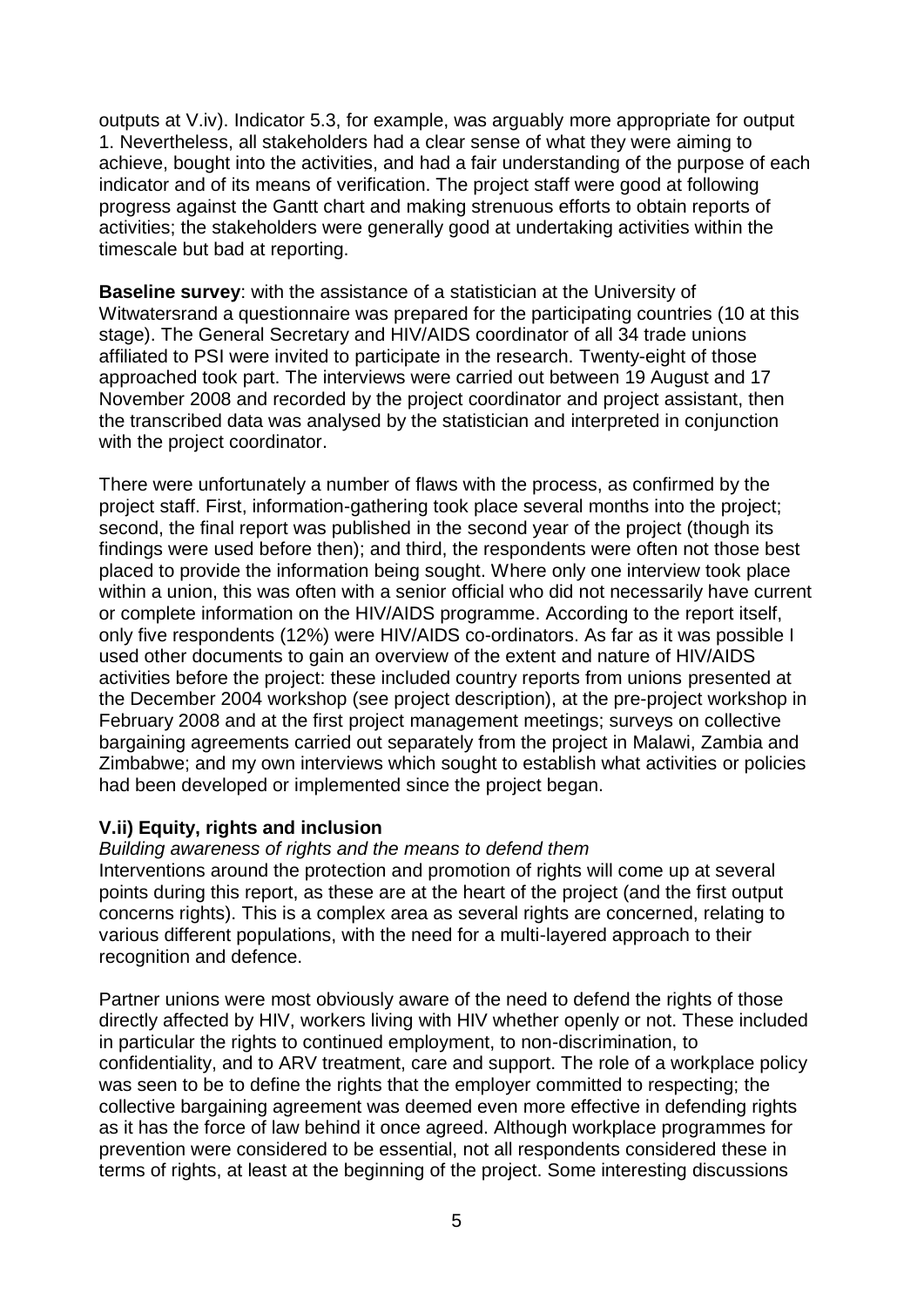took place about the right to health and what this means in practice: it transpired at the second regional seminar, for example, that Botswana restricts ARVs to its citizens while in Swaziland access is open to all.

Union strategies on rights were generally comprehensive and well-thought out. They deliberately took a multi-level approach:

i) lobbying or negotiating with government/ employers to strengthen the national or sectoral policy framework;

ii) training union negotiators, shop stewards and branch organisers to relate workers' rights to HIV/AIDS, promote them through agreements and policies, and defend them in the event of abuse; and

iii) educating the membership so that they understand their own rights.

Most unions sought to ensure that core negotiating processes and rights-based activities include HIV issues. I saw substantial evidence of this in terms of the agendas of union meetings and workshop programmes.

The *ILO Code of Practice on HIV/AIDS and the world of work* was widely used as the basis for policy development, especially the ten key principles. I was impressed that most of the unions were also aware of ILO Recommendation 200 on HIV/AIDS and the world of work, although it was only agreed in June 2010. They were looking forward to being fully involved in the implementation process at country level, and believed it would be a useful tool to strengthen their rights-based work. A number of the unions also used ILO Convention 111 on discrimination as a point of reference.

The fact the unions were informing their members about relevant laws, national policies and workplace provisions, as well as government messages - and what"s more interpreting these and explaining their significance - was a particularly valuable aspect of the unions' work in this area. This view was expressed by several government representatives as well as union activists, for example in Angola.

#### *Gender equality*

Although there was a high level of awareness about the need for gender equality, some of the unions pointed out that the project planning documents were not particularly strong or clear in this area. There were however a number of very solid achievements on gender issues, which seem to have come about through the awareness and commitment of key individuals and previous gender training. It seemed clear to me that the inter-union communications brought about by the project also contributed significantly to the raising of awareness about gender and the sharing of useful ideas and approaches.

Public sector unions tend to have a relatively high female membership, especially in the health sector. Most of the unions have gender strategies and focal persons – sometimes the same person who has responsibility for HIV – and the connections between the two areas of activity were strong. One example is the area of sexual harassment where campaigns explain the links with HIV. Gender mainstreaming was a priority for most and in Mozambique, for example, the union undertook training in this area. Unions were aware of the importance of gender-balanced participation in activities and usually managed this, as I was able to verify from participants' lists for workshops and training activities.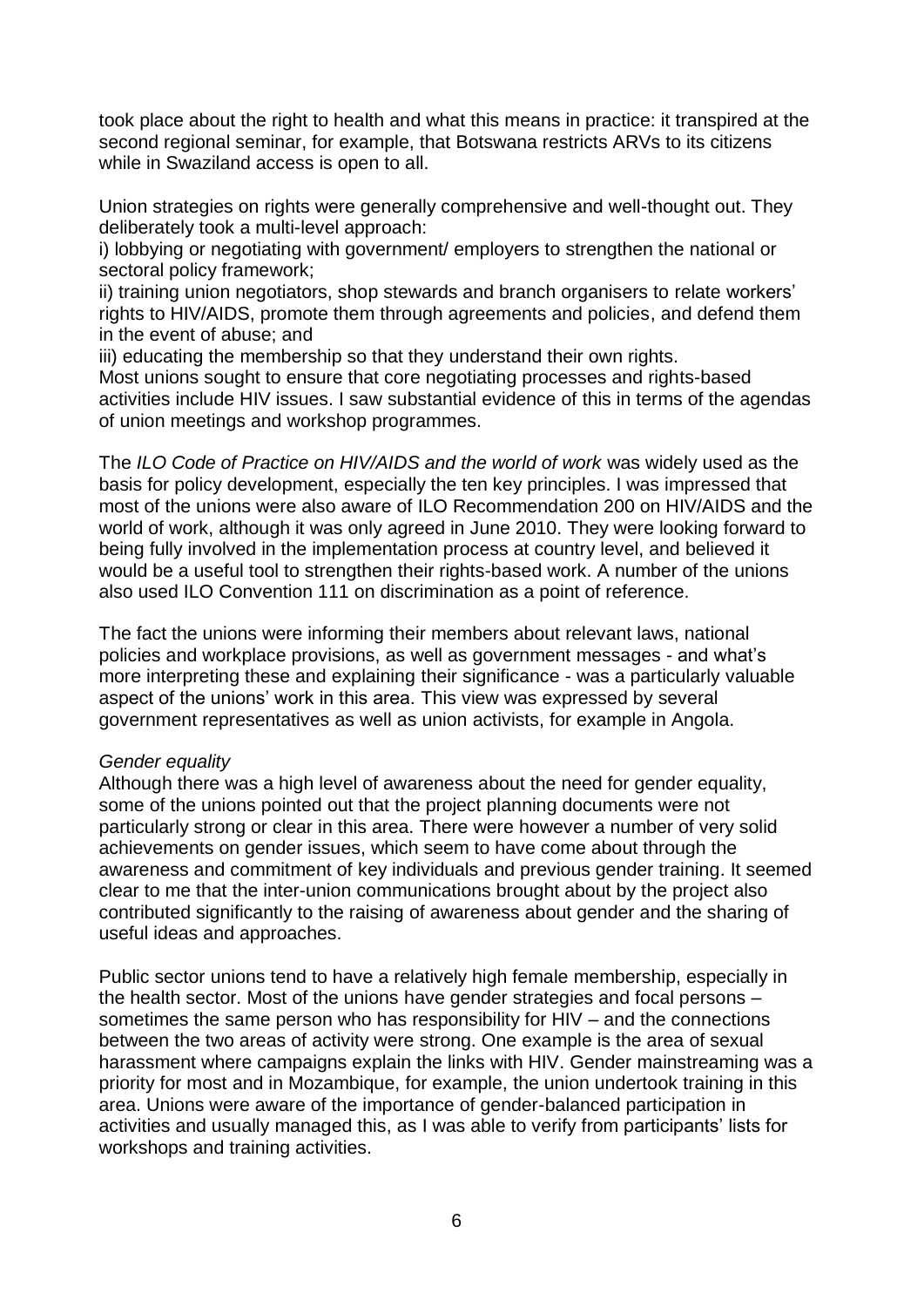Several people told me that they had gained understanding of gender as an issue for men and boys through the project contacts and resource materials, and a number were developing ideas on how a gender perspective could help them shape information and education for the whole family. The unions in Mauritius reported that as members understood how AIDS affected men and women, those who were parents felt more concern for the issue. Several countries included activities on gender-based violence and – increasingly – child abuse. The unions in Botswana made use of the Ministry of Health/UNFPA manual for male involvement in sexual and reproductive health. A branch organiser in Botswana, with no special responsibility for HIV/AIDS, told me that he was organising a workshop on gender, violence and HIV for male members of his rural-based branch. Activities in Zambia included sessions at workplaces on partner notification and in Malawi on female sexuality (for men), mainly through peer educators. At the same time, sessions for women aimed to build their confidence, promote understanding of their rights, and help them negotiate with their partners.

#### *Community outreach, including children and young people*

While the workplace is itself a community it is also a gateway to the local community through the families of workers, service providers and contractors, and the affiliations of individuals to religious, leisure and sporting bodies. Examples of informal workers brought into workplace programmes were the office cleaners, gardeners, refuse collectors, security personnel and in some cases drivers who were not on the permanent payroll but worked for government departments on a casual basis. In Lilongwe, Malawi, the water department sets up water "kiosks" in areas of the city without mains water. The aim is that these should be run by local associations, and the water department HIV/AIDS committee was in the process of working out how the benefits of its workplace programme could be shared with these associations.

Peer educators stressed repeatedly that they use the skills and information gained through workplace programmes to raise awareness and encourage change in their families and neighbourhoods. Increasingly families are included in educational activities, some of which are adapted for adolescents. Public sector workers are often among the more privileged population groups but the trade unions tend to be organising the lower ranks. Some unions, for example NALCGPWU in Botswana, organise poorly-paid, non-literate manual workers whom it is hard to see as privileged. Workers in the formal economy often have significant influence as they may support many members of their extended family and their knowledge and educational attainments are recognised; for these reasons educating and motivating them on HIV/AIDS has an important multiplier effect.

The threat of HIV to young people was a preoccupation for many union activists. Several of the unions had targeted workshops or training programmes at their younger members, for example in Malawi, Mauritius, South Africa and Zimbabwe. In Rodrigues and Mauritius various activities were organised for young people, some of them out-ofschool/unemployed youth, involving local youth clubs, village committees and religious organisations. The Civil Servants Trade Union in Malawi is setting up youth committees in branches and at workplaces, with HIV/AIDS on the agenda, to encourage participation by young workers. In South Africa the new youth committee of SAMWU told the union that HIV/AIDS would be a priority issue. Some of the unions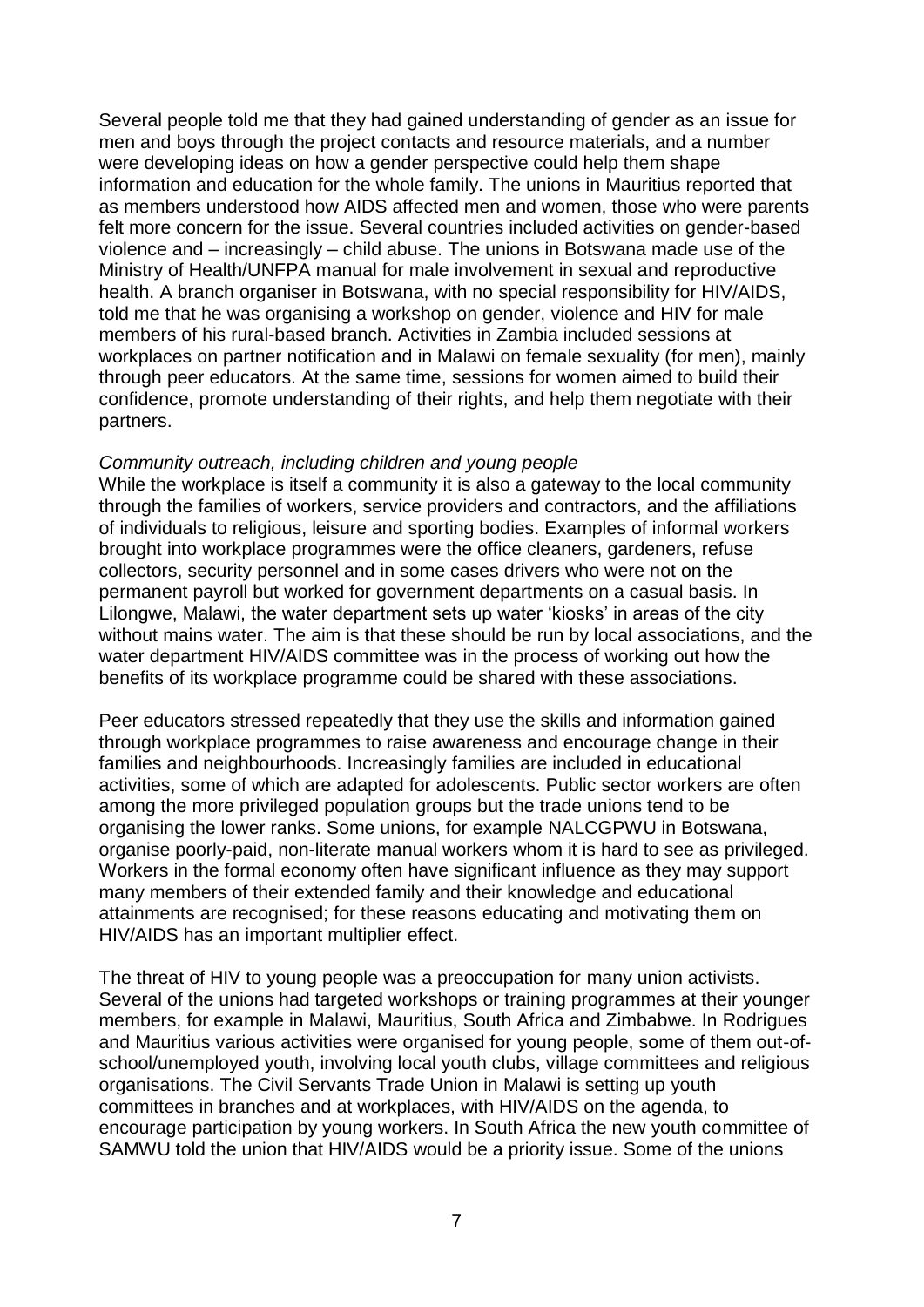have found that an effective HIV/AIDS programme can attract the interest of young people and potentially increase membership.

## **V.iii) Efficiency**

I found widespread appreciation for the project personnel and management bodies: most unions thought they played a large part in the success of the project. Although they occasionally questioned the need for a two-tier structure most believed it was important for every country to be represented on one supervisory body. I also found a depth of commitment and understanding on the part of most Project Board (PB) and Project Coordination Team (PCT) members. There were inevitably obstacles and weak points. It is clear that communications across the region proved more difficult than anticipated, mainly due to the dispersed nature of the project, the need to deal with two languages, and the lack of reliable communications technology. The provision of laptops to PB members helped only marginally. It is also clear that the nature of union decision-making processes meant that policies and agreements were developed more slowly than anticipated, and that for some union leaders HIV/AIDS remains an issue outside core union business. In addition, the global economic crisis obliged some of the unions to focus exclusively on protecting members' jobs and wages as governments tried to make savings at the expense of the public sector.

**Management and administrative arrangements**: The main structures put in place to oversee implementation were a Project Board (PB) and a Project Coordination Team (PCT). The PB selection procedure was transparent in that the project beneficiaries were the unions affiliated to PSI: where there was more than one affiliate in a country the unions agreed among themselves – through PSI"s National Coordinating Council (NCC) - who should be the national focal person and represent the country on the PB. The PCT was selected following applications by interested members of affiliates with proven expertise and experience in HIV/AIDS activities, most from the countries previously supported by UNISON. The workshop held at UNISON"s offices in London in February 2008 (see above) discussed and approved these arrangements.

PCT members had responsibility for communications with one or two other countries nearby, a system which didn"t work very well but was compensated by the very good communications by the project office. The roles and responsibilities were discussed in detail and agreed, the main difference between the two bodies being that the PCT was responsible for closer supervision of implementation and the PB mainly policy matters. Both bodies included representatives of PSI and UNISON as well as the project staff. A training course was arranged for PCT members in September 2008 which helped build planning and project management skills; it would have been useful to extend this training to PB members, and to offer similar guidance in some form to the NCCs.

In most cases the NCC was responsible for making sure the unions in each country were kept informed and involved. This happened to varying degrees. Most were satisfied with their NCC but some pointed to built-in weaknesses of the system which also affected the project, namely the lack of regular meetings, limited funds for communications or activities, and weak organisational processes. In Swaziland the NCC was not functioning over the project period. In the cases of South Africa and Zambia, each with six unions in the project, they decided to set up their own coordinating body which was working well and keeping in touch with the NCC.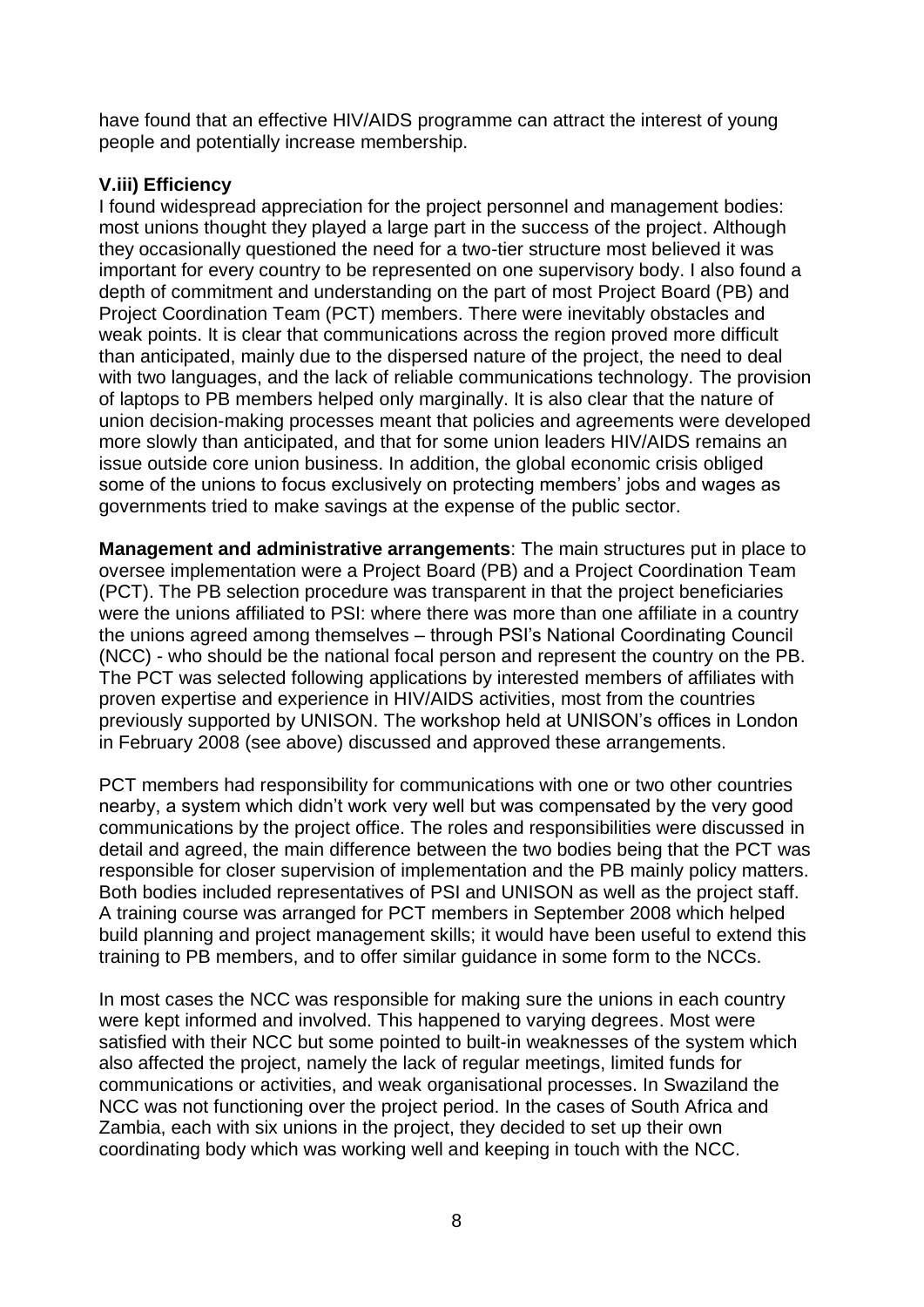The first meeting of the PB took place in May 2008 and of the PCT in September 2008. Meetings were held regularly. Monthly teleconferences were also used to maintain contact between UNISON, the PSI subregional office and the project staff. All meetings and teleconferences had agendas and were carefully minuted. Reporting and follow-up in this respect were exemplary (apart from the fact that documents occasionally lacked dates, to the frustration of the evaluator!).

A project office was set up at the PSI subregional office in Johannesburg, with a project coordinator – who had already been coordinating UNISON-funded activities since May 2006 - and an assistant appointed in June 2008. A surprising oversight was the lack of a memorandum of understanding between UNISON and PSI to establish roles and responsibilities in supporting implementation of the project. While not appearing to have compromised the project's achievements, this omission made life more difficult for the project management, including misunderstandings over issues such as who should pay for office space, telephone calls and other basic administrative costs (and see "Finances" below).

**Project staff:** The two coordinators were seen as efficient, helpful and supportive. The original coordinator established a sound base for the new project but had to leave in June 2009. There was a gap of three months before a replacement was appointed, with inevitable repercussions in terms of continuity, but the general opinion was that the new project coordinator learned fast, was hard-working, able and committed, and brought renewed energy into the project. Some unions commented that project staff should have had greater autonomy, and there were sometimes delays while they consulted PSI and UNISON.

**Finances:** The disbursement of funds was somewhat circuitous – from DFID to UNISON, then from UNISON to PSI, and – where national activities were concerned from PSI to individual unions. However most of the time this worked well, with timely transfers and few complaints of delays. It should be noted that most of the funds stayed in Johannesburg to pay for the project office, coordinators and core services such as resource materials, the newsletter, management meetings and the regional seminars. Funds forwarded to countries were for the joint national seminar and a small grant for each union individually from the Activity Fund. In a minority of cases unions felt that funds had taken too long to reach them, but this was usually because they had not satisfied all the funding requirements or had submitted after the closing date. The main problem seems to have been one of budgeting: an under-estimate of administration costs led to over-spending in this respect, exacerbated by the lack of clarity in terms of in-kind contributions expected from the two implementing partners. However there was under-spending under other budget lines and a revised budget was completed and accepted in May 2009 with a further revision in July 2010.On one or two occasions, for example to ensure representative attendance at the negotiators" seminar in March 2011), UNISON put in additional financial resources to supplement the DFID grant.

### **V.iv) Effectiveness**

It should be noted at the outset that all activities identified in the logframe were carried out with the exception of specialist support and all indicators – including that linked to the overall purpose of the project - were met with the exception of 5.iii).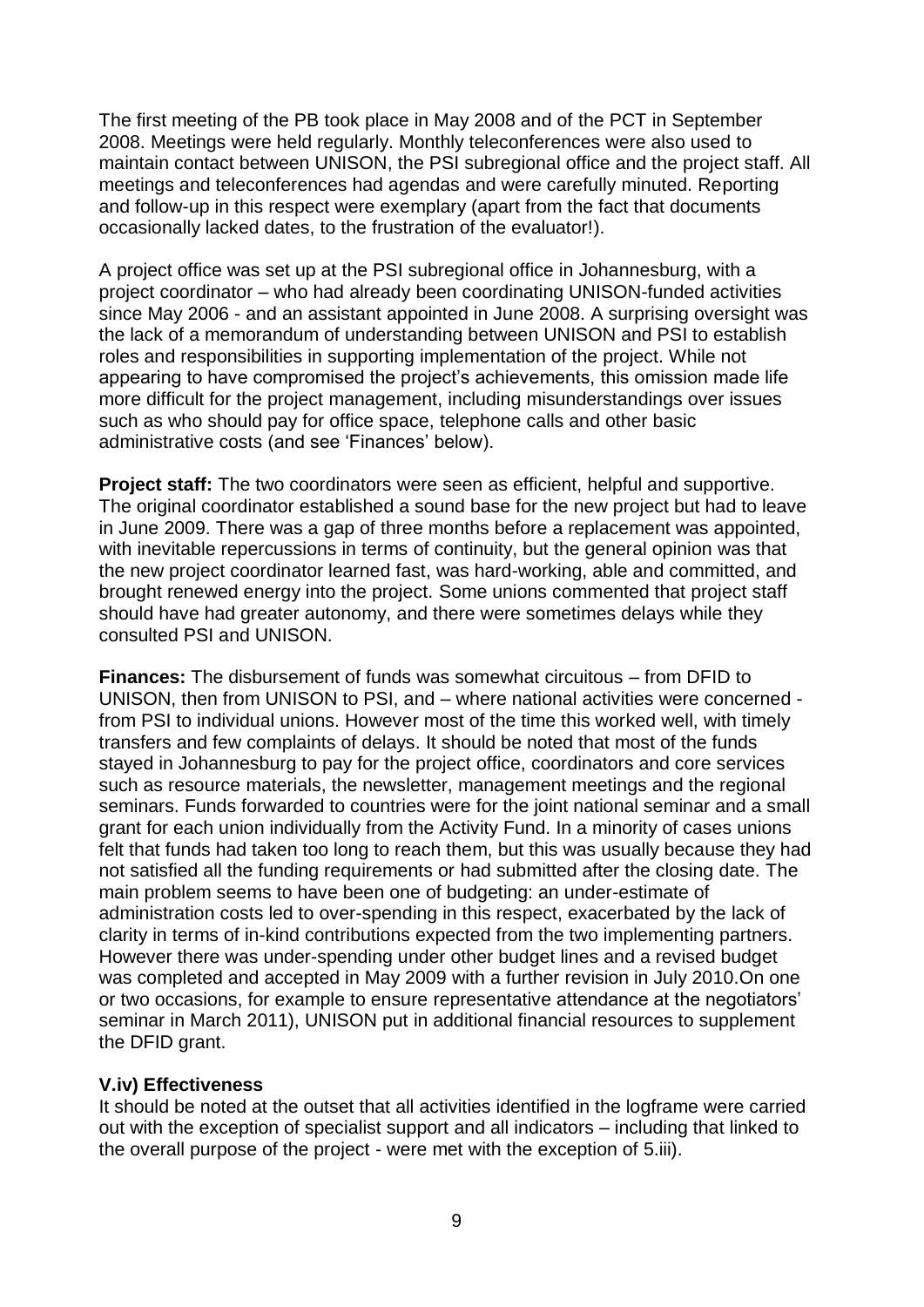I shall take each output in turn and discuss the extent to which they were achieved, with reference to the activities agreed and indicators in the original logframe. I shall also indicate where a change was made to the logframe. There are of course links between outputs, which on the whole were mutually reinforcing rather than a duplication of effort. An example is collective bargaining, which is the focus of Output 4 but also relevant to Output 1. Many services covered in Output 5 also enhanced rights.

#### *Output 1. Trade unions demonstrate good practice on HIV/AIDS, including protecting their members against discrimination and enhancing the rights of public sector workers to supportive measures.*

The original indicator was a 30% increase in the number of unions with HIV/AIDS policies. This was changed to 50% when the logframe was revised in June 2010, and a second indicator was added to the effect that there should be a 50% increase in the number of unions with activities to tackle discrimination. The related activity was the organisation of a national seminar in each participating country with a focus on reducing discrimination and negotiating agreements to protect rights. I agree that the original indicator was an inadequate measure of good practice in this area of critical importance, and also feel that the one activity designed to achieve this output was rather limited and lacking in ambition. Fortunately the unions themselves went further, taking a multi-level approach to rights enhancement which is described in V.ii above. I regret that there was no reference to promoting workplace policies and programmes on HIV/AIDS: this might have been a relevant and achievable indicator, or even an output.

Examples of good practice cited by respondents in the promotion of rights included: inter-union collaboration at country level to support each other"s capacity to promote rights; the sharing of information and development of skills including on education and communications about rights; collaboration on the issue with NGOs, FBOs and government; agreements between union and employers; the establishment of workplace policies and task forces; and the training of peer educators. CSAWUZ in Zambia said that when AIDS was introduced as an issue of rights members were more interested and receptive.

#### "Workers through this project are able to go for VCT and claim their rights to the employer. They are also able to speak freely if they have contracted the virus." (CSTU, Malawi).

All countries held the required national seminar, with variations in focus (programme, target audience) depending on local needs. In the case of Lesotho, which came late to the project, the seminar was not targeted to the unions alone but was a tripartite seminar with the aim of building the necessary partnerships for future activities on HIV/AIDS in the world of work.

The national seminars were judged very useful by participating unions: reasons given including their use in kick-starting action, building collaboration, sharing good practices and resources, and building partnerships outside the union – including with government. All used them as an opportunity to make contacts with key institutions and individuals in the national AIDS response, as well as informing members and boosting the awareness and commitment of the union leadership. Action plans were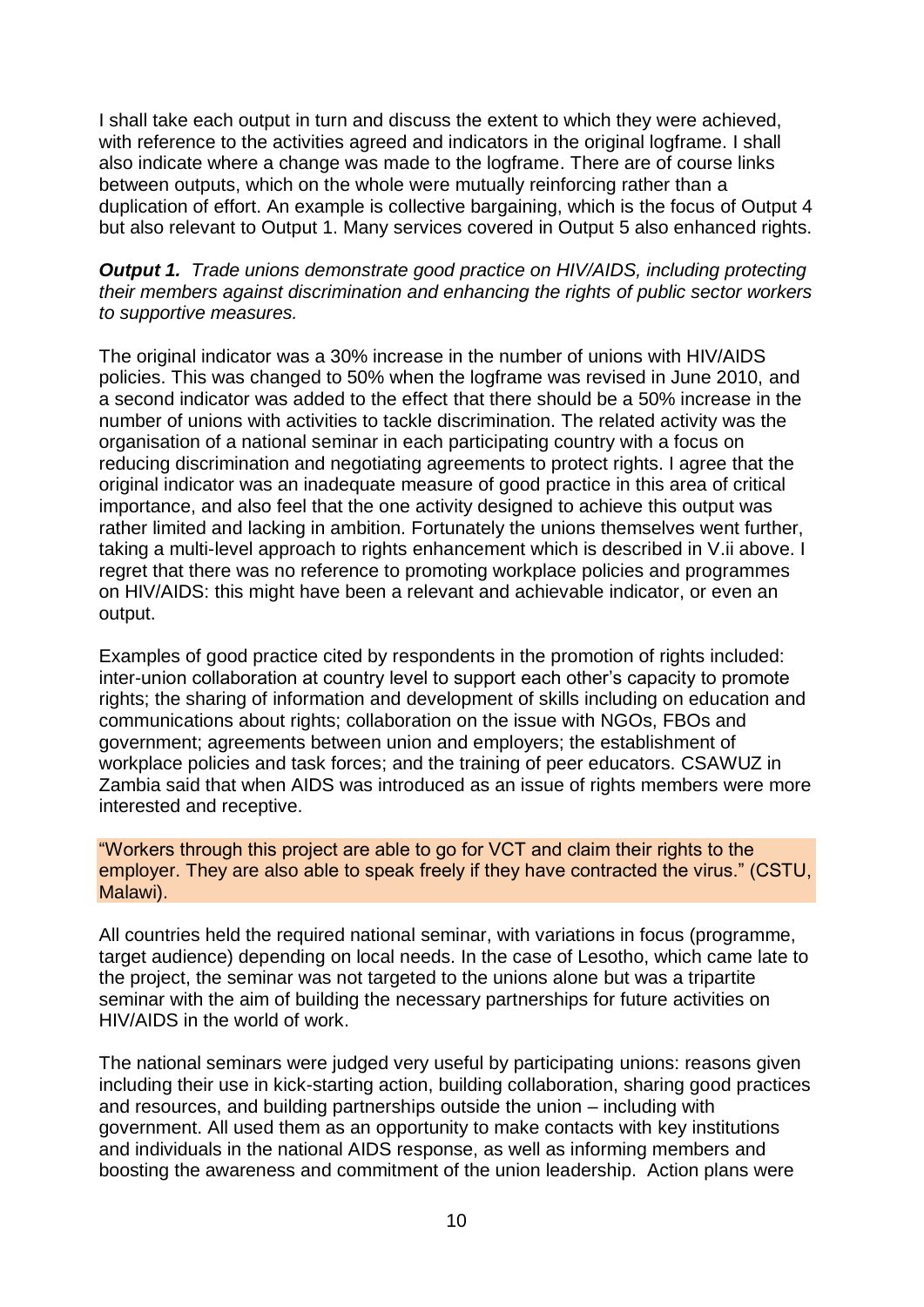developed with the assistance of project staff (the coordinator or assistant coordinator attended every seminar). Value was added at a number by the presence of PB or PCT members when meetings of these bodies were arranged to coincide with a national seminar, as was the case in Malawi and Zimbabwe.

A review of seminar reports also established that agreeing workplace policies and programmes on HIV/AIDS, where appropriate through collective bargaining, was identified at all of the seminars as a priority action to promote rights which unions saw as a labour responsibility, within their competence, and incurring relatively few costs.

In Angola, the Deputy Minister of Health congratulated the unions on their rights-based approach to the AIDS epidemic and urged them to "popularise" Law 8/04 which establishes a number of health-related rights of relevance to workers, including on sick leave, OSH and HIV. The Mauritius seminar examined the importance of workplace policies and how these can help implement national legislation: the HIV/AIDS Act protects rights, including to confidentiality, and prohibits discrimination and preemployment and non-consensual testing – these would be features of policies. A group activity also looked at ways of overcoming stigma among co-workers. In Mozambique, the seminar put a strong emphasis on gender-related rights in the face of HIV/AIDS as well as on the right to health and safety at the workplace. In Zimbabwe, again, the importance of workplace policies was explained as the practical embodiment of protection afforded by the law, and the steps in policy formulation set out and discussed. Post-seminar action plans all made provision for the training of workplace reps to counter stigma and discrimination in relation to HIV.

In Namibia a priority issue was how to "normalise" the epidemic so that it could be discussed openly thus reducing stigma and discrimination. It was agreed that unions and management should develop rights-based policies; shop stewards should work with human resource departments to implement these; and the membership should be educated as to their rights and encouraged to challenge denial and stigma.

Policies are an important indicator of union commitment, though they represent the start of action not an end in themselves. Unions were required to report systematically on policy development and collective bargaining, as on other activities (at PB and PCT meetings, regional seminars, annual reports, and for the newsletter). I carried out an *ad hoc* survey at the second regional seminar, where I double-checked some of the information received on policies and activities. Out of 30 unions present, 20 have an HIV/AIDS policy, and 11 of these had been put in place since the start of the project. In addition, 15 unions have a budget for HIV/AIDS activities, over half of which were agreed in the course of the project. However only five unions have an HIV/AIDS policy for staff (three developed since the project began): several unions indicated at the seminar and during interviews that this would be their next priority.

I am confident that the two indicators were met. Although there was some uncertainty, as previously explained, as to the numbers of union HIV/AIDS policies in place before the project, I believe that the increase was in the order of 50%; all unions increased and improved their activities in this area, with a focus on tackling discrimination, and the unions in all the countries collaborated to hold a national seminar. I am satisfied with the means of verification: I saw programmes, reports, participants' lists and attendance registers.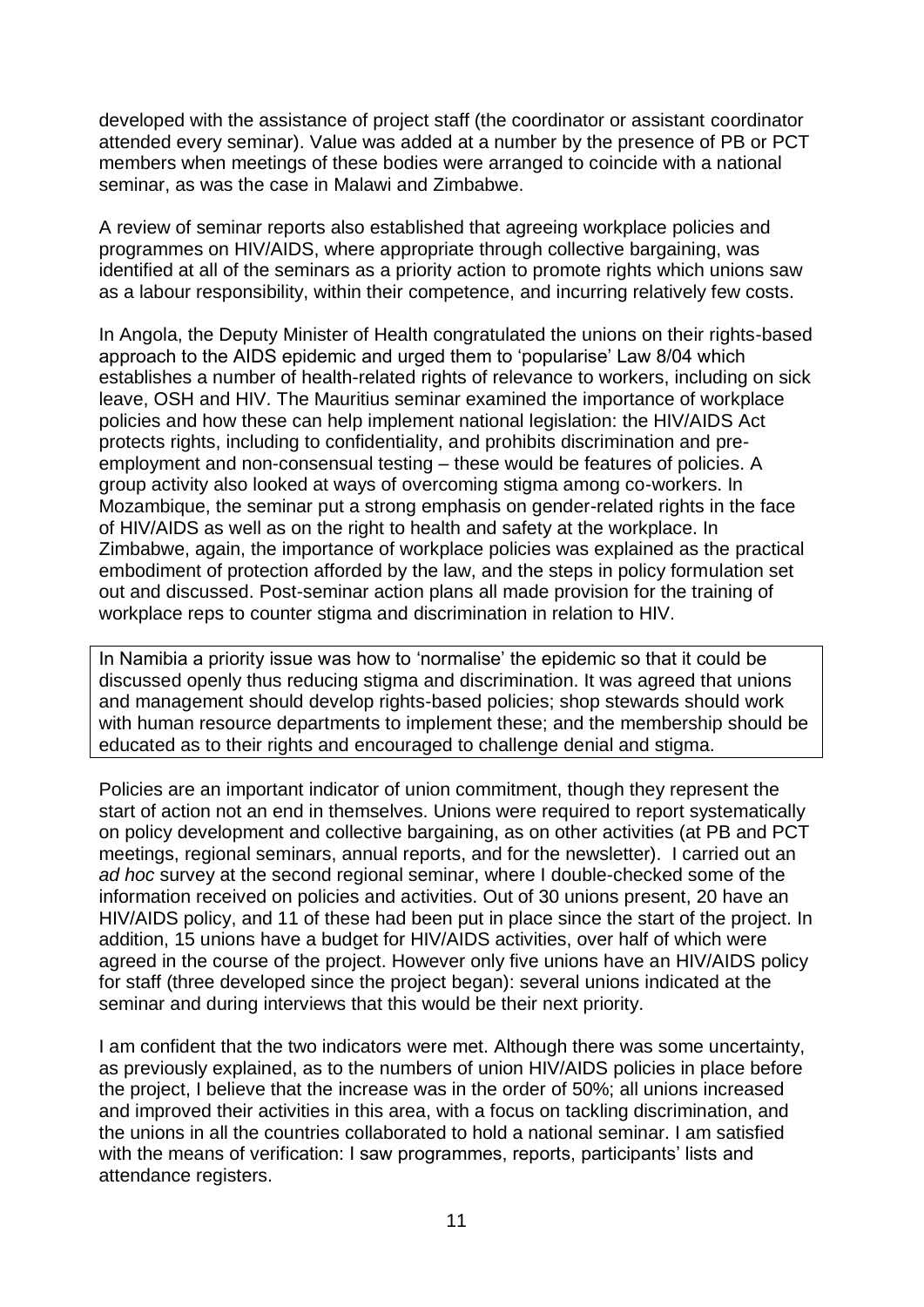#### *Output 2. Well-established mechanisms for sharing good practice (as outlined above) amongst public sector unions in the region.*

The two indicators were (i) that 80% of the unions should have participated in seminars (meaning the regional seminars, though this wasn"t explicit in the original logframe) and (ii) that 50% should have contributed to the project newsletter. The related activity was the organisation of two regional seminars to share skills and best practice, including how to protect members against discrimination, negotiate collective bargaining agreements, and establish mechanisms for sharing information. Production of the newsletter was also related in principle but in fact was listed under Output 5.

Mechanisms for communications and information-sharing at country level are considered below (section V.ix); the emphasis of this output was on the region. I confess that I was surprised at how enthusiastically people spoke about the regional seminars, given that only two were held (though a third was organised in March 2011 for negotiators to enhance collective bargaining skills related to HIV/AIDS). Bringing together people from 10 or 11 countries is an expensive and complex operation; I might have doubted the benefits if I hadn"t had such positive feedback from the participants.

I believe the seminars had a symbolic as well as a practical value. Several people pointed to barriers caused by language at meetings and in electronic communications, but without an exception rejected the suggestion that a future phase of the project should reduce the number of countries and keep to one language group. The mix of countries was widely seen as one of the innovative aspects of the project and a particular benefit. It's possible that this derived not only from the sharing of good practices and lessons learned, but from a sense of a common challenge that demanded a unified response. This validated the separate actions of the individual unions and made a whole that was greater than the sum of its parts.

"I expected a talking shop [regional seminar] but in fact I learnt and grew – the project is doing a fantastic job". NPSWU, South Africa

The seminars, of which I attended one, were well-organised with relevant and practical agendas and excellent resource persons. Opportunities for exchange and discussion were built in, encouraged by small group work. Well-chosen materials were available for the unions to see and use. The opportunity was taken to hold meetings of the PB and PCT at the same time, and strenuous efforts were made by project staff to use the meetings to gather written information through the preparation of excellent templates, circulated well in advance, and followed-up vigorously by emails and phone calls.

All of the unions except those from Lesotho and Angola (visa problems for the second) attended both seminars, and 21 unions made contributions to the newsletter, so the indicators were met.

*Output 3. More effective frequent cooperation, joint campaigning and informationsharing between unions and relevant CSOs nationally and regionally in their response to tackling HIV/AIDS.*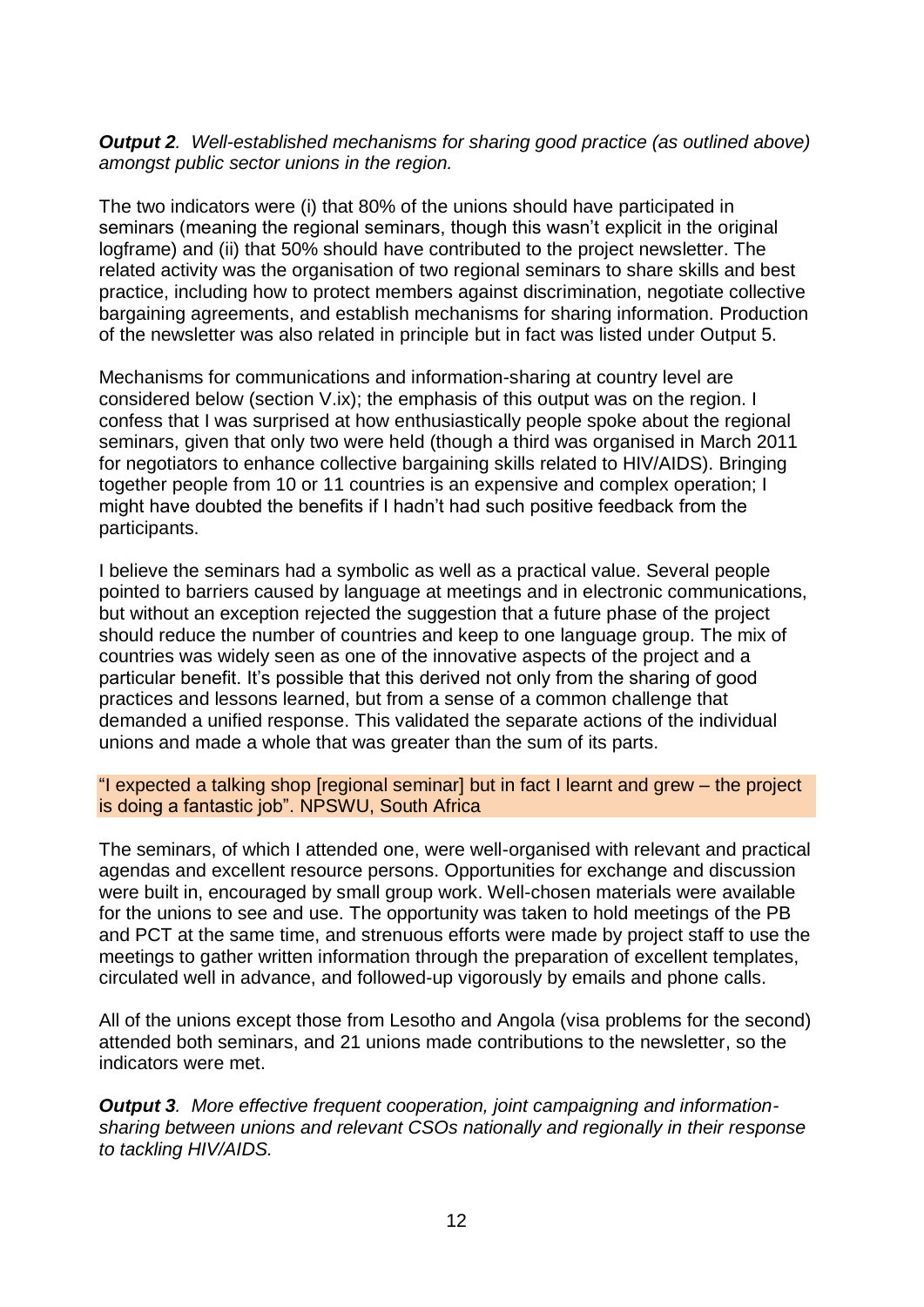The indicator established that 20% of the unions should be engaged in joint practical and campaigning actions with CSOs, though the figure was raised to 42% in the revised logframe. The activities agreed were training sessions at workshops on collaborating with CSOs, the preparation of a "How to Guide", and specialist support in this area.

There has been a longstanding lack of comprehension about trade unions on the part of CSOs/NGOs and overt suspicion of NGOs by unions. In relation to HIV/AIDS, unions have observed how many NGOs have sprung up and often received substantial support, while their own organisations – which they believe are more representative and accountable – are often overlooked in national AIDS responses. I note this because it helps to assess the progress made on both sides to find collaborative and respectful ways of working. In the four countries I visited relations were good with selected CSOs, some of which I met and interviewed.

The regional and national seminars all ensured that resource persons included CSO representatives, and the first regional seminar had one session specifically on relations with CSOs, as did several of the national seminars. The seminar report concludes, "The groups noted that CSOs and other NGOs should be seen as an opportunity not a threat. They should be partnered with in terms of sharing knowledge and experiences ..." It also reviews national experiences of joint action, from which it may be seen that every country was able to report collaboration: for some they were members of the same coordinating bodies on HIV/AIDS – in Namibia these are at district and national levels. In other cases NGOs provide specialist services for the union, for example helping with condom distribution or VCT. Others have engaged in joint campaigns, including to promote workplace policies and wellness programmes, improve benefits and allowances for workers living with HIV, revise legislation and protect rights. In South Africa, for example, three of the partner unions contributed to the Civil Society Consensus Statement organised by Section 27. Yet others have joined forces to undertake practical activities such as home-based care, counselling and the distribution of food parcels. Significant collaboration takes place around special events such as World AIDS Day, International Women"s Day, World Day of Prayer, and the 16 days of Activism on Gender-based Violence - an international campaign which attracts the highest level of support from organisations in Africa. In Rodrigues the PB member represents civil society as a whole on the CCM.

It is interesting to examine the unions" preferred partners: in several countries these are legal advice/ aid bodies which promote rights and take up discrimination cases (e.g. Botswana, South Africa, Zambia), in others they are women"s associations and/or gender equality bodies, and in all countries there are links with associations of people living with HIV. Sometimes the collaboration is with more specialised CSOs such as a hospice, counselling service or church peer educator training programme.

NEHAWU in South Africa represents the interests of some NGO staff who have come to it for advice on their own pay & conditions. In particular it is trying to regularise the position of volunteer lay counsellors in hospitals and clinics, and get them an employment contract even on minimum pay.

Twenty-one of 26 unions questioned on this issue said they have active contacts with CSOs, and 16 of these had strengthened their links as a result of the project. The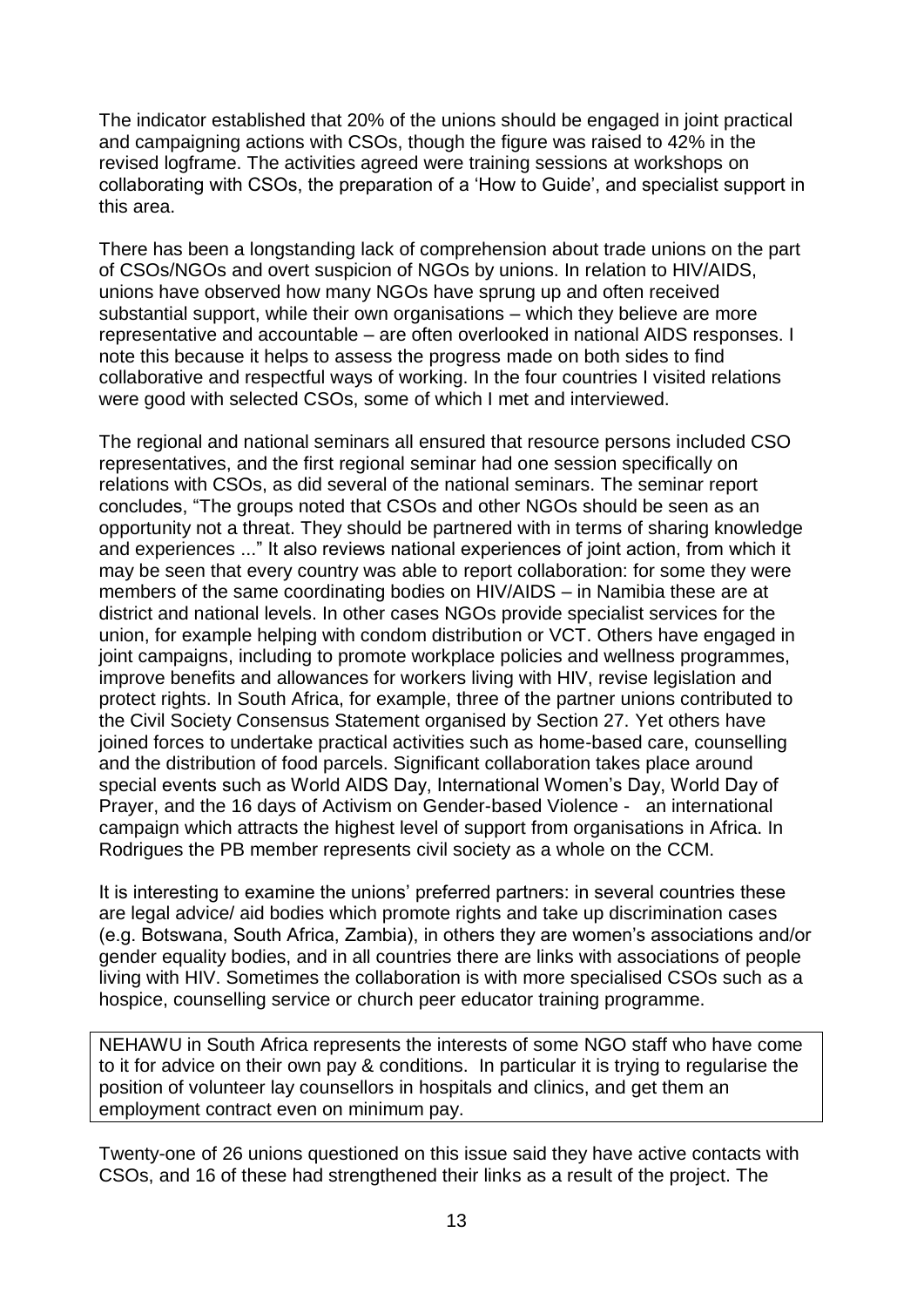indicator was met, and the unions have much greater understanding of the value of collaborating with civil society, but I nevertheless feel that there is room for more dynamic and strategic partnership. In some cases contacts were limited to inviting a CSO to provide a speaker or resource person at a workshop, rather than sitting down together to identify common interests and plan joint actions. In the course of my country visits, a number of CSOs offered to give more assistance to the unions, and urged them to seek this more proactively.

*Output 4. Public sector trade unions to influence government policy on HIV/AIDS in the public sector workplace by campaigning to change legislation and negotiating collective bargaining agreements which include HIV/AIDS policies, where government is also the employer.*

The three indicators were (i) that 50% of unions should have participated in training activities on lobbying government; (ii) that 10% of unions should be lobbying the Ministry of Health on HIV/AIDS; and (iii) that 10% of unions should have negotiated collective agreements with their employers on or including HIV/AIDS. In the June 2010 revision, the two targets of 10% were raised to 45%. The related activities were the organisation of workshops on lobbying which would also include government representatives; the production of a "How to Guide"; and specialist support. Clearly the activity added under Output 5 on training for HIV/AIDS collective bargaining is also relevant here.

**Lobbying**: the word should be interpreted quite broadly as unions have a variety of contacts with government intended to influence policy or legislation. "Social dialogue" is promoted by the ILO as the way for trade unions, employers and governments to deal in consultative or collaborative ways with issues of common interest, and was the approach taken by a number of the unions in the project. It is significant for the strengthening of public sector understanding of and responses to HIV/AIDS that by training union leaders, representatives and members, the project was also training key officials in a range of ministries, departments and public services. For example, the GSEA Activity Fund workshop in Mauritius brought together staff from the Ministry of Health, the Fire Service and the Prison Service, all with strategic roles in managing AIDS and its impact; similarly the ZRDCWU workshop in Zimbabwe developed a workplace policy and programme for use in all the Rural District Councils.

It was not difficult to find evidence that the indicators had been met, but harder to assess whether the output had been achieved as I felt the gap was quite wide between the situation as captured by the indicators and the evidence for influence. It was also difficult to attribute union influence to the project alone, as this is an area where there are a number of actors, including national union centres and the ILO, and a number of relevant policy-making processes have been in the pipeline for quite a long time – in this case, however, I found that the project had sometimes reinvigorated the process (Botswana, Zambia).

Relations with relevant government departments were often quite informal, but in all four of the countries I visited appreciation was expressed for the contribution of unions to the development of workplace policies and programmes on HIV/AIDS. The Lusaka Town Clerk, one of the employers for ZULAAWU - the union for local authority workers in Zambia, was looking forward to being trained by the union shortly after my visit. In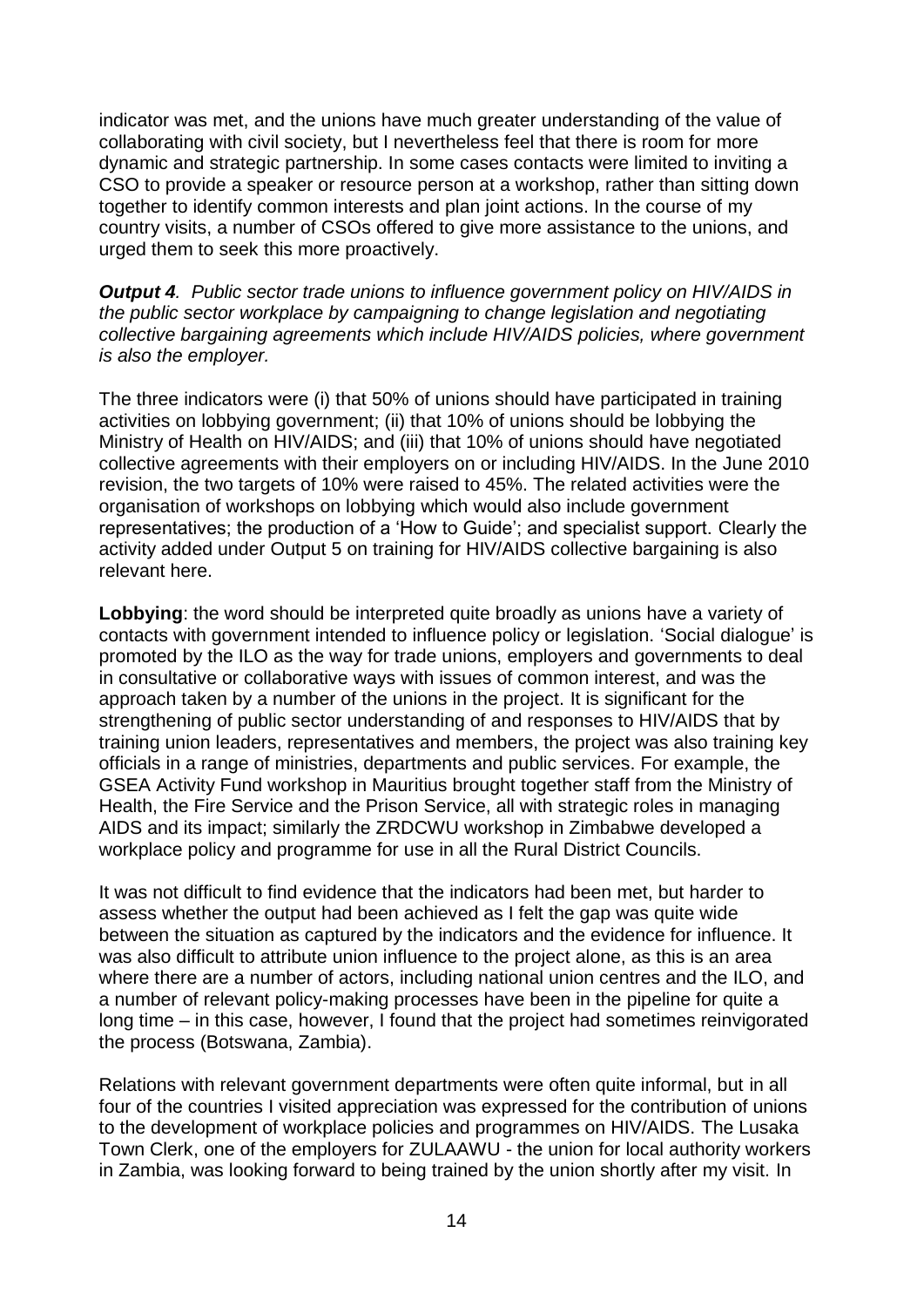Mozambique, the civil servants' union collaborated with the Ministry of Public Services to start HIV/AIDS programmes in four provinces.

The **national seminars** provided a good opportunity to build relations with relevant government departments. In most cases a representative of the health ministry and/or NAC was invited to speak, and this led to some positive outcomes: in Angola the Deputy Minister of Health supported union efforts to provide education and promote compliance with the law at their workplaces, and committed her office to being in touch with them on a regular basis. The union representative in Rodrigues was invited by the Commissioner of Health to be part of the CCM and also the NGO network on HIV/AIDS soon after the national seminar.In Zimbabwe the Deputy Minister of Labour and Social Services, Dr. Tracy Mutinhiri, called upon trade union activists to help monitor the implementation of government policies, laws and strategies in place to address the challenges of HIV and AIDS. She also invited comments relating to the role of the Ministry in fighting HIV/AIDS. Following the seminar, the unions continued the interaction by writing a letter setting out a number of proposals and requests. These included representation on key bodies such as Parliamentary Portfolio Committee on Health, the NAC and the CCM; the inclusion of the right to health in the new Constitution, and the establishment of Wellness Centres in public sector workplaces. One practical result was an invitation to make inputs into the Joint Paper and Plan of Action on the Global Fund Round 10 discussions held in June 2010 in Harare.

I had some reservations about an indicator focusing on the ministry of health rather than the NAC, given that in some countries the NAC is not part of the ministry of health. It should also be borne in mind that for some unions the ministry of health was the employer, so the relationship and the nature of lobbying would be different for them. I found that the ministry of health and/or NAC was represented at all of the national seminars and several of the Activity Fund events; ministries of labour were also invited. In South Africa the Employee Health and Wellness Programme at the Department of Public Service and Administration provided an interesting example of the synergies between health and labour. The programme works through bipartite committees and its Chief Director, Dr Senabe, expressed strong appreciation for the role of unions in promoting worker wellness, especially in relation to HIV/AIDS.

"The Department"s position on trade unions has shifted from suspicion to respect for their AIDS competence. We need them – they"re more knowledgeable than we are!" (Deputy Director Health & Wellness, Dept. of Health, Gauteng, South Africa)

**Collective bargaining** is a tool for the defence and promotion of rights, and a core union function. Once signed, the agreements are binding. The traditional scope of collective bargaining is fairly narrow, with a focus on wages and working conditions, and one of the breakthroughs achieved by the project was to gain the commitment of unions to placing HIV/AIDS on the bargaining agenda. This required a number of processes, including information and advocacy with the union leadership as well as with employer representatives, and the training of shop stewards and negotiating teams. Interestingly, it also led to the reassessment in several countries of the gender composition of negotiating teams.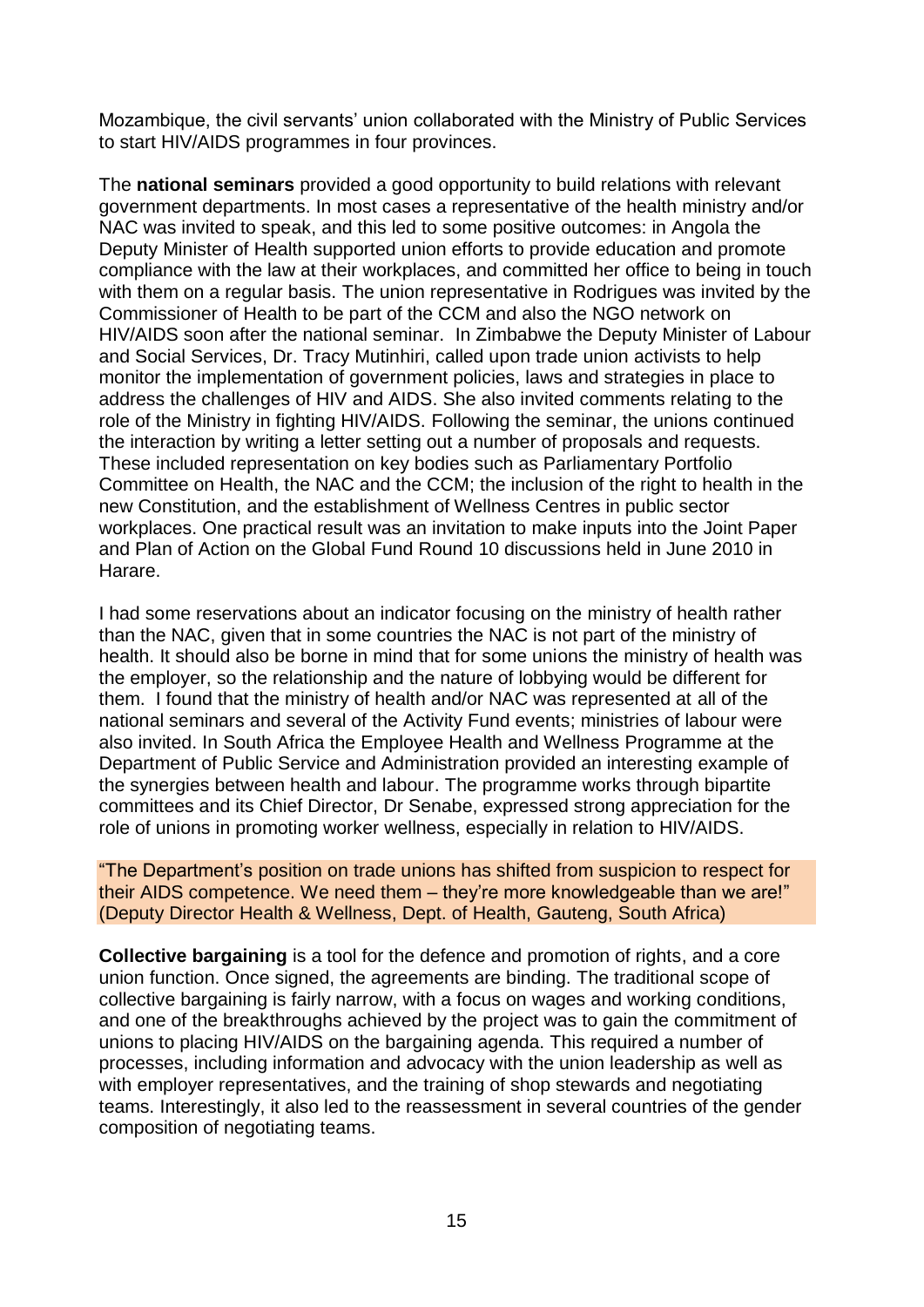South Africa benefits from the Public Sector Coordinating Bargaining Council, a centralised body for all public sector employees with an independent secretariat, jointly funded by employers and employees. This sets standards, develops framework agreements and initiates bargaining at the request of either partner. The general agreements are meant to be adapted to specific workplaces, strengthened and implemented through local bargaining processes. PSCBC Resolution No.8, 2001, deals with HIV/ AIDS – this provides an excellent starting point and opportunity, especially as the Council is about to update and revise the Resolution taking account of ILO Recommendation 200, in part due to union advocacy.

Twenty-one of 30 unions questioned said they conduct collective bargaining negotiations that include HIV/AIDS; 11 of them had started since the beginning of the project. In Zambia no CBAs included AIDS before the project – now many do, in all six public service sectors. Respondents made it clear, however, that negotiating arrangements vary according to country and even sector within a country. Some, for example South Africa, benefit from a national employment or bargaining council whereas others, such as the municipal workers in Zimbabwe, negotiate at branch level. It became clear that unions did not always identify branch agreements as collective bargaining agreements (using this term for a national or sector-wide agreement) thus making it harder to ascertain the total number of agreements. Others had negotiated or made inputs into a workplace policy on or including HIV/AIDS. I am satisfied that the indicator was met as over half the unions had completed or draft agreements. An important point to bear in mind is the fact that many of the unions in the project are quite "young", as in several of the countries public sector workers only gained the right to form unions over the last decade or so. This means that experience is still being gained in these areas and structures/processes refined. In addition to the "How to Guide" on collective bargaining, SAMWU has recently revised its "Bargaining for Equality" paper, which includes a useful section on HIV/AIDS.

#### *Output 5. Improved support and assistance on HIV/AIDS from public sector trade unions to their members and the public sector workforce as a whole.*

The three indicators were (i) that 50% of the unions should have training for shop stewards on workplace responses to HIV/AIDS; (ii) that 50% should have non-training activities addressing HIV/AIDS in the workplace; and (iii) that there should be a 20% increase in the number of members represented by their trade unions in HIV/AIDS related employment disputes. The services listed as activities here were the resource centre; specialist support; the activity fund; the newsletter and "How to Guides"; collective bargaining training (this activity was added when the logframe was revised in order to accelerate the rate of CBAs).

I will first comment on the indicators and then examine the extent to which they have been achieved, and finally consider each activity area in turn. The first indicator was relevant and easily met through a combination of attendance at national seminars and the training provided through the Activity Fund. In Botswana, South Africa and Zimbabwe, among other countries, additional activities funded from the unions" own resources enabled more members to be reached.

The second indicator was sound but not very well matched to the activities identified. A majority of Activity Fund projects involved training (see below), though some training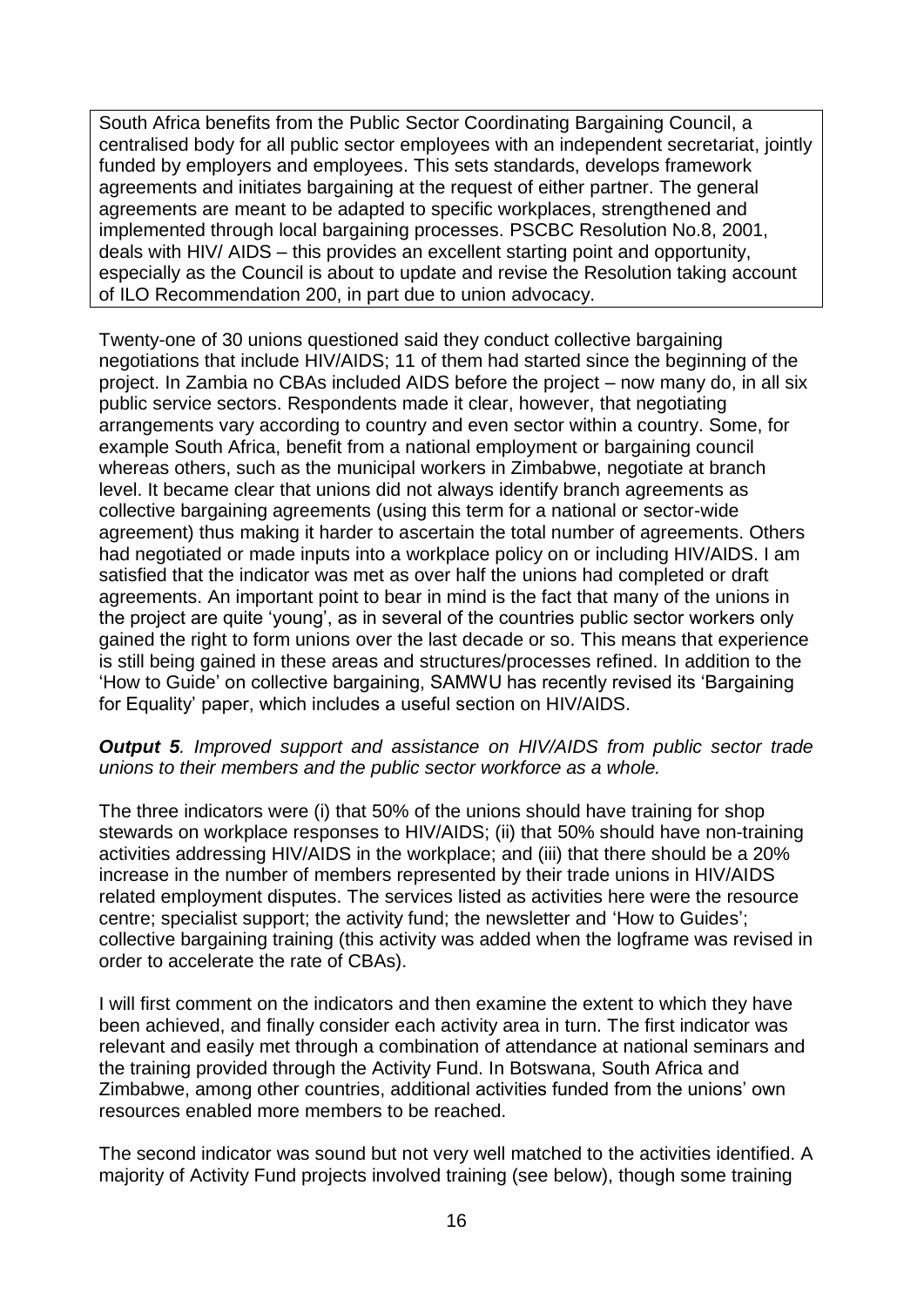events led to non-training outcomes such as the creation of a youth committee. However my visits to countries and examination of union reports revealed an impressive array of non-training activities stemming from a commitment to the output rather than the specific indicators and from an understanding of the needs of members and workplaces. These include activities already discussed, such as campaigning with CSOs, participation in NAC committees, and social dialogue with employers and other government authorities; peer education and counselling; the use of drama to raise issues of stigma and discrimination; radio broadcasts for public information; voluntary testing campaigns; condom distribution; information on positive living with HIV; health checks and wellness campaigns/ centres/ corners; participation in events such as World AIDS Day; production of materials; and setting up structures to manage AIDS responses (e.g. committees, focal persons).

I have reservations about the third indicator, which I think is ill-conceived. It assumes that discrimination and other rights issues will be addressed formally, through representation in a dispute process. In practice more informal social dialogue processes tend to be used, in part because complainants may not wish to jeopardise confidentiality. I found in the report of the London workshop (February 2008), where the logframe was discussed, that this indicator had also been queried by participants who said, "It can be difficult to measure, or recording mechanisms may not reflect specific HIV/AIDS related cases". The second problem with the indicator is that the project is seeking to reduce discrimination and rights abuses, so an indicator which counts an increase in reported cases is somewhat confusing. The main reasons given by respondents for the failure to achieve this indicator were: first, that workplace policies and agreements had reduced discrimination; second, that education had made workers more aware of their rights and how to defend them; third, in a small number of cases the union reported that workers were afraid to report incidents.

**Resource centre:** Beneficiaries had slightly different views as to what constituted the resource centre. Most took a broad view, which included the project office and staff, plus the key communications and resource tools managed by the office such as the website, the "How to Guides" and the newsletter. Others meant the physical resource, based at the PSI office, where project staff in consultation with the PCT had gathered a (physical) collection of relevant materials. In this case understandable criticism was voiced about the inaccessibility of the resources to all but those based in Johannesburg. This is my view, and I fear that considerable time was spent on gathering and cataloguing resources that few people would use. I believe, however, that a number of the materials collected provided useful inputs into the development of the Guides.

**'How to Guides':** Fourteen Guides were produced over the period of the project (see full list at Annex C). The topics were well selected, reflecting central concerns of the project - such as stigma, working with civil society, and ARV treatment - and targeting necessary skills – such as collectives bargaining, developing workplace policies and programmes, counselling and peer education. The approach was a practical one, including guidance, examples of good practice and basic references. They were widely appreciated by the unions – several mentioned that they were especially useful to inform and guide shop stewards. Positive comments included "user-friendly, support training, make it possible to have shorter sessions, help save money" (NEHAWU, South Africa) and "act as guidelines in many issues, assist the unions to get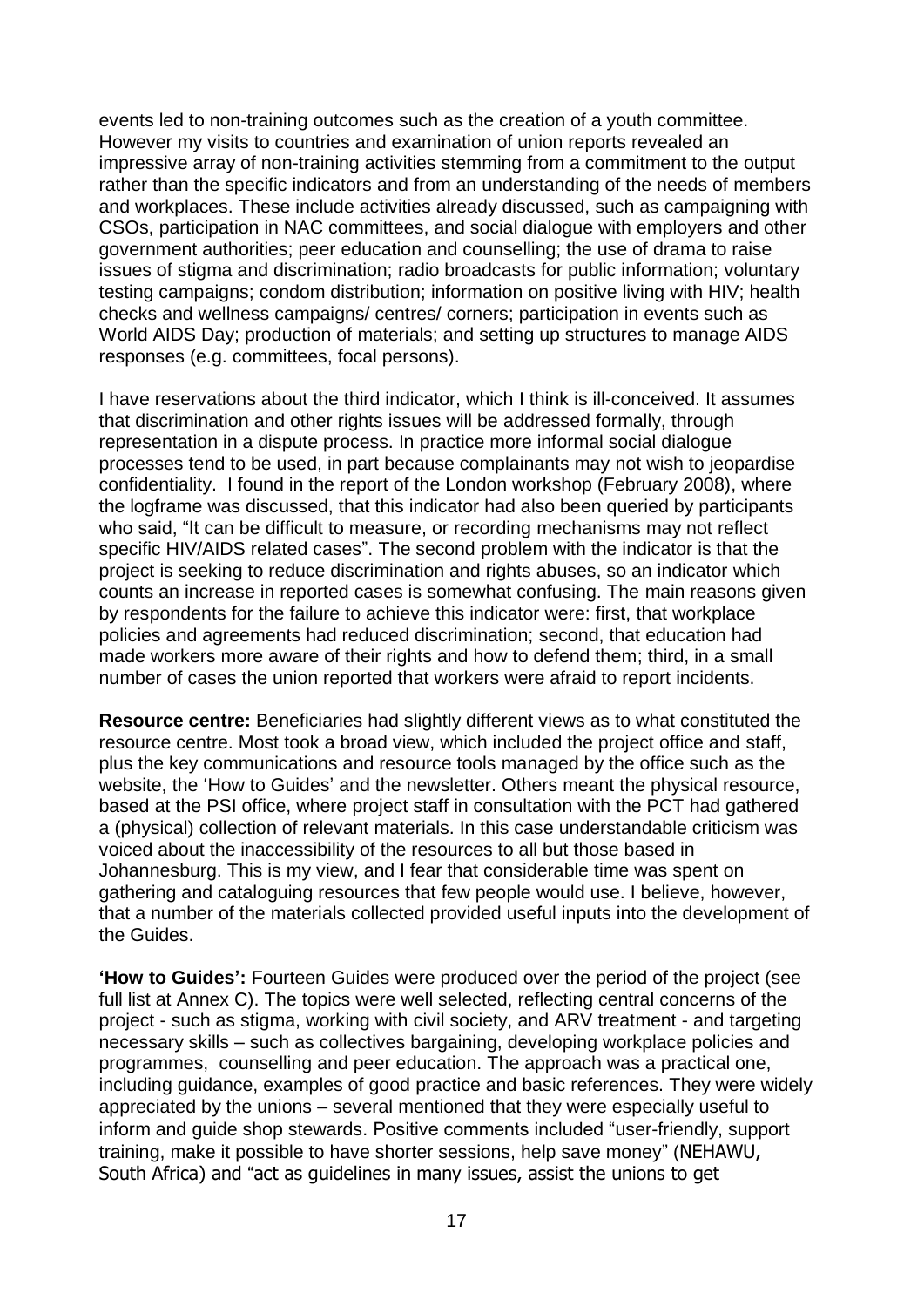negotiation and facilitation skills" (WETUM, Malawi). The Guides were distributed at all meetings organised by the project and forwarded electronically as they became available; some were reviewed in the newsletter.

I feel, though, that more effort could have gone into distribution, outside the project as well as within it, given the effort of producing the Guides and their undoubted usefulness. For example, rather than simply including them in participants' files at a national or regional seminar, the organisers could have held a short session to discuss the ways to use them. I was especially concerned that for a significant period of time, the Guides were not available on the website (see below).

**Website:** The website performed the important functions of giving a unified and public face to the project. It was also a source of news and of resource materials, but internal organisational difficulties with finding a server and web coordinator led to some periods when updates were not made, so that it was not used as well as it might have been. It also has to be borne in mind that web access can be sporadic as well as expensive, depending on the country, and some of the unions have no regular computer/ internet access. Nevertheless many of the unions used it as a regular source of information and materials, and others felt that it enhanced the profile and identity of the project and promoted unity among the partners. Communications issues are discussed more fully below (section V.ix).

**National and regional seminars:** The national seminars have been considered above, especially under Output 1, and the regional seminars under Output 2.

A number of the in-country seminars provided the opportunity for HIV-positive members to share their stories. They also identified issues for the union to take up in support of positive members. In Zimbabwe, for example, the late payment of salaries made it difficult to meet medical and nutritional needs on a regular basis. Inadequate ARV delivery systems in the public sector meant long queues and sometimes a shortage of medication. It was suggested that public sector workplaces should have Wellness Centres for HIV treatment and prevention, as well as health promotion in general. The need for support groups of positive workers was identified as a concrete action that unions could facilitate.

**Activity Fund**: This was an interesting initiative, which reaped benefits far in excess of the small amounts of funding disbursed to the partners. Each union had access to £1400, on receipt and approval of a project proposal by the PCT; in the end 90% of the unions had carried out projects. When I first saw the proposal forms, I felt that a lot of time and effort had been expended for the sake of a relatively small sum. When, however, I read the relevant PCT meeting reports and the detailed feedback on proposals from PCT members and/or project staff, I realised that this was a significant skills-building and learning experience. The process of drafting and then revising the proposals has already stood a number of the beneficiaries in good stead. Several spoke of having gained the confidence to go out and mobilise resources as well as a clearer idea of how to proceed.

The Fund was used to carry out a range of activities, with an emphasis on training. This was one means of ensuring that shop stewards and branch organisers understood their responsibilities with relation to HIV/AIDS. In some cases the union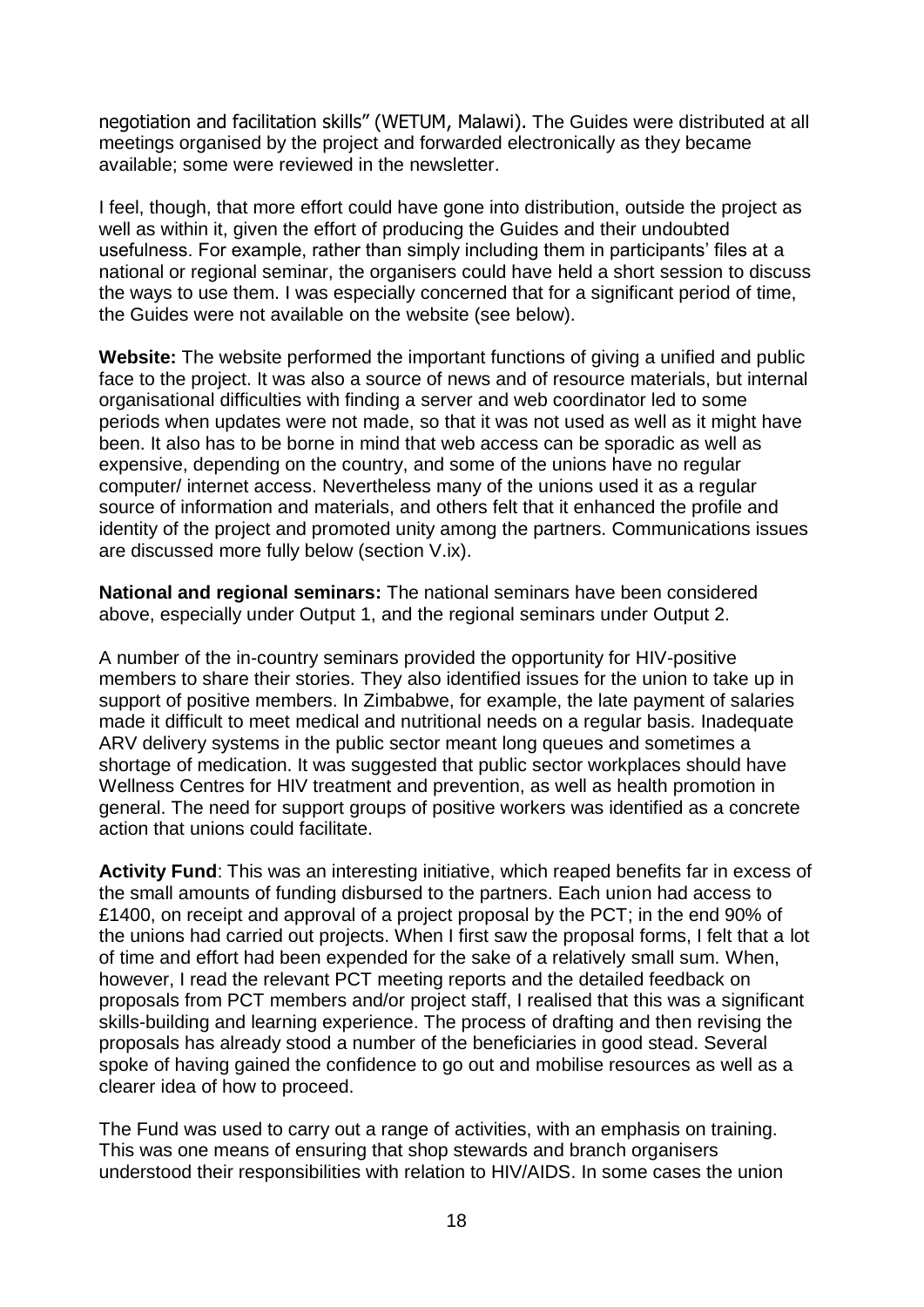also targeted the leadership (e.g. NEHAWU, South Africa) and in others peer educators (e.g. ZURDCWU, Zimbabwe) or training of trainers (e.g. GSEA, Mauritius). Most workshop programmes included at least a session on gender issues, while in some (e.g. UNZAAWU, Zambia) it was a main focus. Unions in Malawi and Zimbabwe organised workshops for young workers. HOSPERSA focused its training on improving officials" capacity to defend workers at incapacity and sickness hearings. The Zimbabwe Nurses Association held a seminar concerned specifically with formulating an HIV/AIDS policy for the Association and membership. Of those which didn"t conduct training, the Water Workers in Malawi produced a manual on nutrition and HIV/AIDS, and the Health Workers" Union in Zambia decided to set up a support group for positive health workers which also conducted peer education and encouraged voluntary testing and disclosure. It should be noted that several unions added funds of their own in order to extend the benefits of the activity.

The Fund tended to be used well to consolidate or extend the gains of the in-country seminars: in Malawi, for example, the Civil Servants' Union organised a workshop for youth; in Zambia the Local Government Workers focused on training of trainers in order to be able to reach as many branches as possible, and in Botswana the unions pooled their funds and carried out joint activities to train HIV/AIDS focal persons.

"The money might look small but if utilised properly it can go a long way". (CSAWUZ, Zambia)

**Newsletter:** Together with the regional seminars, the newsletter was one of the activities most highly appreciated by beneficiaries. The project built up a good circulation list for the newsletter, and a number of external partners, including the ILO and NGOs involved in workplace programmes, also expressed their appreciation. Positive points included the relevance of the news and information; the range of topics covered with varied types of presentation (e.g. news, features, reports, interviews...); sufficient detail about union activities so that lessons could be learned. The in-country seminar reports are rich as are the reports of activities or workshops supported by the Activities Fund. Participants expressed many positive reactions, for example: "a good way of sharing best practices. Through it members are aware of many activities taking place in the subregion" (WETUM, Malawi); "promotes networking and information sharing" (GSEA, Mauritius); "plays a major role in publicizing the project activities and informing on the progress of the implementation schedule" (PSA, Zimbabwe).

**Specialist support:** The idea here was that the PCT would identify a pool of trainers, consultants and advisers with experience of trade union education and technical knowledge on HIV/AIDS. Each country would have the right to one day"s specialist support from this pool, for a purpose agreed by the PCT and national seminars. This was the one activity that was not carried out, or at least not as intended. It proved to be too complicated and time-consuming to identify the resource persons for the sake of such limited support for each country. In the end the budget for this activity was used to hold a specialized seminar on collective bargaining skills for HIV/AIDS (see below). It should, however, be noted that many of the unions said that they had benefitted from useful technical or policy guidance provided by the project staff and other PCT or PB members. One or two commented that this had taught them that they needed to have more confidence in their internal resources and abilities, and not assume that specialists had to be outsiders.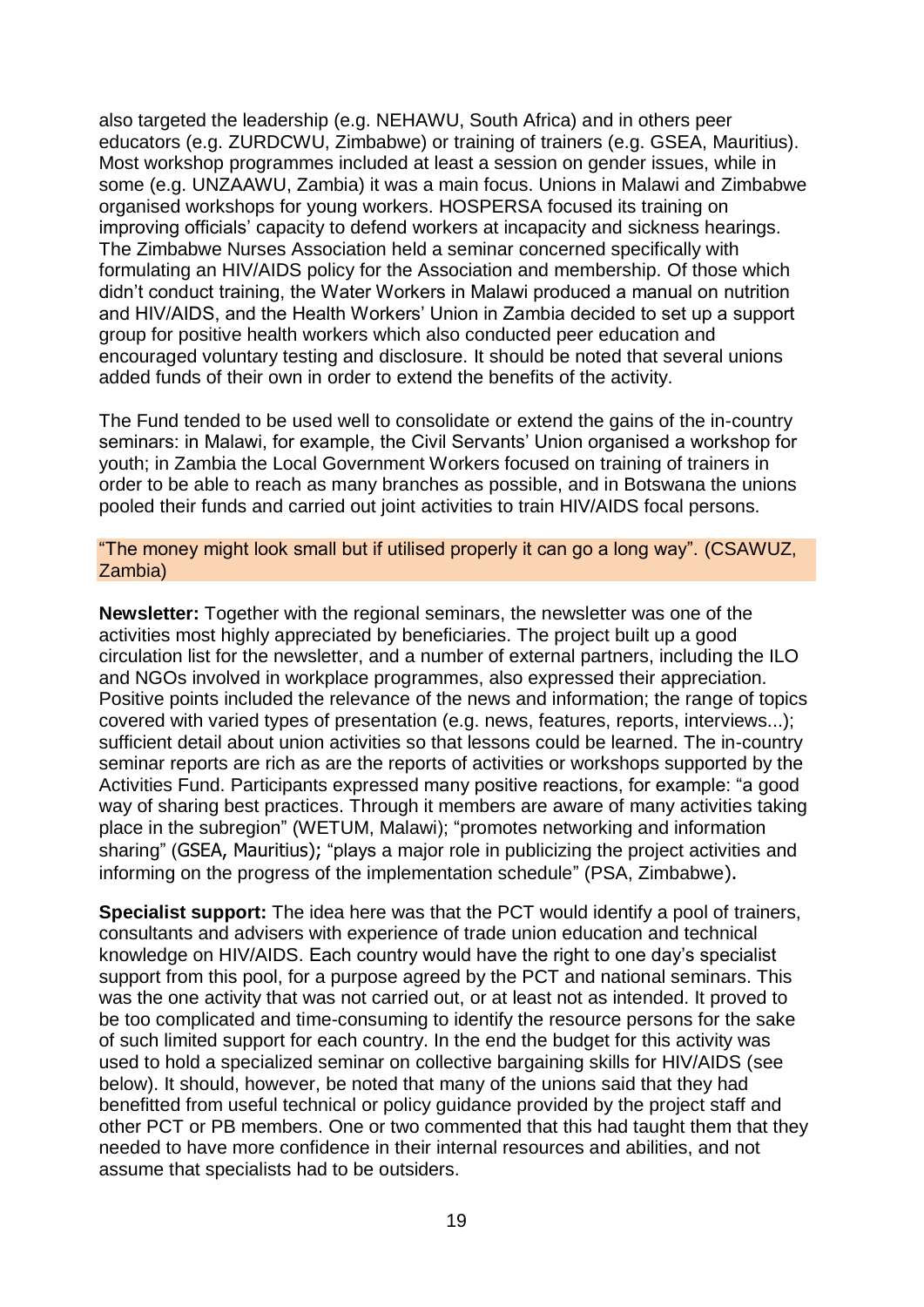The activity on **training for collective bargaining** added under this output when the logframe was revised was held in March 2011. Negotiators from 22 unions in nine countries attended a three-day seminar designed to strengthen collective bargaining skills; examine collective bargaining agreements/clauses that include HIV/ AIDS; and exchange experiences in this area. The seminar evaluation found that all participants judged it very useful.

## **V.v) Impact**

While attribution was a constant challenge, I found evidence of the project's positive impact in the following areas:

- $\triangleright$  Numbers of workers testing, going on ARVs
- $\triangleright$  Greater awareness and openness in discussing HIV and challenging myths, reduced stigma, greater involvement of workers living openly with HIV
- $\triangleright$  Policies to clarify and protect rights, legislative changes (e.g. Botswana Employment Act), reduced discrimination
- $\triangleright$  Improved social dialogue and trust greater credibility with employer and direct consultation by government, the ILO and UNAIDS with public sector unions rather than through the national centre
- $\triangleright$  Workplace policies and programmes with practical benefits, e.g. nutrition supplements for staff who disclose in Malawi, increased sick leave in Zambia
- $\triangleright$  Workplace support groups, wellness centres, caring for carers programmes
- $\triangleright$  Developing wellness approach, health testing not HIV only
- $\triangleright$  Changes to union agenda, structures
- Appointment of union leaders to CCMs and provincial/district AIDS Councils
- $\triangleright$  The development of plans and proposals for further support and partnership (recent successful applications to SAfAIDS).

The appreciation of the project expressed by a number of outside stakeholders as well as the partner unions, for example NGOs, ministries of health or labour, and other unions, served to reinforce this conclusion. The Partnerships Officer at the Zambia NAC told me, "If you engage unions things will happen". I asked some of the unions with well-established HIV/AIDS programmes how the project had added value for them. NEHAWU (South Africa) said that the project had brought greater coordination among unions on HIV/AIDS thus strengthening their voice and preventing duplication. HOSPERSA (South Africa) explained that the project hadn"t initiated their AIDS work but had "encouraged and re-motivated" them in the face of AIDS fatigue, brought in expertise and peer support, and strengthened links with government. CSAWUZ (Zambia) said that it had especially helped trade union unity on AIDS and unionmanagement cooperation.

The focus of the project on bargaining and policy on HIV/AIDS has resulted in the development of standards and tools which are already having results in terms of protecting rights, and will continue to do so as they have been integrated into union and/or workplace practice. The unions" approach to both policy and service provision is one of mainstreaming, and I was repeatedly informed that this was the result of the project"s emphasis and guidance. I examined claims for HIV/AIDS mainstreaming with some scepticism, however when I observed changes to union policy and constitutions, to staffing arrangements and above all to budgets, I could believe that the impact of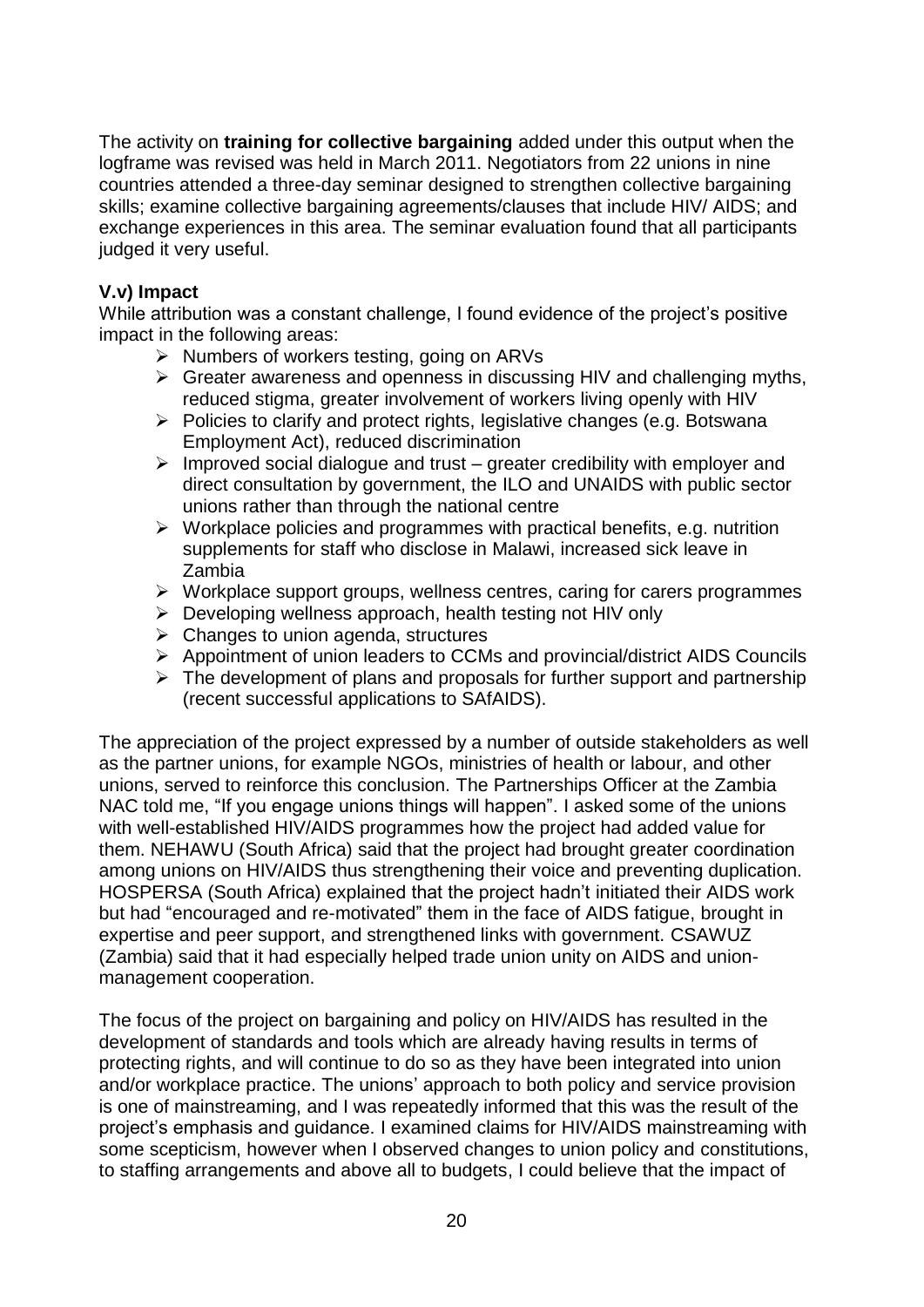the project was making a difference to the unions" core business. In particular I was encouraged when I saw HIV/AIDS on the agenda of bargaining teams/committees and branch structures, and integrated in the training of key officials. The impact thus has every chance of becoming progressively broader – through workplaces as well as branch structures - as union representatives take responsibility.

There are of course a number of obstacles, which should be taken into account in future planning: in particular there are too many general secretaries who pay lip service to the issue while their staff show real commitment. The scattered nature of the membership is also a challenge – some branches in Botswana are cut off in the rainy season, and in Malawi only 1% of the population has internet access. But local government unions in Botswana, Zambia and Zimbabwe, among others, had realistic strategies for progressively reaching branches, in particular through the training of trainers, focal persons and peer educators.

I should like to focus on two main areas where I believe the work of the unions through the project is bringing a broad range of benefits to workers, their families and communities.

**Peer education**: I had a number of discussions with peer educators (PEs) and the HIV/AIDS committees at workplaces responsible for them, as well as observing some refresher training. I find it difficult to be sure how much peer education was in place before the start of the project, but my discussions with union members and the project coordinator satisfied me that both the quantity and quality of peer education had noticeably increased over the life of the project; it was a priority action in seven of the countries.

I believe that the impact of peer educators has been the saving of lives in direct and indirect ways. Prevention education is the indirect way, and hard to measure (especially at this stage), but I heard a consistent message from country after country about the achievements of peer education in promoting trust and frankness, encouraging open discussion of difficult issues, and helping men and women understand more about each others" sexuality, feelings and needs. This was associated with the project through guidance from the office, training activities, and exchange among the unions. In Zambia, for example, peer educator-counsellors took on the difficult task of promoting and supporting partner notification; in Malawi and South Africa PEs tackled the culture of sexual harassment at the workplace; and in many settings PEs challenged the myths and taboos around AIDS by providing accurate factual information. They were often perceptive in their approaches, favouring one-to-one contact over time in order to build trust. It"s impossible to assess, let alone measure, changes in levels of stigma and discrimination, but many individuals expressed the belief that while stigma remained a major issue the situation was gradually improving, and that discrimination by employers was also being reduced through a combination of education and policy.

I note that Tripleline had queried the unions' claim to be saving lives in more direct ways, but in fact this can be explained. In many of the workplaces PEs speak to colleagues who look unwell and encourage them to be tested. "We discuss who is closest to this one, in age or kinship or from the same village, and that person goes to speak to him – many times if necessary. We explain that if he has the test he can get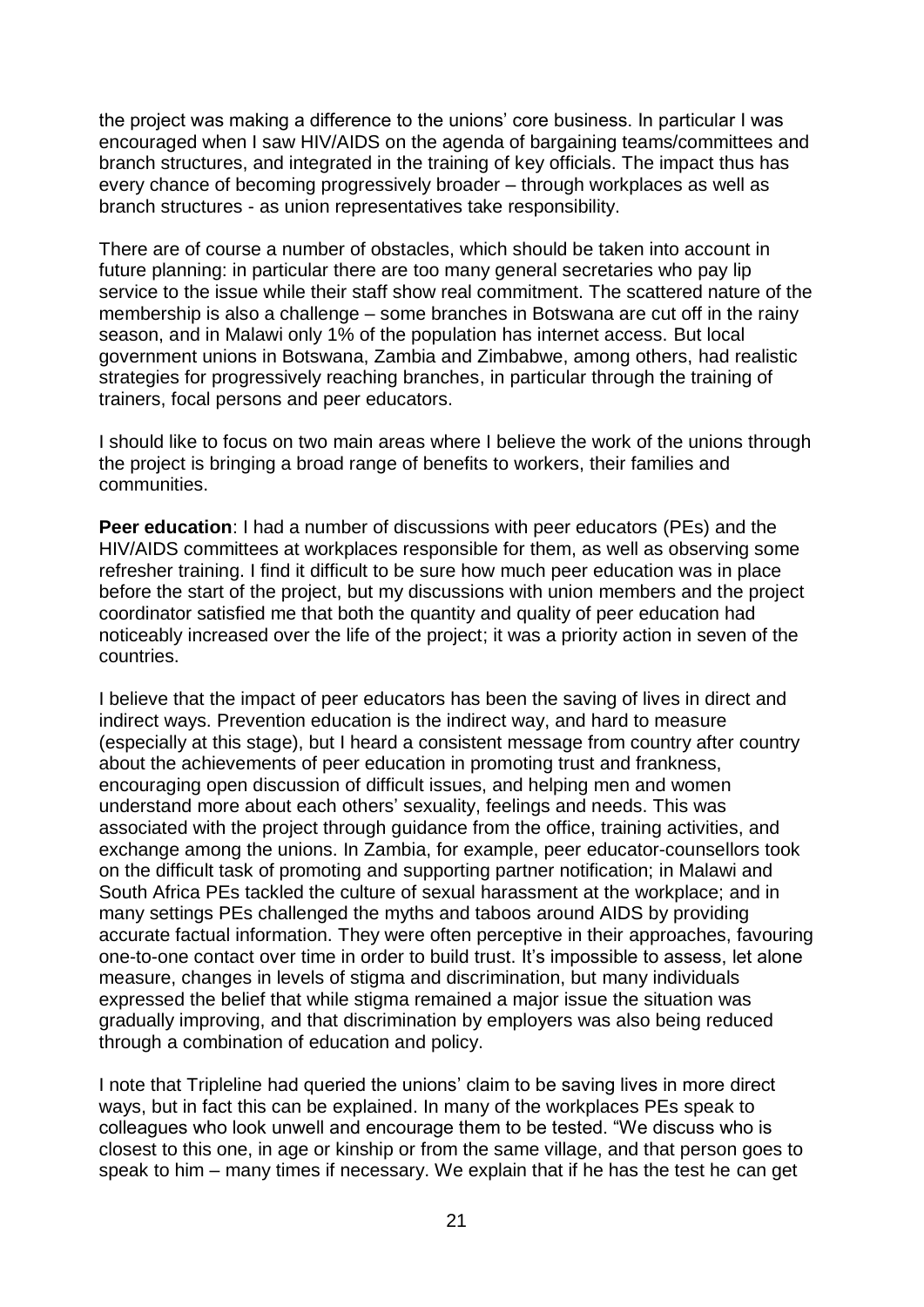drugs. Many of our colleagues are now well because we helped them get the test." (WETUM, Malawi). It should be noted that the unions have other strategies to promote voluntary testing – almost all had undertaken major campaigns, with testing days, wellness days and so on. Several were pioneering health tests as opposed to HIV tests – broad spectrum testing that included, for example, diabetes, blood pressure, eyesight, and/or STIs. All were optional: "we thought people would opt out of the HIV test and take the others, but this wasn"t the case – the coverage was huge, but you must make sure there"s follow-up for people who test positive" (Botswana). Employers often supported these campaigns and events, which sometimes took place at the workplace and sometimes away from it.

A possible issue was the fact that some employers also had peer education programmes – was there duplication? In practice relatively little. In several different countries the unions said that the management"s education programmes targeted staff at higher levels, so they covered the rest. Sometimes PE was available on paper but not in practice. In other countries the unions lobbied or negotiated with management to introduce PE programmes if this was more feasible than the union running its own.

I was often told that education sessions which started out for a certain section of the workforce had been broadened out to include contract and casual workers: "we saw we had to include the cleaners as they are women, and men often forced them to have sex when they cleaned the office – we helped them to refuse" (Malawi) – the peer educators committee also worked directly with the men concerned. Every PE I questioned said they also spread the message at home, among neighbours and in other settings like religious or sports activities. This means that their training is a sound investment and with more numbers involved could move towards making up a critical mass of aware and committed educators.

"It [peer education] is like an island where the rules don"t apply – people speak openly and are much happier. We are able to break down barriers" (identified as shame about sex, taboos and traditions, and denial). (WETUM, Malawi).

**Health workers**: almost half of the workers represented by unions in the project were in the health sector, the largest single group being nurses. I was impressed by some of the responsibilities they were taking on, especially in the field of occupational safety, often with little or no support from management. These unions had especially clear ideas about the issues and needs in their sector and were doing their best to address them. In some cases the initiative preceded the project or was not the direct result of its activities, but the project enabled awareness of issues and examples of good practice to be shared among health worker unions. Apart from needle-stick injuries and other occupational risks, there was the broader concept of "caring for the carers". HOSPERSA, for example, has helped developed a policy on ill-health, sick leave and retirement, which includes provisions related to HIV/AIDS. It seems that in some countries the ministry of health had run such programmes, but at the time of writing I only saw evidence of union-run programmes of this sort. There were also representational issues – not so much cases of discrimination but more often lack of access to ARVs. DENOSA reported that some members had been refused PEP following occupational injury – the union took up their cases.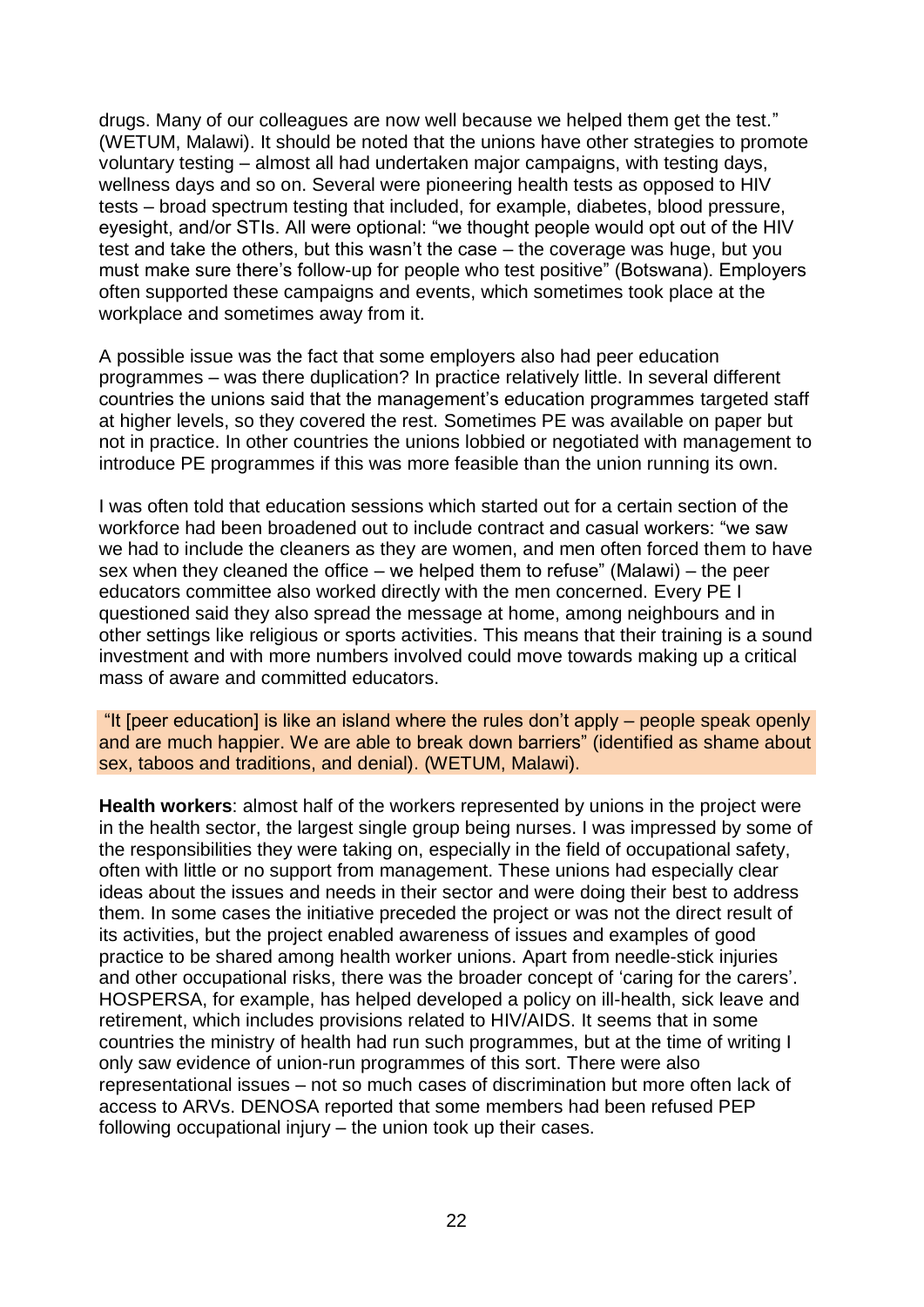The Zambia Health and Allied Workers Union used the Activity Fund grant to hold a meeting that planned and then set up a support group at the Infectious Disease Centre, University Teaching Hospital of Zambia, for staff living with and affected by HIV/AIDS. The meeting was facilitated by NZP+, the national network of PLHIV, and included a number of shop stewards. It identified the functions of a support group and started the planning process, including the establishment of an Executive Committee; the management subsequently provided premises which I visited. At a group discussion several workers expressed their relief at having disclosed, with support from the group.

Another sensitive issue, which the unions discussed openly, was that of discrimination and stigma towards patients. The unions concerned were using a combination of negotiation, policy development and education to move forward.

The Swaziland Nurses Association was one of those which secured the agreement of management to set up a wellness centre for staff, part of a comprehensive wellness package for health workers. The centre offers counselling, voluntary testing, TB treatment and stress management. There are also wellness corners in several workplaces. Thanks to the project, the SNA was able to hold Dialogues for Nurses on HIV/AIDS in each of the four regions of the country. These aimed to help overcome the reluctance of nurses to seek treatment as well as the possible stigmatization of patients. "The nurses were so grateful to have an opportunity to talk about such issues and they requested SNA to make it a regular activity."

### **V.vi) Sustainability**

In some important ways the project had built-in sustainability: the focus on mainstreaming HIV/AIDS and linking it to core union concerns, on using existing structures or creating appropriate ones, on raising awareness and building capacity of key leaders and officials, on working with employers to develop workplace policies/programmes will enable HIV/AIDS activities not only to continue but to reach increasing numbers of workers over time. Municipal workers' unions in Malawi and Zimbabwe are working on introducing an HIV/AIDS policy or agreement at every branch or district council. Although the project funded workshops of a type which may not be held again without funds, most unions made efforts over the project period to ensure they had a cadre of trained facilitators and a plan of action which included lowcost/no cost sessions on HIV/AIDS in other education and training programmes (e.g. study circles). Several unions have started income-generating activities to help them fund activities. Both PSI and UNISON have formally stated their commitment to providing continuing support, though the modalities are not yet clear; the project coordinator"s contract has been extended until the end of 2011. In addition, they have ensured that the website and the newsletter are able to continue in the medium term.

#### *Study circles*

A well-established PSI strategy for union strengthening has been to help unions set up study circles and train a cadre of facilitators. Although the programme is no longer an active one, 19 of the unions reported that they still run study circles and all 19 of them now include HIV/AIDS.

External opportunities have emerged or been created which will also assist sustainability. These include the fact that in several countries governments are drafting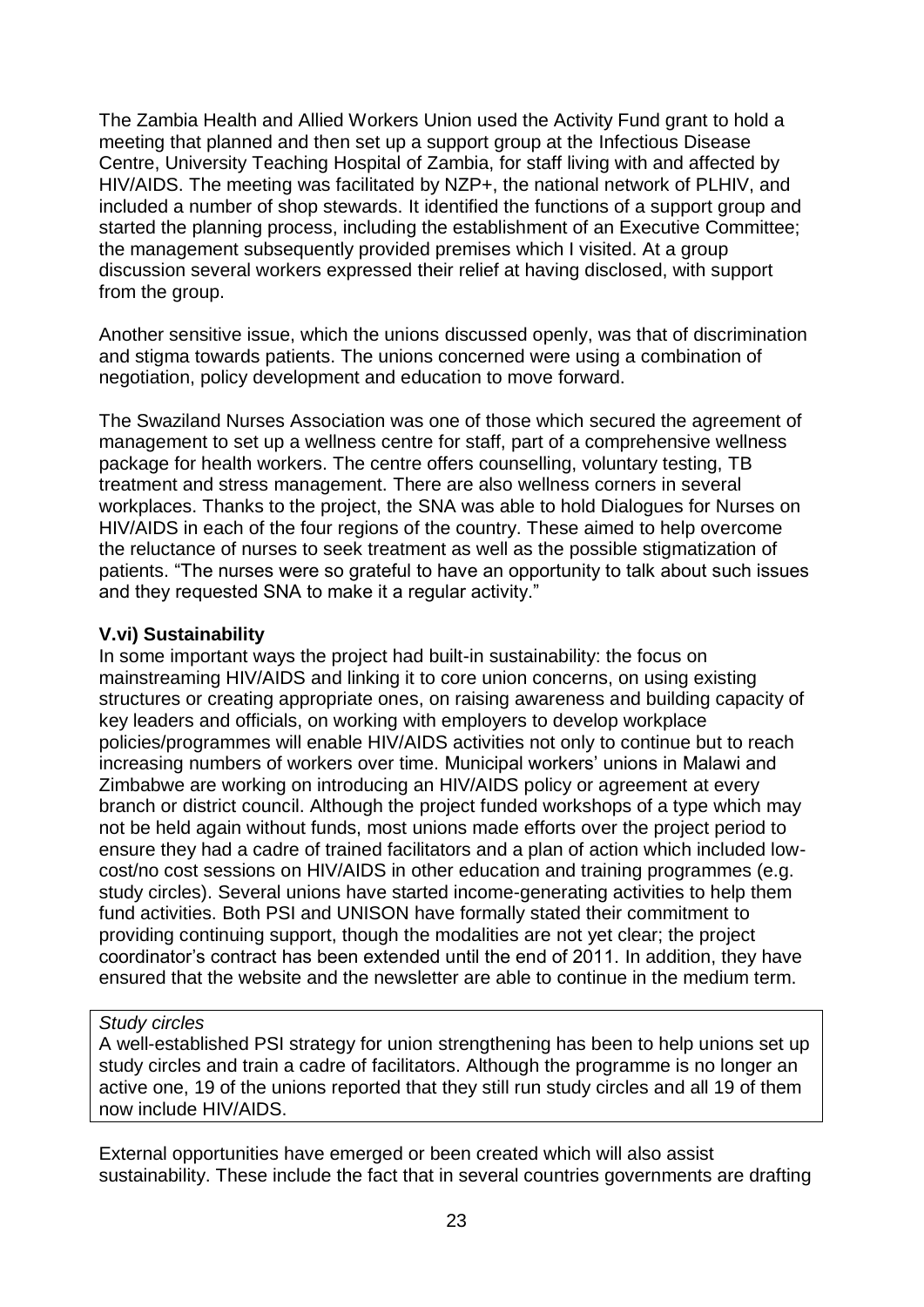HIV/AIDS policies for the world of work, most of them with representatives of workers and employers. In Botswana the partner unions are collaborating to lobby the government to set up a Public Service Bargaining Council so that – among other things - a collective agreement can be reached on HIV/AIDS. The policy development process should be consolidated and accelerated by measures taken to implement of the ILO Recommendation on HIV/AIDS and the world of work. There is also a gradual opening on the part of national AIDS authorities, NGOs and donors to the need to include trade unions in national responses, which should be helpful in the future.

On the other hand there is no evidence of a clear exit strategy. Discussions began to be held in mid-2010 about the project's "next phase" or future activities, without a clear sense of how this would be managed or funded. Some of the partner unions are capable of continuing under their own steam and others have ongoing support from employers, but a number will experience a dip in the level (and, probably, quality) of activities. Uncertainty is not conducive to commitment and action, and it"s a pity that clearer messages were not given about the end of the project together with support for planning at national level. It would also have been useful if lessons learned could have been shared nationally and/or regionally with interested parties – hopefully it isn"t too late to do this.

#### **V.vii) Replicability**

See also the section on lessons learned, as most of those are replicable or can inform the process of replication.

Workplace policies and programmes are eminently replicable in public and private sectors. They are essential and cost-effective components of a national HIV/AIDS programme, and as such should be integrated into the AIDS strategic plan and workplace representatives included on decision-making bodies. It would also be helpful if donors provide more support to this area of intervention, including through a study/ies of the impact of workplace responses.

The sectoral approach to workplace responses is increasingly recognised as an effective way of defining need and sharpening focus, as well as providing a useful platform for social dialogue which has resulted in codes, framework agreements and effective programmes on HIV/AIDS (see, as one example among many, the HIV/AIDS pages of the International Transport Workers" Federation website). Responses by national and sector-specific trade unions are also effective, relevant and replicable. Other global union federations as well as national unions have expressed interest in the project, with a view to adapting aspects to their own circumstances; reference was made to collective bargaining training and the newsletter in particular.

The ILO, among other institutions, has a developed a significant collection of good practices and lessons learned on workplace action, as well as a code of practice and labour standard on HIV/AIDS and the world of work, and detailed guidance for employers, unions and government. These can all be used to support the replication of good practices from this project.

Specific examples of good practice which are easily replicable include: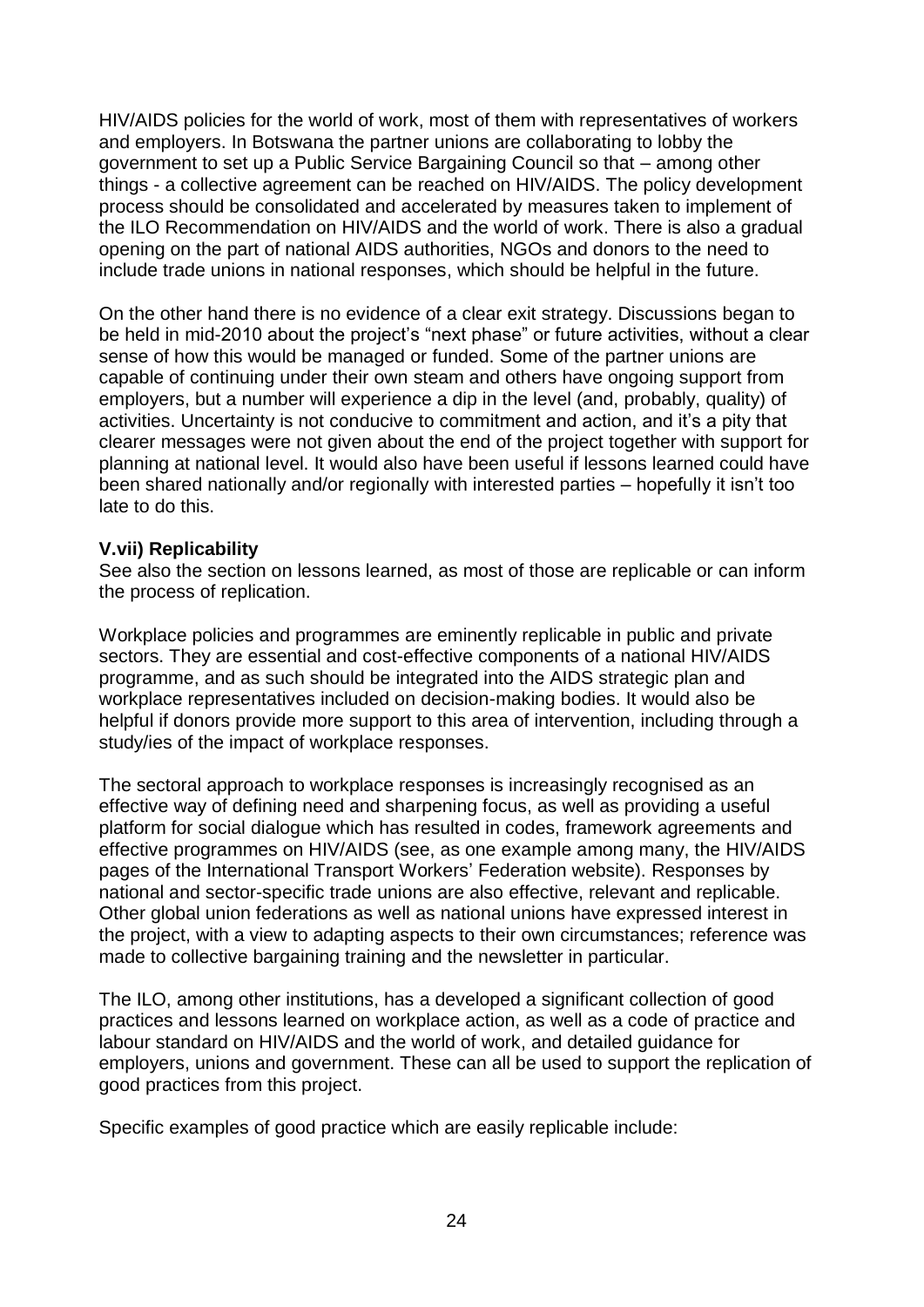- Support groups at the workplace or in the union for workers living with HIV, as in Zimbabwe
- Negotiating with the employer for benefits such as extended sick leave, nutritional support, reasonable accommodation (adjustments to working conditions), as in Malawi, South Africa
- Peer education and voluntary testing campaigns, as in Botswana, Malawi and many other countries
- Inclusion of HIV in wellness programmes and health testing to help destigmatise and "normalise" the disease, as in South Africa, Namibia
- Special support for health workers such as 'caring for carers' programmes practical action by unions and advocacy with employer, as in South Africa, Zimbabwe
- Efforts to extend coverage of members through training of trainers and training of branch officials and shop stewards, as in most countries
- Working with men on gender equality and gender-based violence, as in Botswana, South Africa
- Special events and approaches tailored to youth, as in Mauritius, Zambia
- Liaison role between NGOs and the CCM as in Rodrigues and links with village associations as in Mauritius
- Community outreach through the inclusion of casual workers and suppliers in workplace programmes and out-of-work activities by peer educators, as in most countries
- Gaining skills and accessing funds through partnerships with specialist bodies such as the National Counselling Council, Zambia and SAfAIDS

In Zambia the local government workers' union identified local councils with higher death rates among staff and focused on them through training peer educators and counsellors; they also set up support groups for positive workers and for home-based carers. They shared the information with the management and got support to start workplace programmes.

## **V.viii) Information dissemination and networking outside the project**

This was one of the weaker areas of the project. While it succeeded in strengthening information-sharing and networking among unions, nationally and regionally, insufficient priority was given to formal communications with outside stakeholders. A missed opportunity was at the beginning of the project, when the NCC and/or PB member should have ensured that all relevant stakeholders in the country were informed about the project and its objectives. Other stakeholders, even including employers, often found out about the project by chance or when invited to a meeting or activity. In some countries the NAC was an enthusiastic supporter of the project; in others it was unaware of the scale of trade unions" responses.

Once in touch with the project, however, many stakeholders found the available information and materials useful and they maintained contact, mainly through the newsletter which was very well received. Written or verbal appreciation was expressed by a range of related bodies: departments of health, NACs (e.g. South Africa, Zambia), NGOs in the project countries (e.g. Botswana Network on Ethics, Law and HIV/AIDS) and further afield, union and bilateral donors with a particular interest in workplace action (e.g. FNV, the Dutch national union centre, or GTZ, the German development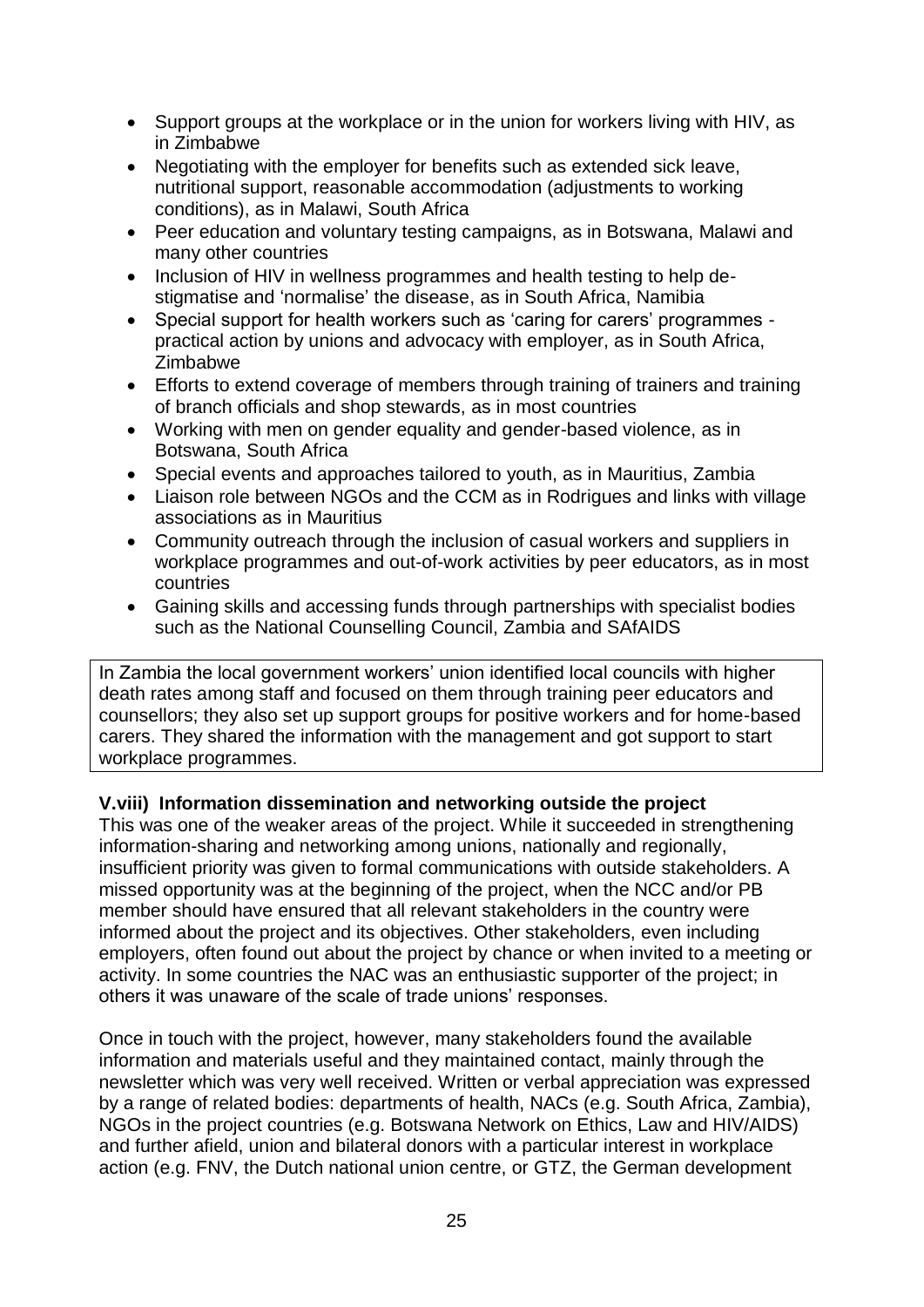agency), national union centres and global union federations (e.g. the International Chemical, Energy and Mining Workers" Union and Building and Woodworkers" International).

The website could have been used more actively to provide a public face for the project: for example, at the country level the focal person could have sent round an email to key stakeholders when new information was posted. Over time, as governmental and civil society stakeholders became aware of the project, they clearly benefitted from information and indeed collaboration in activities (see above). It would be very useful if each country could hold a debriefing meeting for key stakeholders to share lessons learned – this would be very much to the benefit of the NAC and funds should be sought locally.

Nevertheless, the unions in at least four of the countries regularly include HIV/AIDS information in their own newsletters. In addition, the power of informal communications should be recognised. At the very least, the families and local communities of union members as well as non-unionised workers were part of an informal network of information-sharing. Many informal institutional relations also benefitted: respondents mentioned their churches and mosques, unions outside the project, CBOs, and local schools.

## **VI. CONCLUSIONS AND LESSONS LEARNED**

The lessons which may be taken from the delivery of this project have broad significance: for development planning as well as HIV/AIDS responses (insights into the potential of trade unions as development partners); for governments as employers (from line ministries to local government and public service providers); for the private sector and all with an interest in workplace programmes on HIV/AIDS (including NGOs as employers as well as service providers); for civil society and community associations; for inter-governmental bodies such as UNAIDS and bilateral donors; and for the trade union movement.

In terms of poverty reduction and the empowerment of marginalised groups, the key lesson is the strategic value of identifying and understanding the points of contact and linkages between the formal and informal economies, between formal organizations such as trade unions and informal associations in the local community. It is an error to see the public sector worker or trade union member as privileged in a way that cuts them off from poorer sections of society. First, the unionists are linked personally with many of the less privileged in their communities; second, the unions as institutions are making connections with marginalized groups such as migrant workers and (in fewer instances so far) sex workers; third, and above all, public sector workers have the responsibility to provide services that are intended to reduce poverty and, ultimately, inequality. See too comments above in section V.ii).

No major changes were made to the project design, although the logframe was revised as explained (section V.iv). Some simplification and streamlining took place as it became clear that indicators needed adjustment or that activities required inputs out of proportion to the intended benefits (e.g. specialist support). A contextual change was the global economic crisis which put great pressure on unions in the public sector in particular to protect jobs and wages in the face of budget cuts. This undermined the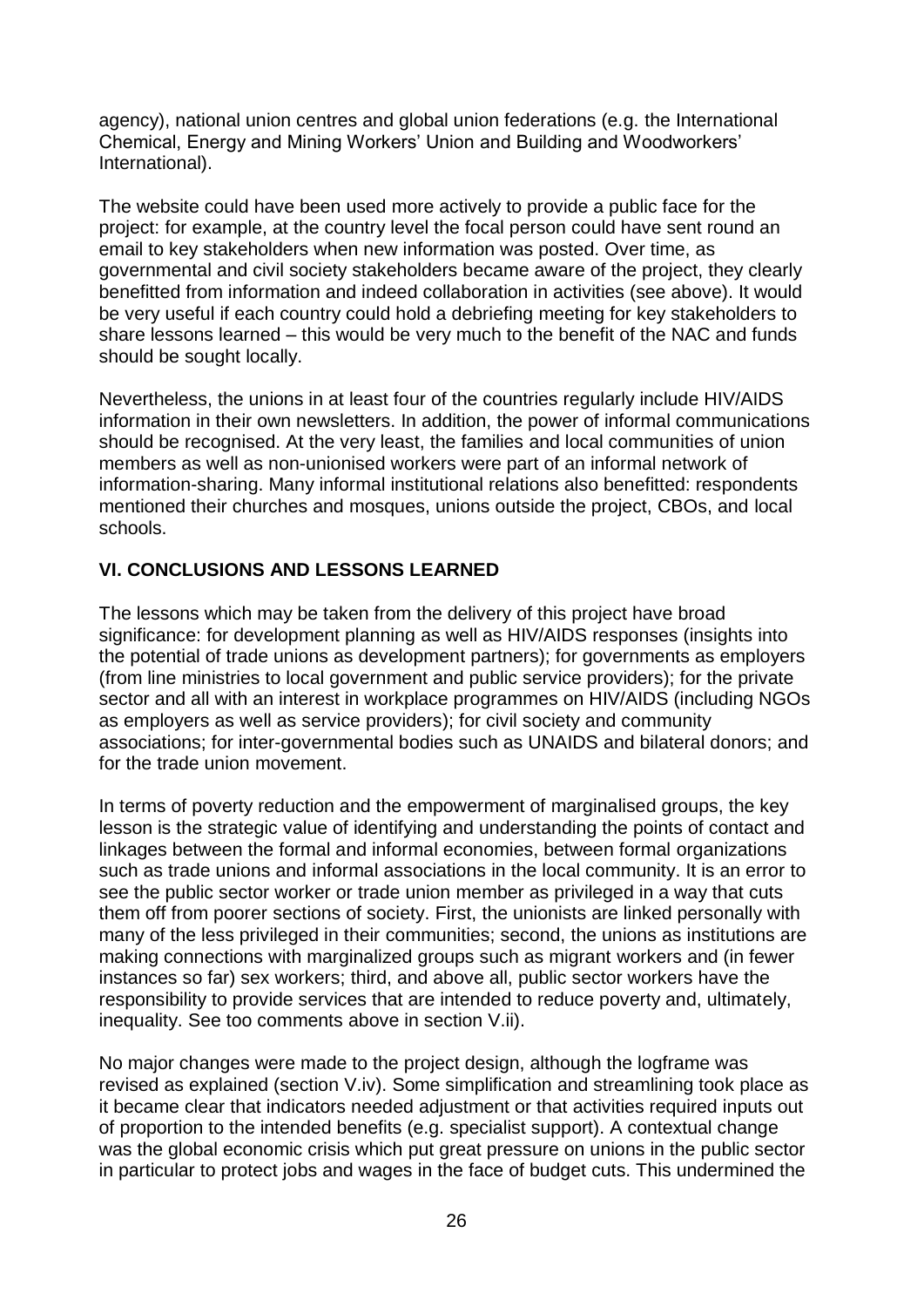efforts in some unions to engage the leadership more fully in HIV/AIDS and promote a mainstreaming agenda; nowhere, however, did it result in the non-completion of activities.

## **Project-specific issues**

- The project made good use of the comparative advantage of trade unions in terms of mass membership, rights-based values, community influence, and "watchdog" function: advocacy and lobbying with government and employers enabled the project partners to promote and scale up workplace policies and programmes/ services.
- Costs were reduced and sustainability enhanced through the integration of HIV/AIDS in existing structures (union and workplace programmes).
- The project made good use of trusted union representatives and networks of peer educators to encourage openness, behaviour change, voluntary testing and disclosure.
- The project demonstrated the fact that small sums (e.g. the Activity Fund) and small-scale projects can bring concrete and lasting benefits.
- The project benefitted from a project office and full-time coordinator; from tight management procedures; and from a focus on outreach and partnerships.
- The emphasis on knowledge-sharing, networking and cooperation enhanced delivery, monitoring, effectiveness and sustainability.
- The project would have benefitted from better planning, greater focus and improved baseline data, and also from a longer time-scale and slightly more substantial funding.
- The project could have paid more attention to the structural differences within the public sector and the strategic possibilities of, in particular, the health sector, the various developmental and social assistance agencies of government, and decentralised services such as those provided by municipalities.

## **Broader workplace and developmental issues**

- The AIDS epidemic has provided a necessary reminder of the importance of human resources in development. Social and economic planning are strengthened through the involvement of the workers who have responsibility for implementing change. Health system strengthening should involve health workers and their organisations in planning as well as implementation. A number of initiatives by health worker unions, especially by nurses, deserve attention and replication. These include education to counter discrimination towards patients. An important area is caring for carers – governments and health administrations need to take greater responsibility for the health and wellbeing of these workers, who often only get support from the union.
- The obstacles to effective action on HIV/AIDS stem from deeply ingrained and often hidden attitudes, beliefs and practices. There is a gulf between the policy level and the personal dialogues necessary to confront beliefs about social roles, sexuality, witchcraft and religion. This can be bridged through peer education, but issues need to be discussed openly and educators/counsellors well trained and supported – change happens when a critical mass of trained workers offer education and support to their peers.
- The world of work helps reduce the socio-economic impact of the AIDS epidemic through:
	- keeping people at work and challenging discrimination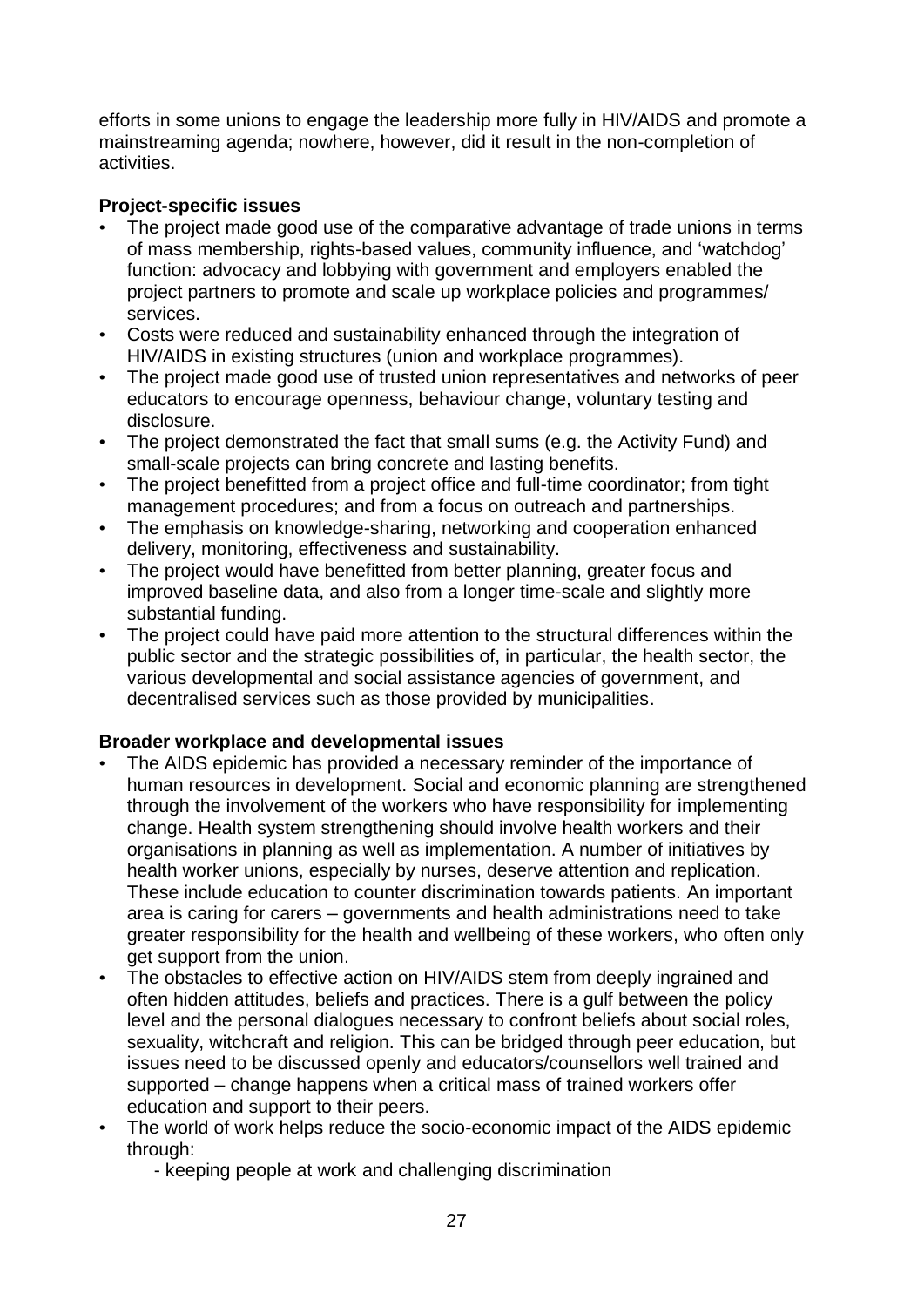- implementing workplace programmes for prevention, care and treatment

- providing health insurance and employee benefit schemes, and extending social protection to those unable to work.
- The workplace is a vital entry point for Universal Access, and adds value through giving priority to the "fourth pillar" - the protection of rights and extension of social justice to those affected - and through education for prevention. Where it can't deliver directly it promotes access through advocacy, education and referral systems. Structures and programmes such as occupational safety and health (OSH), human resource development and collective bargaining are particularly well-adapted to the inclusion of HIV/AIDS issues. Policies, codes and standards need to be underpinned by education to ensure they are understood and by concrete action to implement them.
- A strong legal-policy environment, including sector-specific policies, encourages workplace action as well as combatting discrimination. Using the 10 key principles of the ILO Code of Practice to guide policy development at national and workplace levels has promoted coherence and facilitated information exchange and replication.
- Workplace programmes require an approach that is flexible depending on the resources of the employer and the nature of the epidemiological situation – and comprehensive, including prevention, care and the protection of rights. Education that is gender-aware, includes personal risk assessment and promotes behaviour change has proved to be effective in prevention and in the reduction of stigma and discrimination. Behaviour change approaches should be applied across the prevention-care spectrum, with an emphasis on delivery through peer educators.
- Giving priority to "know your status" campaigns and organising mass testing opportunities at or near workplaces has been very effective.
- Although HIV is only an occupational risk in specific situations, OSH principles such as the prevention of risk and promotion of health are relevant to HIV and structures such as OSH committees are conducive to the inclusion of HIV/AIDS responsibilities. The labour inspectorate can be a very useful tool for the implementation of workplace policies on HIV/AIDS.

## **VII. RECOMMENDATIONS**

The recommendations which follow are intended to help sustain the benefits and impact of this project and to inform similar HIV/AIDS programmes in trade unions and at the workplace, whatever the sector.

With less funding for the partner unions, planning becomes even more important. This should be based on a mapping of needs and opportunities within the union, within the workplace, and with potential partners. Targets should be specific and achievable: focus and priorities must be watch words. PSI and UNISON should give careful consideration to how they will continue to offer support, including the possibility of a final "How to Guide" on building on the project"s achievements for planning and resource mobilisation, including how to function effectively with a minimum of financial resources.

*Opportunities to consider and follow up as relevant include*:

 Each union should map its ongoing programmes and activities, and see not only where there are opportunities to include HIV/AIDS but where its core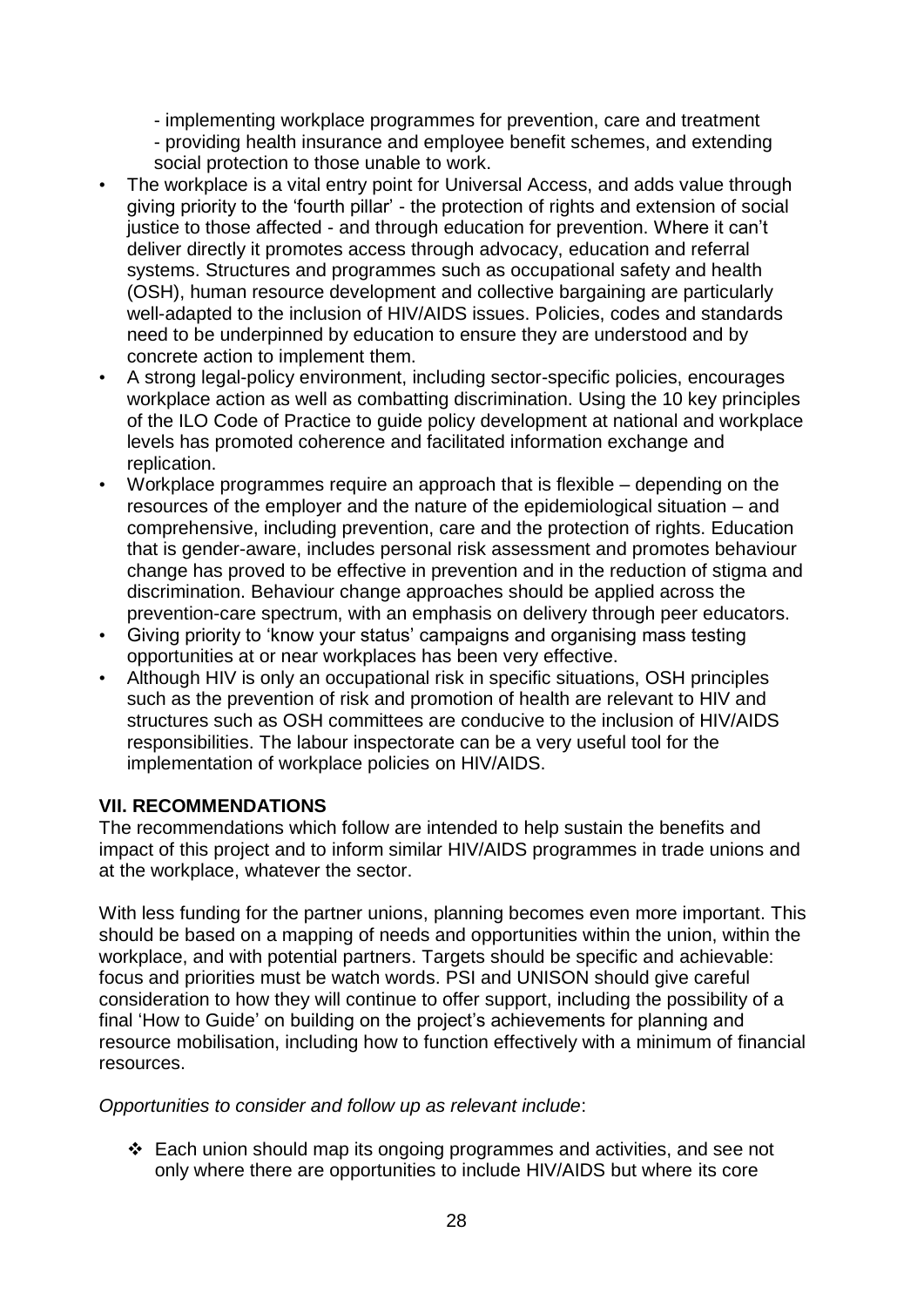business would be strengthened by taking HIV/AIDS into account. HIV/AIDS is not "just one more issue" for over-burdened unions to deal with but must be seen as a way of strengthening existing work on rights, gender, youth, bargaining, OSH, organising and education, as well as relations with government. Union capacity to take action on HIV/AIDS depends on overall union capacity, so capacity-building efforts should focus on core skills rather than specific issues, with guidance on applying and adapting them as necessary.

- External opportunities should be identified and followed up with the help of PSI and UNISON. At a global or regional level these include PSI"s Quality Public Services campaign, which should think further about services need to cope with HIV/AIDS as well as how the epidemic affects delivery; the ILO"s Decent Work Country Programmes, which increasingly include HIV/AIDS (sometimes as a result of union lobbying); the implementation of ILO Recommendation 200 concerning HIV/AIDS and the world of work; PSI"s global congress in Durban next year. Closer links should also be made – with a view to more coordinated future activities – with ITUC and ITUC-Africa, with the Global Unions AIDS Programme, with SADC and SATUCC (speaking at the final regional seminar the SATUCC Executive Secretary invited the project unions to make inputs into the draft M&E tool on HIV/AIDS and employment). At a national level they include bargaining councils in some countries, for example South Africa (see V.iv above), which help the introduction of HIV/AIDS provisions across the board; existing or planned national policies on HIV/AIDS and the workplace; and specific measures such as in Malawi where 2% of public sector budgets is allocated to workplace HIV/AIDS programmes.
- A meeting should be held in each country to share experience and lessons learned with a range of other stakeholders, including the HIV/AIDS, health and labour authorities; other relevant government bodies, especially in an employment relationship with the unions; the national union centre and other unions; NGOs and CSOs; UN agencies especially the ILO, WHO and UNAIDS; multilateral and bilateral donors. Support should be sought from the NAC among others.
- Case studies and examples of good practice should also be collected for publication, in print and/or on the internet. Support should be sought from regional and global union bodies, the ILO and UNAIDS. These could also be used to prepare an advocacy brief for employers on HIV/AIDS.
- Concerns of and good practices by health worker unions should be shared with the Global Health Workforce Alliance, the International Council of Nurses and International Confederation of Midwives, the WHO and ILO.

#### *Priority areas to consider and follow up as relevant include:*

 Unions, their leaders and members should work with even greater urgency and commitment to advocate and raise awareness about HIV and AIDS, to counter myths, stigma and gender inequality, and to set an example at all levels in terms of responsible behaviour and the respect of rights. Unity is vital, and opportunities to speak for and to the labour movement on HIV/AIDS should never be lost because of differences between unions, such as those between sectoral unions and national centres.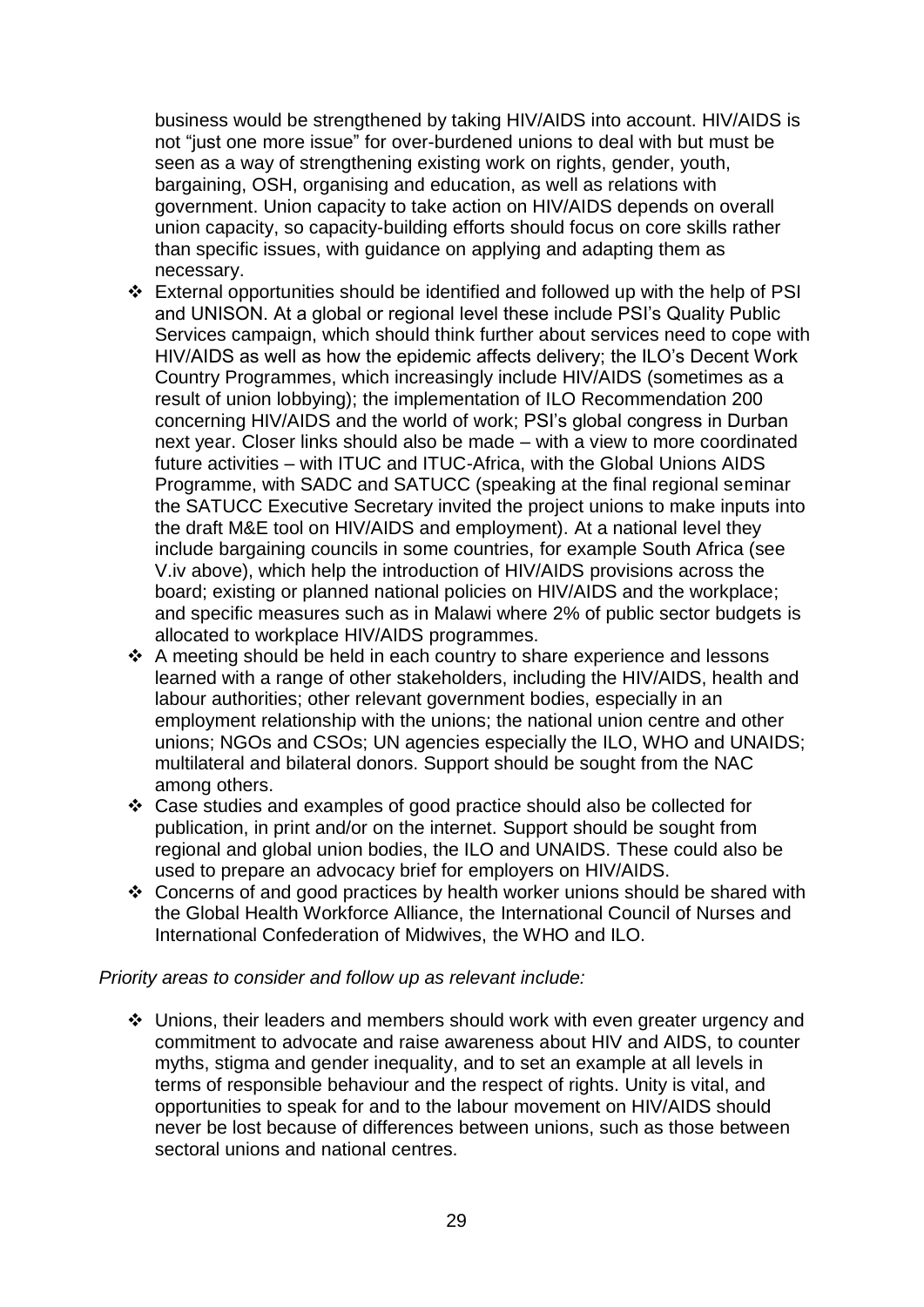- Trade union bodies and their leaders should understand that building capacity to respond to HIV/AIDS builds overall union capacity. Issues such as gender, climate change and HIV/AIDS – once seen as marginal to the concerns of unions – are now increasingly recognised as factors affecting their very survival and that of their members and societies. For this reason, the labour movement needs to find new ways to think about them and organise around them, and mainstreaming should come to mean exactly what it says.
- Work on the development of HIV/AIDS policies and structures/programmes should not be at the expense of facing up to the submerged and difficult issues which drive the epidemic. Unions should take a stronger stand on the unacceptability of domestic violence and child abuse; on the need for gender equality and the empowerment of marginalised groups; on the myths and taboos stemming from religious and/or traditional beliefs which encourage fear, stigma and resistance to testing.
- More attention should be given to the attitudes, behaviour and needs of young people, whether these are young workers or the children of workers, in training or unemployed.
- Unions should make greater efforts to establish support groups and networks for workers affected by HIV/AIDS, both in the union and at the workplace. They should understand that the influence of peers is a force for prevention, behaviour change and treatment adherence.
- Unions should ensure awareness of the links between TB and HIV, and STIs and HIV, and consider taking a holistic or wellness approach to the health of workers. This approach has the double benefit of promoting health and reducing HIV-related stigma, though strategies and responsibilities for HIV/AIDS should be maintained.
- CSOs, including associations of PLHIV, should not simply be seen as resources but as potential partners in advocacy, campaigning and service delivery. Unions should select partners with a proven track record in mobilisation, campaigning and empowerment. Meetings should be held to draw up joint plans of action with a limited number of relevant partners.
- Unions should strengthen their "watchdog" function, and keep monitoring delivery on existing commitments as well as negotiating new policies and collective agreements. They should strengthen social dialogue with government in relation to national policies/laws on HIV/AIDS as well as with their immediate employers.

Although each union will continue to develop its own HIV/AIDS programme, the collaboration that has been built at country level should not be allowed to dissipate: they should combine skills, contacts and resources, and let the stronger help the weaker as necessary. The NCC in each country should commit to supporting joint efforts, including joint fund-raising, building on the achievements of the PSUFASA project. PSI should broker solidarity arrangements (in kind as well as in cash) between the partner unions and other affiliates in the global North.

Global and regional bodies, as well as donors, should consider the usefulness of action-oriented research which might include the impact of the epidemic on specific sectors, such as nursing, as well as exploring ways that the relevant unions can support the capacity of diverse economic sectors to maintain production in the face of AIDS and contribute to the achievement of Universal Access.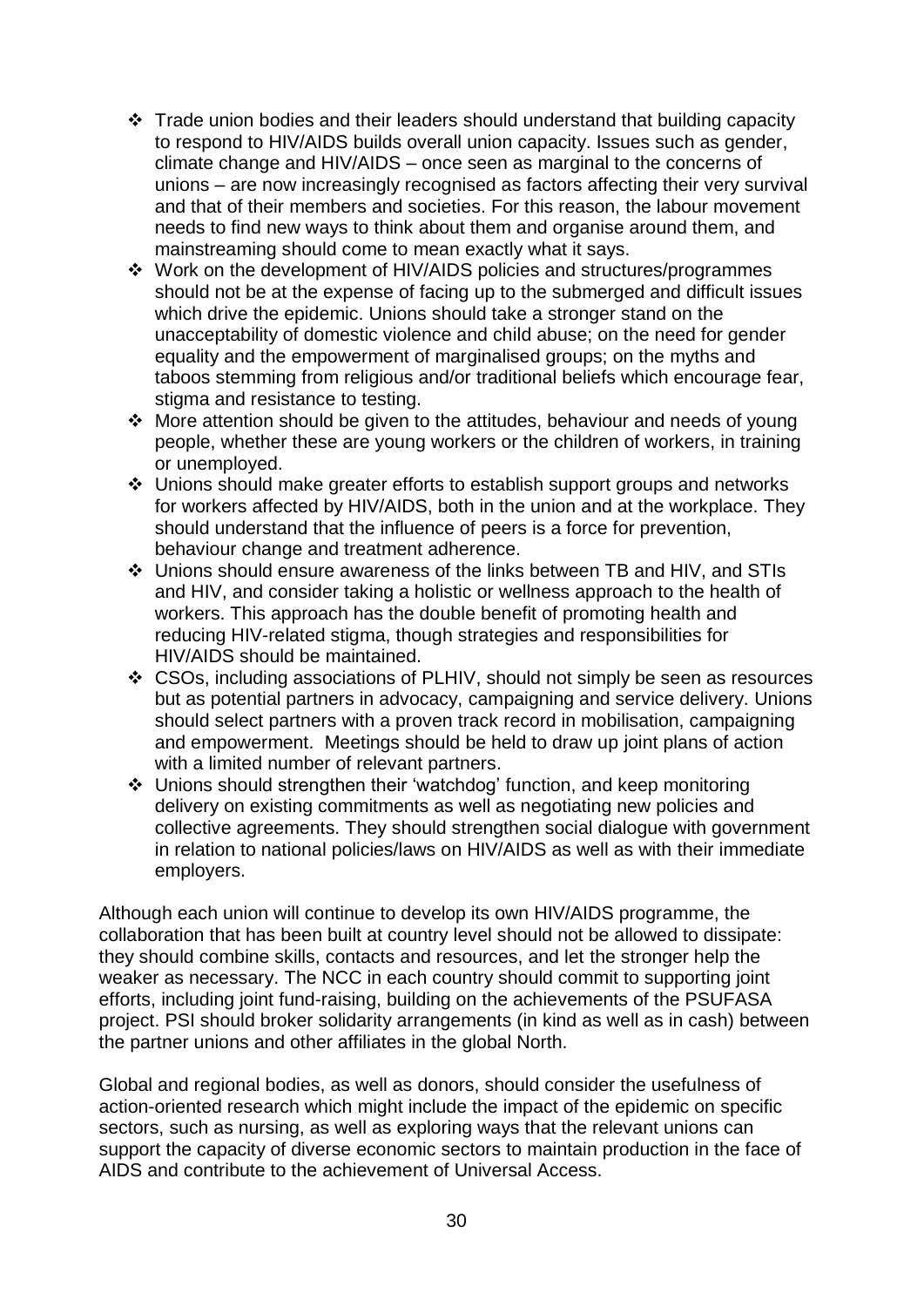## **Annex A. List of participating unions**

# **ANGOLA**

**SNITSFP** Sindicato Nacional Independente dos Trabalhdores de Saude e Função Publica **UNTA-FSAPSS** Federação dos Sindicatos da Administração Publica Saude e Serviços – UNTA-CS

# **BOTSWANA**

**BOPEU** Botswana Public Employees Union **BULGSA** Botswana Unified Local Government Service Association **NALGC PMWU** National Amalgamated Local & Central Government, Parastatal Manual Workers Union

# **MALAWI**

**CSTU** Civil Servants Trade Union **MAMWU** Malawi Municipal Workers Union **WETUM** Water Employees Trade Union of Malawi

# **MAURITIUS**

**FPBOU** Federation of Parastatal Bodies and Other Unions **GSA** Government Servants Association **LAEU** Local Authorities Employees Union

**RPSWU**  Rodrigues Public Service Workers Union

# **MOZAMBIQUE**

**SNAFP** Sindicato Nacional da Função Publica Secretariado Nacional

## **NAMIBIA**

**NAPWU** Namibia Public Workers Union

# **SOUTH AFRICA**

**DENOSA**

Democratic Nursing Organisation of South Africa **HOSPERSA**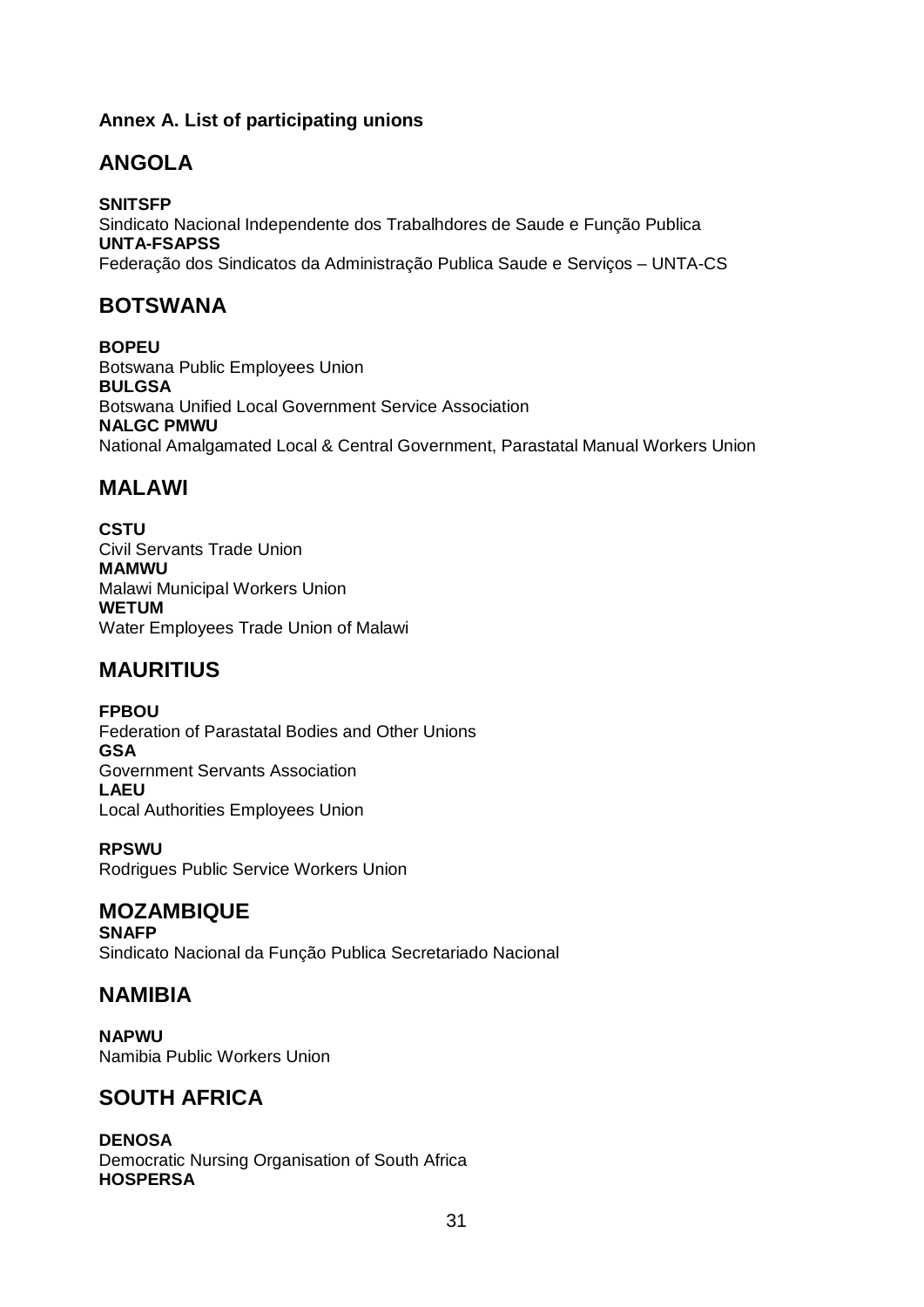Hospital Personnel Trade Union of South Africa **[MESHAWU** Municipal, Education, State, Health and Allied Workers Union] **NEHAWU** National Education, Health, Allied Workers Union **NPSWU** National Public Service Workers Union **[PAWUSA** Public and Allied Workers Union of South Africa] **POPCRU** Police and Prison Civil Rights Union **SAMWU** South African Municipal Workers Union

# **SWAZILAND**

**SNA** Swaziland Nurses Association **SNACS** Swaziland National Association of Civil Servants

# **ZAMBIA**

**CSAWUZ**  Civil Servants and Allied Workers Union of Zambia **NESAWU** National Energy Sector and Allied Workers Unions **NUPSW** National Union of Public Service Workers **UNZAAWU** University of Zambia and Allied Workers Union **ZNUHAW** Zambia National Union of Health and Allied Workers **ZULAWU** Zambia United Local Authorities Workers Union

# **ZIMBABWE**

**PSA** Public Service Association **ZINA** Zimbabwe Nurses Association\ **ZRDCWU** Zimbabwe Rural District Councils Worker"s Union **ZUCWU** Zimbabwe Urban Councils Workers Union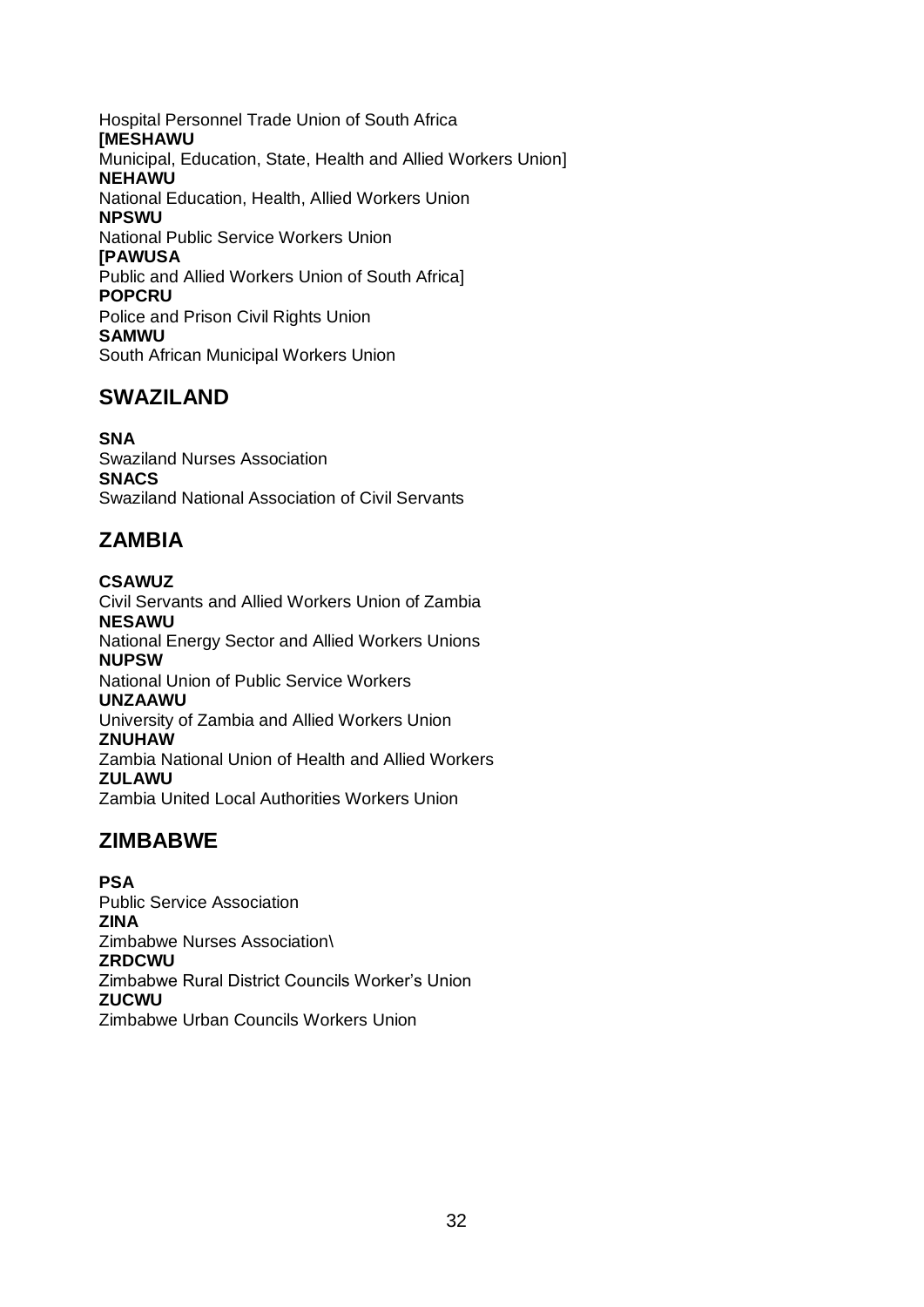# **Annex B. Original and revised logframes**

## **(1) 20-02-2008**

| <b>Project Summary</b>                                                                                                                                                                                                | <b>Measurable</b><br>indicators                                                                                                                                                                                                                                    | <b>Means of</b><br><b>Verification</b>                                                                                                                                                                                         | Important<br>assumptions                                                                                                                                                                                                                 |
|-----------------------------------------------------------------------------------------------------------------------------------------------------------------------------------------------------------------------|--------------------------------------------------------------------------------------------------------------------------------------------------------------------------------------------------------------------------------------------------------------------|--------------------------------------------------------------------------------------------------------------------------------------------------------------------------------------------------------------------------------|------------------------------------------------------------------------------------------------------------------------------------------------------------------------------------------------------------------------------------------|
| Goal<br>To strengthen the role of<br>the public sector in<br>tackling HIV/AIDS in<br>southern Africa                                                                                                                  |                                                                                                                                                                                                                                                                    |                                                                                                                                                                                                                                |                                                                                                                                                                                                                                          |
| <b>Purpose</b>                                                                                                                                                                                                        |                                                                                                                                                                                                                                                                    |                                                                                                                                                                                                                                |                                                                                                                                                                                                                                          |
| 1. To strengthen the<br>public sector trade union<br>response in tackling<br>HIV/AIDS in southern<br>Africa.                                                                                                          | 1.50 per cent<br>increase in<br><b>HIV/AIDS activity</b><br>amongst public<br>sector trade unions<br>by end of year 3,<br>and reviewed<br>annually.                                                                                                                | 1.1 Copies of trade<br>unions' HIV/AIDS<br>policies.<br>1.2 Evidence of trade<br>unions' HIV/AIDS<br>activities.                                                                                                               | 1.1 The partner<br>unions have the<br>capacity to sustain<br>their participation in<br>the project.<br>1.2 Political<br>situation in the<br>project countries<br>remains stable<br>enough to allow<br>project activities to<br>continue. |
| <b>Outputs</b>                                                                                                                                                                                                        |                                                                                                                                                                                                                                                                    |                                                                                                                                                                                                                                |                                                                                                                                                                                                                                          |
| 1. Trade unions<br>demonstrate good<br>practice on HIV/AIDS,<br>including protecting<br>their members<br>against discrimination<br>and enhancing the<br>rights of public sector<br>workers to supportive<br>measures. | 1.1 30 percent<br>increase in the<br>number of trade<br>unions with agreed<br><b>HIV/AIDS</b> policies<br>and/or undertaking<br><b>HIV/AIDS</b> activities<br>to tackle<br>discrimination and<br>enhance support,<br>by end of year 3<br>and reviewed<br>annually. | 1.1.1 Reports on<br>national activity at<br>national and regional<br>seminars;<br>participants'<br>registration and<br>evaluation forms.<br>1.1.2 Log of records<br>of good practice<br>examples from<br>unions in the region. | 1. HIV/AIDS<br>continues as a<br>priority for trade<br>unions in the<br>region.                                                                                                                                                          |
| 2. Well-established<br>mechanisms for<br>sharing good practice<br>(as outlined above)<br>amongst public sector<br>unions in the region.                                                                               | 2.1 80 percent of<br>trade unions in the<br>region have<br>participated in<br>seminars, by end of<br>year 3 and reviewed<br>annually.<br>2.2 50 per cent of                                                                                                        | 2.1.1 Attendance<br>records<br>2.1.2 Seminar<br>programme includes<br>sessions on sharing<br>good practice                                                                                                                     | 2. Trade unions are<br>able to work<br>together despite<br>language and<br>political differences.                                                                                                                                        |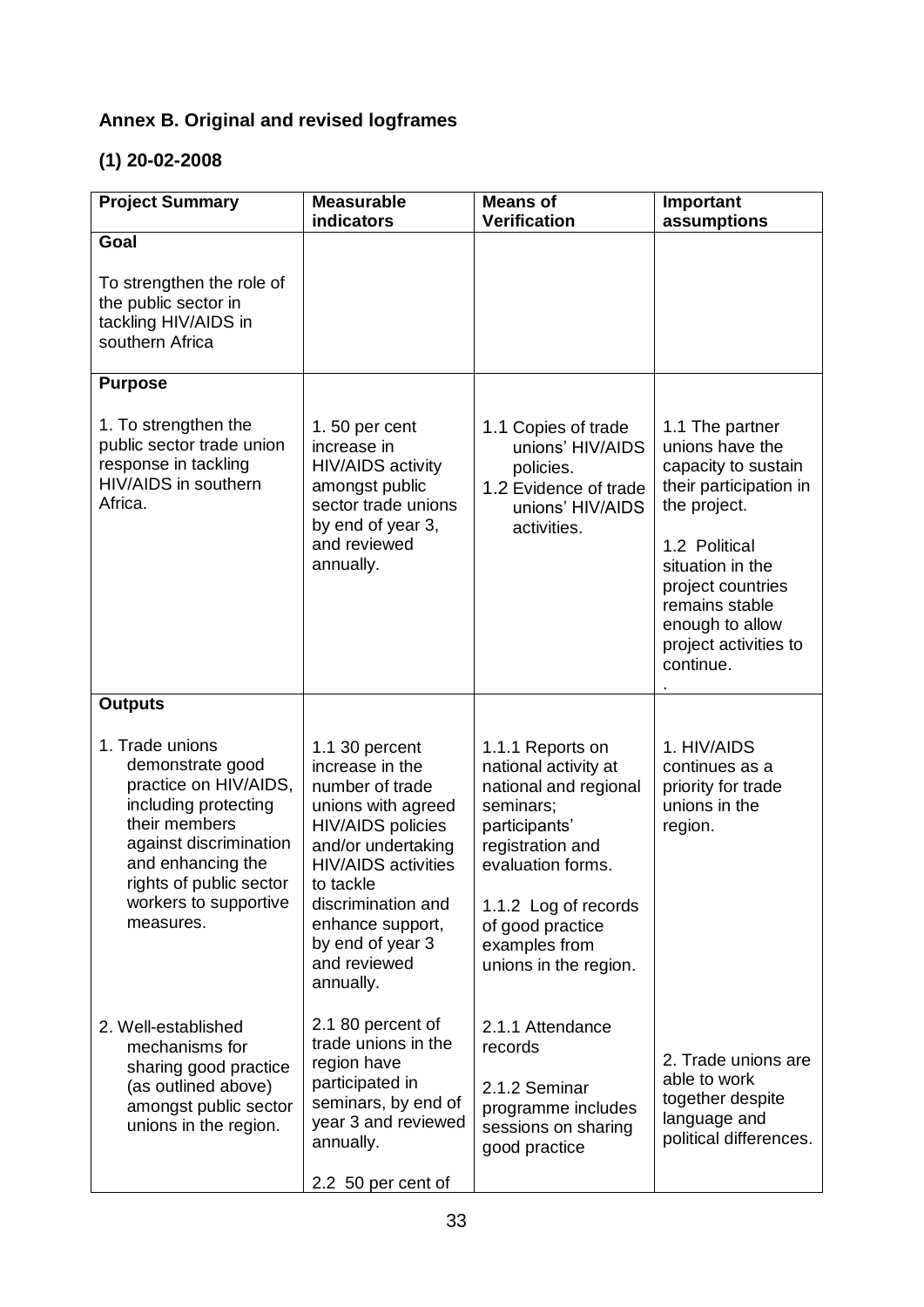|                                                                                                                                                                                                                                                                                                                 | trade unions have<br>contributed to the<br>regional newsletter,<br>by end of year 3<br>and reviewed<br>annually.                                                                                                                                                                                                                                                                    |                                                                                                                                                                                              |                                                                                                             |
|-----------------------------------------------------------------------------------------------------------------------------------------------------------------------------------------------------------------------------------------------------------------------------------------------------------------|-------------------------------------------------------------------------------------------------------------------------------------------------------------------------------------------------------------------------------------------------------------------------------------------------------------------------------------------------------------------------------------|----------------------------------------------------------------------------------------------------------------------------------------------------------------------------------------------|-------------------------------------------------------------------------------------------------------------|
| 3. More effective frequent<br>cooperation, joint<br>campaigning and<br>information sharing<br>between unions and<br>relevant CSOs<br>nationally and<br>regionally in their<br>response to tackling<br>HIV/AIDS.                                                                                                 | 3.1 20 percent of<br>trade unions<br>engaged in joint<br>practical work and<br>campaigning with<br>CSOs, by end of<br>year 3 and reviewed<br>annually.                                                                                                                                                                                                                              | 3.1.1 Annual<br>summary of joint<br>projects and<br>campaigns<br>3.1.2 Copies of<br>information, publicity<br>and campaign<br>materials produced<br>for joint activity on<br><b>HIV/AIDS</b> | 3. CSOs and trade<br>unions can find<br>common ground on<br>which to base any<br>joint campaigning.         |
| 4. Public sector trade<br>unions to influence<br>government policy on<br>HIV/AIDS in the<br>public sector<br>workplace by<br>campaigning to<br>change legislation<br>and negotiating<br>collective bargaining<br>agreements which<br>include HIV/AIDS<br>policies, where<br>government is also<br>the employer. | 4.1 50 percent of<br>trade unions<br>participate in<br>training activities<br>about effectively<br>lobbying<br>government, to be<br>held during<br>seminars and<br>workshops, by end<br>of year 3 and<br>reviewed annually.<br>4.2 10 percent of<br>trade unions to be<br>lobbying and/or<br>campaigning to the<br>Ministry of Health in<br>their governments<br>on HIV/AIDS policy | 4.1.1 Evidence of<br>attendance at<br>seminars and<br>workshops.<br>4.2.1 Annual<br>summary of trade<br>union activity.                                                                      | 4. Trade unions<br>have democratic<br>space to operate<br>effectively and<br>challenge their<br>government. |
|                                                                                                                                                                                                                                                                                                                 | and practice, by end<br>of year 3 and<br>reviewed annually.<br>4.3 10 percent of<br>trade unions have<br>negotiated<br>collective<br>bargaining<br>agreements with<br>public sector<br>employers which<br>include HIV/AIDS<br>policies.                                                                                                                                             |                                                                                                                                                                                              |                                                                                                             |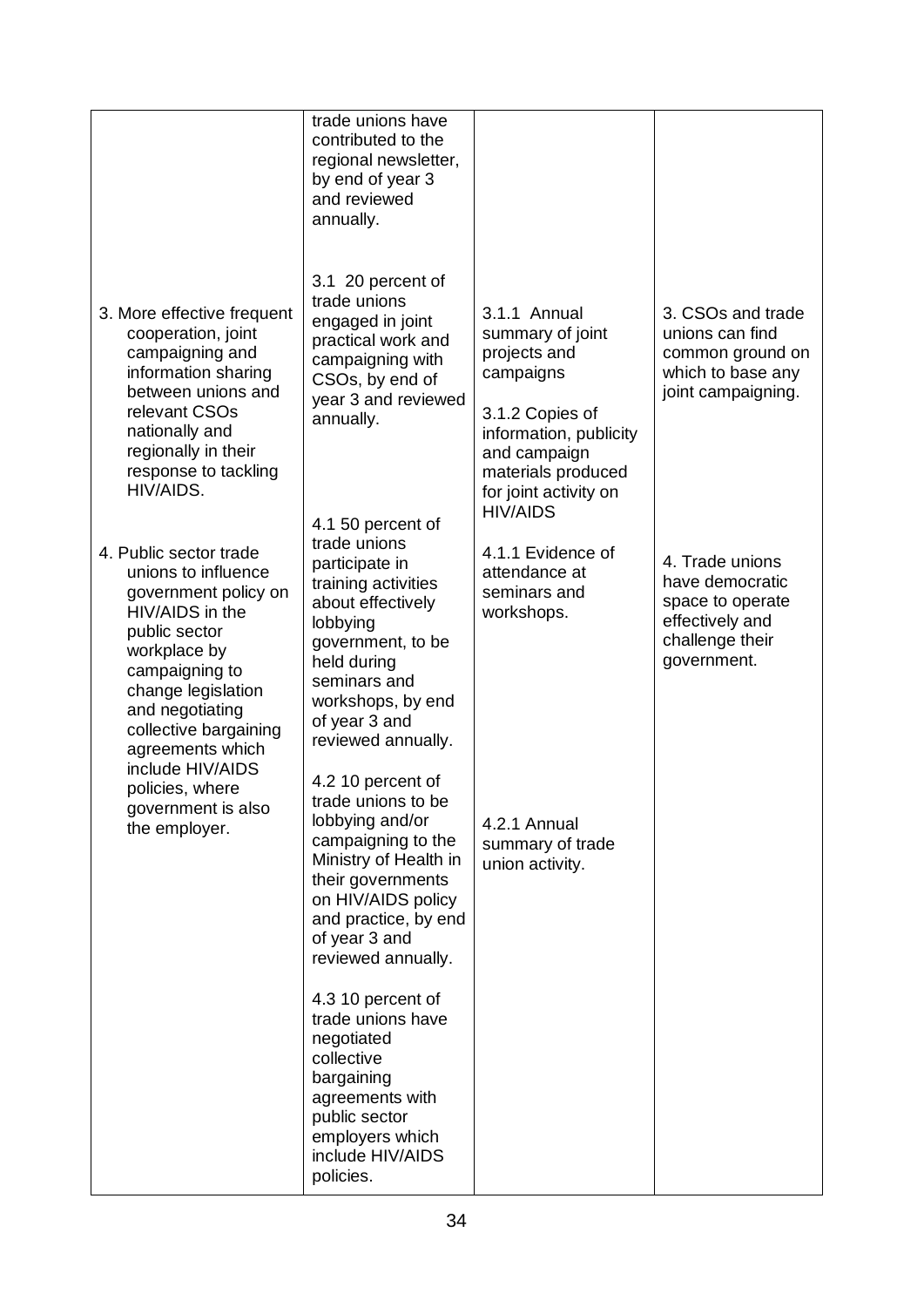| 5. Improved support and<br>assistance on<br>HIV/AIDS from public<br>sector trade unions to<br>their members and<br>the public sector<br>workforce as a whole.                                                                                                                                                            | 5.1 50 percent of<br>trade unions<br>running training<br>courses for<br>stewards on how to<br>respond effectively<br>in tackling HIV/AIDS<br>in the workplace, by<br>end of year 3 and<br>reviewed annually. | 5.1.1 Completed<br>evaluation forms.                                                                     | 5. Trade unions are<br>able to sustain and<br>increase their<br>membership. |
|--------------------------------------------------------------------------------------------------------------------------------------------------------------------------------------------------------------------------------------------------------------------------------------------------------------------------|--------------------------------------------------------------------------------------------------------------------------------------------------------------------------------------------------------------|----------------------------------------------------------------------------------------------------------|-----------------------------------------------------------------------------|
|                                                                                                                                                                                                                                                                                                                          | 5.2 50 percent of<br>trade unions<br>participating in non-<br>training activities<br>addressing<br>HIV/AIDS in the<br>workplace, by end<br>of year 3 and<br>reviewed annually.                               | 5.2.1 Annual<br>summary of trade<br>union activity.                                                      |                                                                             |
|                                                                                                                                                                                                                                                                                                                          | 5.3 20 percent<br>increase in the<br>number of members<br>represented by their<br>trade unions in<br>HIV/AIDS related<br>employment<br>disputes, by end of<br>year 3 and reviewed<br>annually.               | 5.3.1 Case statistics<br>collated by Resource<br>Centre at the<br>beginning and close<br>of the project. |                                                                             |
| <b>Activities (numbers</b>                                                                                                                                                                                                                                                                                               |                                                                                                                                                                                                              |                                                                                                          |                                                                             |
| refer to Outputs)<br>1<br>Hold 11 national skills<br>sharing and best<br>practice seminars for<br>union leaders and<br>activists on<br>establishing good<br>practice on HIV/AIDS<br>issues in your union.<br>This includes how to<br>protect members<br>against<br>discrimination,<br>negotiate collective<br>bargaining |                                                                                                                                                                                                              |                                                                                                          |                                                                             |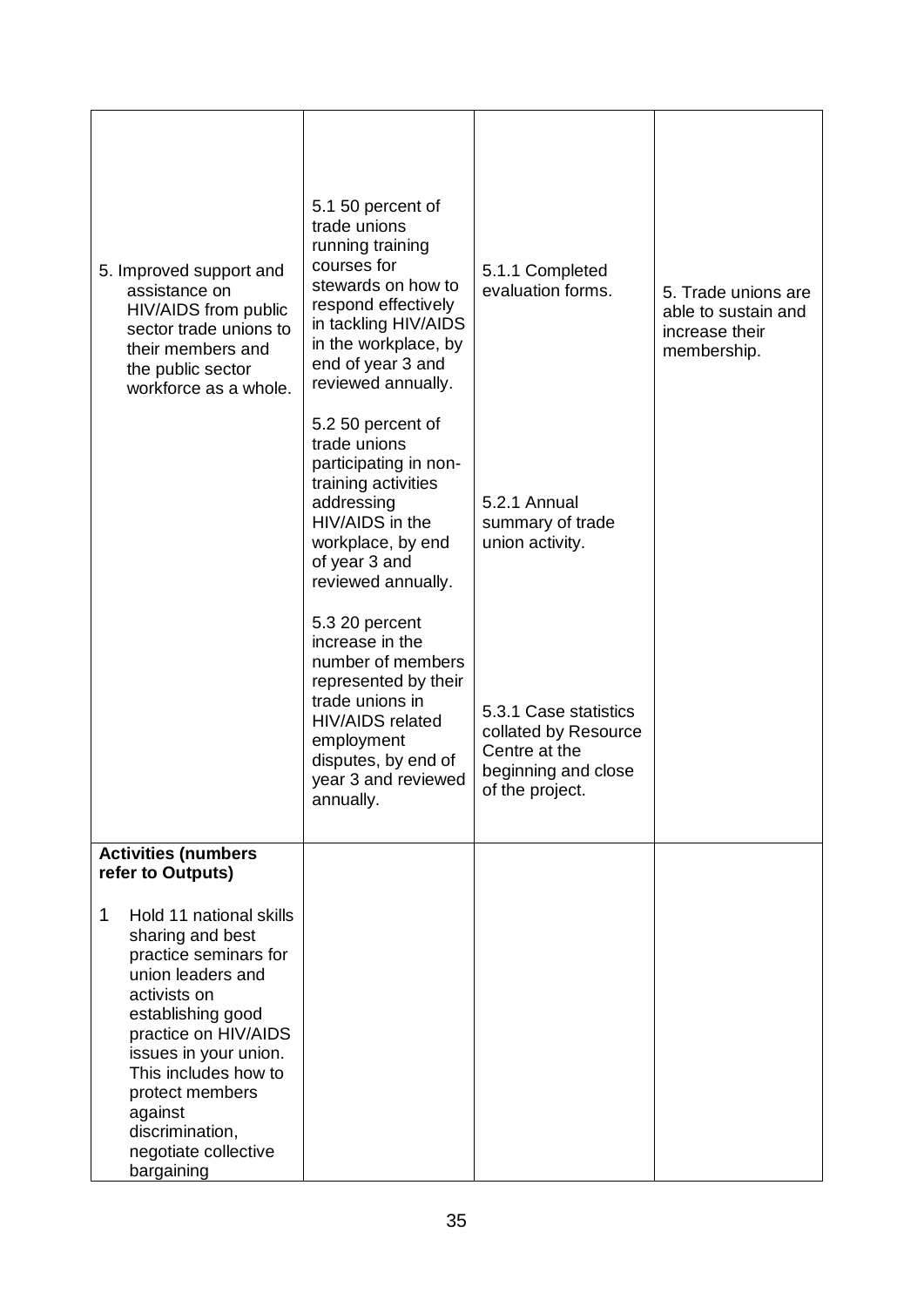|   | agreements and<br>enhance the rights of<br>public sector workers<br>to supportive<br>measures.                                                                                                                                                                                                                                                                                                                                                                                                                 |  |  |
|---|----------------------------------------------------------------------------------------------------------------------------------------------------------------------------------------------------------------------------------------------------------------------------------------------------------------------------------------------------------------------------------------------------------------------------------------------------------------------------------------------------------------|--|--|
| 2 | Hold two regional<br>skills sharing and<br>best practice<br>seminars for union<br>leaders and activists<br>on establishing good<br>practice on HIV/AIDS<br>issues in your union.<br>This includes how to<br>protect members<br>against<br>discrimination,<br>negotiate collective<br>bargaining<br>agreements and<br>enhance the rights of<br>public sector workers<br>to supportive<br>measures, as well as<br>establishing ongoing<br>sustainable regional<br>mechanisms for<br>sharing this<br>information. |  |  |
| 3 | Training sessions at<br>seminars/workshops<br>to introduce key<br>CSOs, highlight<br>examples of effective<br>CSO/trade union<br>activity; specialist<br>support; and "How to<br>do" guide on<br>working with CSOs.                                                                                                                                                                                                                                                                                            |  |  |
| 4 | Training sessions at<br>seminars/workshops<br>to highlight<br>successful<br>campaigns to change<br>government policy<br>and introduce key<br>government<br>representatives or<br>lobbyists; specialist<br>support and "How to<br>do" guide on                                                                                                                                                                                                                                                                  |  |  |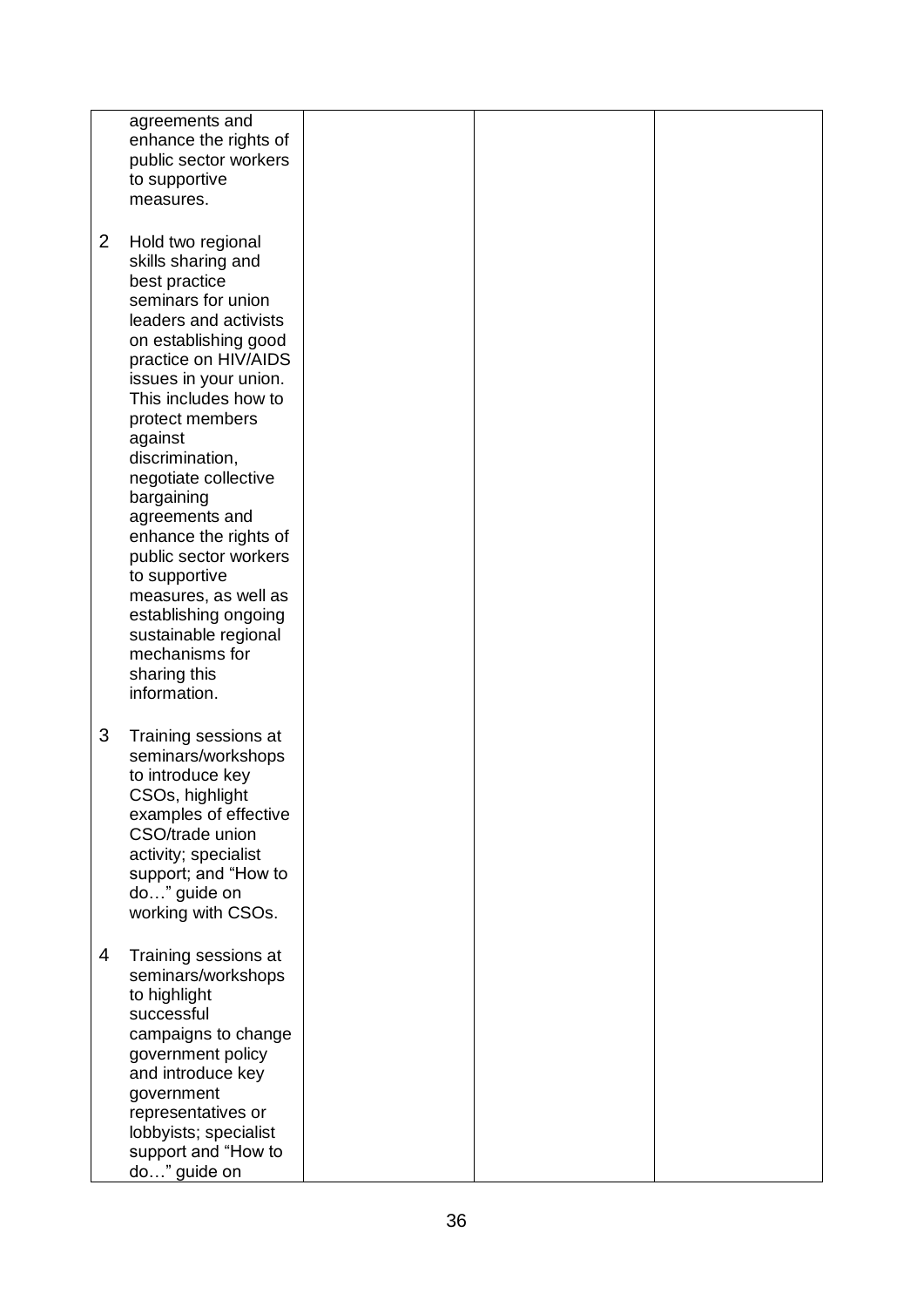|   | effectively influencing<br>government.                                                                                                |  |  |
|---|---------------------------------------------------------------------------------------------------------------------------------------|--|--|
| 5 | i) Establish a trade<br>union resource centre<br>on HIV/AIDS.                                                                         |  |  |
|   | ii) Provide specialist<br>support to trade<br>unions on specific<br>priority issues.                                                  |  |  |
|   | iii) Disburse funds<br>through the small<br>activities fund for<br>trade unions to<br>implement their own<br><b>HIV/AIDS</b> projects |  |  |
|   | iv) Develop a<br>newsletter on<br>HIV/AIDS for public<br>sector trade unions in<br>the region.                                        |  |  |
|   | v) Develop a series of<br>"How to" guides                                                                                             |  |  |

#### **(2) 21-06-2010**

 $\overline{a}$ 

| <b>Project Summary</b>                                                                       | <b>Measurable</b><br><b>indicators</b>  | <b>Means of Verification</b> | Important<br>assumptions           |
|----------------------------------------------------------------------------------------------|-----------------------------------------|------------------------------|------------------------------------|
| Goal                                                                                         |                                         |                              |                                    |
| To strengthen the role of<br>the public sector in<br>tackling HIV/AIDS in<br>southern Africa |                                         |                              |                                    |
| <b>Purpose</b>                                                                               |                                         |                              |                                    |
| 1. To strengthen the<br>public sector trade union                                            | 1.50 $^1$ per cent<br>increase in union | 1.3 Copies of trade          | 1.1 The partner<br>unions have the |

<sup>&</sup>lt;sup>1</sup> Although the baseline study indicated that 70% of the unions participated in HIV/AIDS activities it was also clear that the activities were not driven by the unions themselves but were initiated by the government through the National Aids Councils or Commissions. (See page 32 of the baseline study). The objective of the project is to build the capacity of unions to drive their own HIV/AIDS activities specific to the needs of their members and not just to participate in activities organised at the national level. It is for this reason that the figure 50% was not changed because most of the activities captured in the baseline were not driven by the unions. The indicator was therefore changed to include the statement 'union driven' to differentiate between those activities initiated by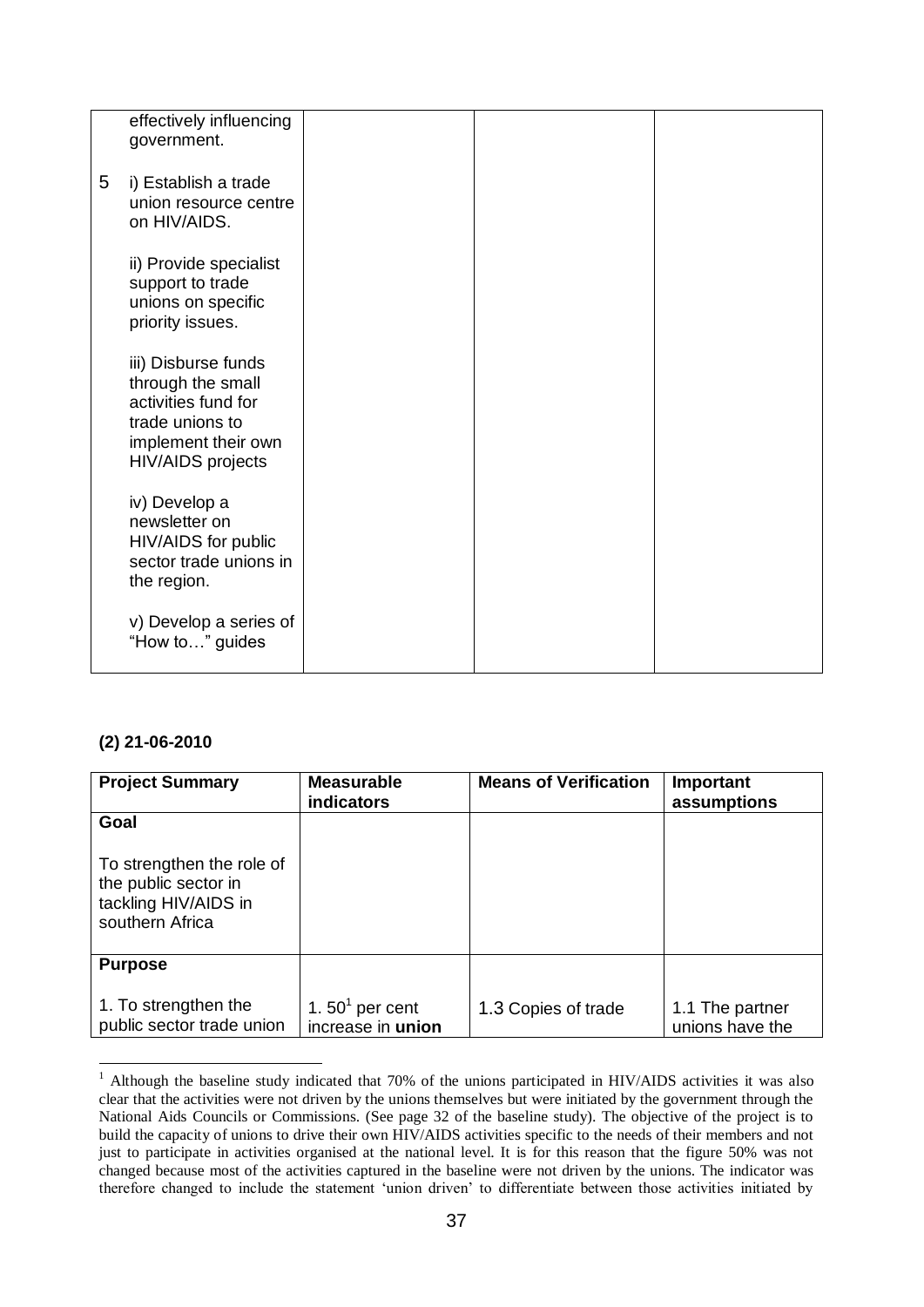| response in tackling<br>HIV/AIDS in southern<br>Africa.                                                                                                                                                                      | driven HIV/AIDS<br>activity amongst<br>public sector trade<br>unions by end of<br>year 3, and<br>reviewed annually.                                                                                                                                                                                                    | unions' HIV/AIDS<br>policies.<br>1.4 Evidence of trade<br>unions' HIV/AIDS<br>activities.                                                                                                                                   | capacity to sustain<br>their participation<br>in the project.<br>1.2 Political<br>situation in the<br>project countries<br>remains stable<br>enough to allow<br>project activities to<br>continue. |
|------------------------------------------------------------------------------------------------------------------------------------------------------------------------------------------------------------------------------|------------------------------------------------------------------------------------------------------------------------------------------------------------------------------------------------------------------------------------------------------------------------------------------------------------------------|-----------------------------------------------------------------------------------------------------------------------------------------------------------------------------------------------------------------------------|----------------------------------------------------------------------------------------------------------------------------------------------------------------------------------------------------|
| <b>Outputs</b>                                                                                                                                                                                                               |                                                                                                                                                                                                                                                                                                                        |                                                                                                                                                                                                                             |                                                                                                                                                                                                    |
| 1.<br><b>Trade unions</b><br>demonstrate good<br>practice on HIV/AIDS,<br>including protecting their<br>members against<br>discrimination and<br>enhancing the rights of<br>public sector workers to<br>supportive measures. | 1.1 $50^2$ percent<br>increase in the<br>number of trade<br>unions with agreed<br>HIV/AIDS policies.<br>1.2 $50^3$ percent<br>increase in the<br>number of unions<br>undertaking<br><b>HIV/AIDS</b> activities<br>to tackle<br>discrimination and<br>enhance support,<br>by end of year 3<br>and reviewed<br>annually. | 1.1.1 Reports on<br>national activity at<br>national and regional<br>seminars; participants'<br>registration and<br>evaluation forms.<br>1.1.2 Log of records of<br>good practice<br>examples from unions<br>in the region. | 1. HIV/AIDS<br>continues as a<br>priority for trade<br>unions in the<br>region.                                                                                                                    |
| 2. Well-established<br>mechanisms for sharing<br>good practice (as<br>outlined above) amongst<br>public sector unions in<br>the region.                                                                                      | 2.1 80 per cent of<br>trade unions in the<br>region have<br>participated in<br>seminars, by end of<br>year 3 and<br>reviewed annually.<br>2.2 50 per cent of<br>trade unions have<br>contributed to the<br>regional newsletter,<br>by end of year 3                                                                    | 2.1.1 Attendance<br>records<br>2.1.2 Seminar<br>programme includes<br>sessions on sharing<br>good practice                                                                                                                  | 2. Trade unions<br>are able to work<br>together despite<br>language and<br>political<br>differences.                                                                                               |

unions and those that are initiated by government or other organisations so that progress at union level can be measurable at the end of year 3.<br><sup>2</sup> The figure changed from 30% to 50% because the baseline indicated that 32% of the unions had agreed policies

 $\overline{a}$ 

on HIV/AIDS.

 $3$  Feedback from Tripple Line indicated there should be separate indicators for policies and activities tackling discrimination hence the addition of 1.2 as a separate indicator.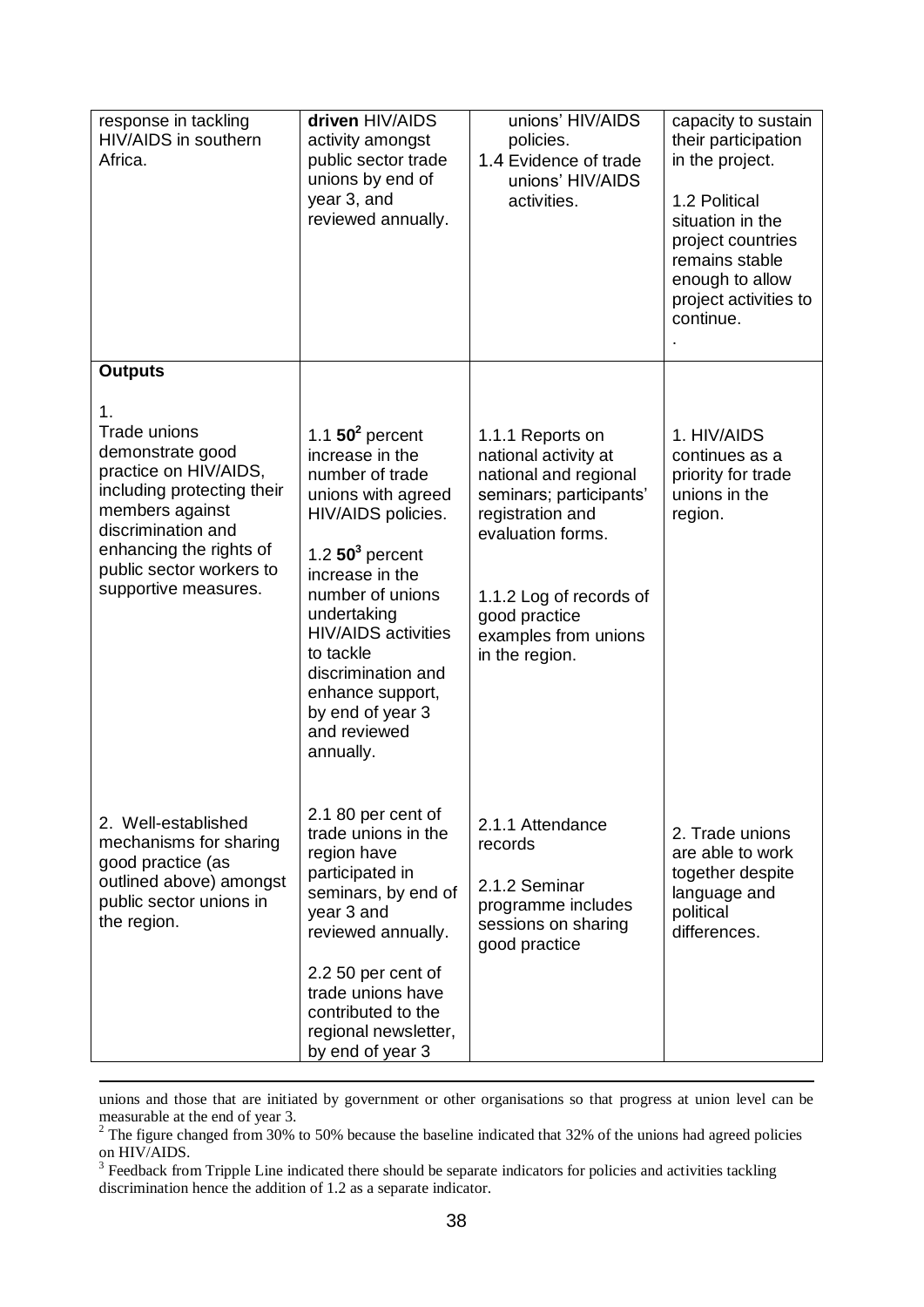|                                                                                                                                                                                                                                                       | and reviewed<br>annually.                                                                                                                                                                                              |                                                                                                                                                                                           |                                                                                                             |
|-------------------------------------------------------------------------------------------------------------------------------------------------------------------------------------------------------------------------------------------------------|------------------------------------------------------------------------------------------------------------------------------------------------------------------------------------------------------------------------|-------------------------------------------------------------------------------------------------------------------------------------------------------------------------------------------|-------------------------------------------------------------------------------------------------------------|
| 3. More effective<br>frequent cooperation,<br>joint campaigning and<br>information sharing<br>between unions and<br>relevant CSOs nationally<br>and regionally in their<br>response to tackling<br>HIV/AIDS.                                          | 3.1 $424$ percent of<br>trade unions<br>engaged in joint<br>practical work and<br>campaigning with<br>CSOs, by end of<br>year 3 and<br>reviewed annually.<br>4.1 50 percent of                                         | 3.1.1 Annual summary<br>of joint projects and<br>campaigns<br>3.1.2 Copies of<br>information, publicity<br>and campaign<br>materials produced for<br>joint activity on<br><b>HIV/AIDS</b> | 3. CSOs and trade<br>unions can find<br>common ground<br>on which to base<br>any joint<br>campaigning.      |
| 4. Public sector trade<br>unions to influence<br>government policy on<br>HIV/AIDS in the<br>public sector<br>workplace by<br>campaigning to<br>change legislation<br>and negotiating<br>collective bargaining<br>agreements which<br>include HIV/AIDS | trade unions<br>participate in<br>training activities<br>about effectively<br>lobbying<br>government, to be<br>held during<br>workshops and<br>regional seminars,<br>by end of year 3<br>and reviewed<br>annually.     | 4.1.1 Evidence of<br>attendance at<br>seminars and<br>workshops.                                                                                                                          | 4. Trade unions<br>have democratic<br>space to operate<br>effectively and<br>challenge their<br>government. |
| policies, where<br>government is also<br>the employer.                                                                                                                                                                                                | 4.2 $455$ percent of<br>trade unions to be<br>lobbying and/or<br>campaigning to the<br>Ministry of Health in<br>their governments<br>on HIV/AIDS policy<br>and practice, by<br>end of year 3 and<br>reviewed annually. | 4.2.1 Annual summary<br>of trade union activity.                                                                                                                                          |                                                                                                             |
|                                                                                                                                                                                                                                                       | 4.3 $45^{\circ}$ percent of<br>trade unions have<br>negotiated<br>collective                                                                                                                                           |                                                                                                                                                                                           |                                                                                                             |

<sup>&</sup>lt;sup>4</sup> Although the baseline survey indicated that 58% of the unions were already engaged in joint practical work and campaigning with CSOs, the reality is that most of this campaigning was not done by the unions themselves but through their national centres. In terms of this project there is a need to build the capacity of unions to initiate joint practical work with CSO and hence the indicator was increased to only 42% as an appropriate figure because public sector unions still need to develop their capacity in this regard.

 $\overline{a}$ 

The indicator changed from 10% to 45% because the baseline figures indicated that 24% of the unions had been involved in campaigning and lobbying activities.

<sup>&</sup>lt;sup>6</sup> The indicator was changed from 10% to 45% because the baseline indicated that 20.5% of the unions had already concluded collective bargaining agreements or clauses with the employer before the start of the project.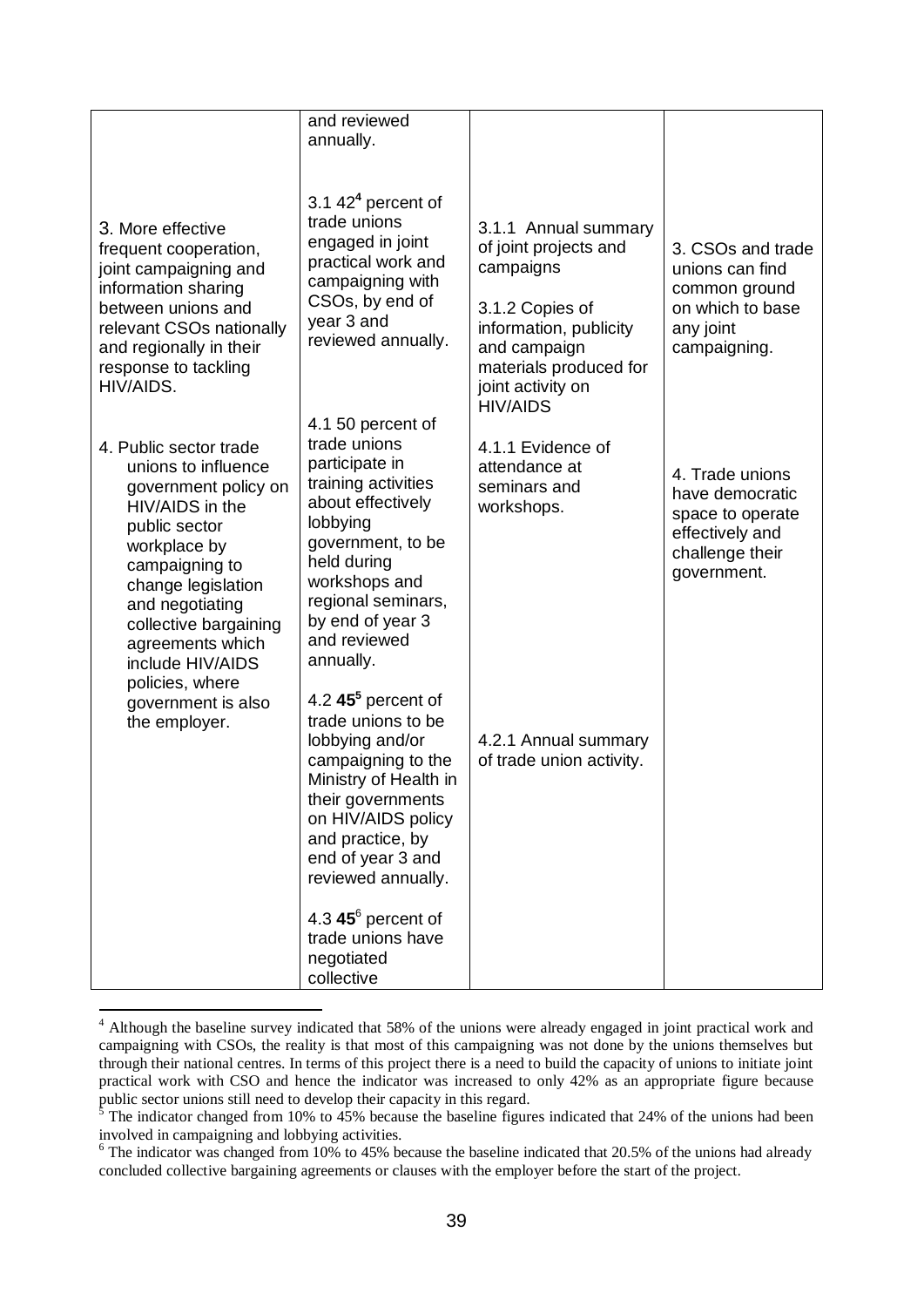| 5. Improved support and<br>assistance on<br>HIV/AIDS from public<br>sector trade unions to<br>their members and<br>the public sector<br>workforce as a<br>whole.                                                                                                                                                                            | bargaining<br>agreements with<br>public sector<br>employers which<br>include HIV/AIDS<br>policies.<br>5.1 50 percent of<br>trade unions<br>running training<br>courses for<br>stewards on how to<br>respond effectively<br>in tackling<br>HIV/AIDS in the<br>workplace, by end<br>of year 3 and<br>reviewed annually.<br>5.2 50 percent of<br>trade unions<br>participating in non-<br>training activities<br>addressing<br>HIV/AIDS in the<br>workplace, by end<br>of year 3 and<br>reviewed annually.<br>5.3 20 percent<br>increase in the<br>number of members<br>represented by their<br>trade unions in<br>HIV/AIDS related<br>employment<br>disputes, by end of<br>year 3 and<br>reviewed annually. | 5.1.1 Completed<br>evaluation forms.<br>5.2.1 Annual summary<br>of trade union activity.<br>5.3.1 Case statistics<br>collated by Resource<br>Centre at the<br>beginning and close of<br>the project. | 5. Trade unions<br>are able to sustain<br>and increase their<br>membership. |
|---------------------------------------------------------------------------------------------------------------------------------------------------------------------------------------------------------------------------------------------------------------------------------------------------------------------------------------------|-----------------------------------------------------------------------------------------------------------------------------------------------------------------------------------------------------------------------------------------------------------------------------------------------------------------------------------------------------------------------------------------------------------------------------------------------------------------------------------------------------------------------------------------------------------------------------------------------------------------------------------------------------------------------------------------------------------|------------------------------------------------------------------------------------------------------------------------------------------------------------------------------------------------------|-----------------------------------------------------------------------------|
| <b>Activities (numbers</b><br>refer to Outputs)<br>1. Hold 11 national skills<br>sharing and best practice<br>seminars for union<br>leaders and activists on<br>establishing good<br>practice on HIV/AIDS<br>issues in your union.<br>This includes how to<br>protect members against<br>discrimination, negotiate<br>collective bargaining |                                                                                                                                                                                                                                                                                                                                                                                                                                                                                                                                                                                                                                                                                                           |                                                                                                                                                                                                      |                                                                             |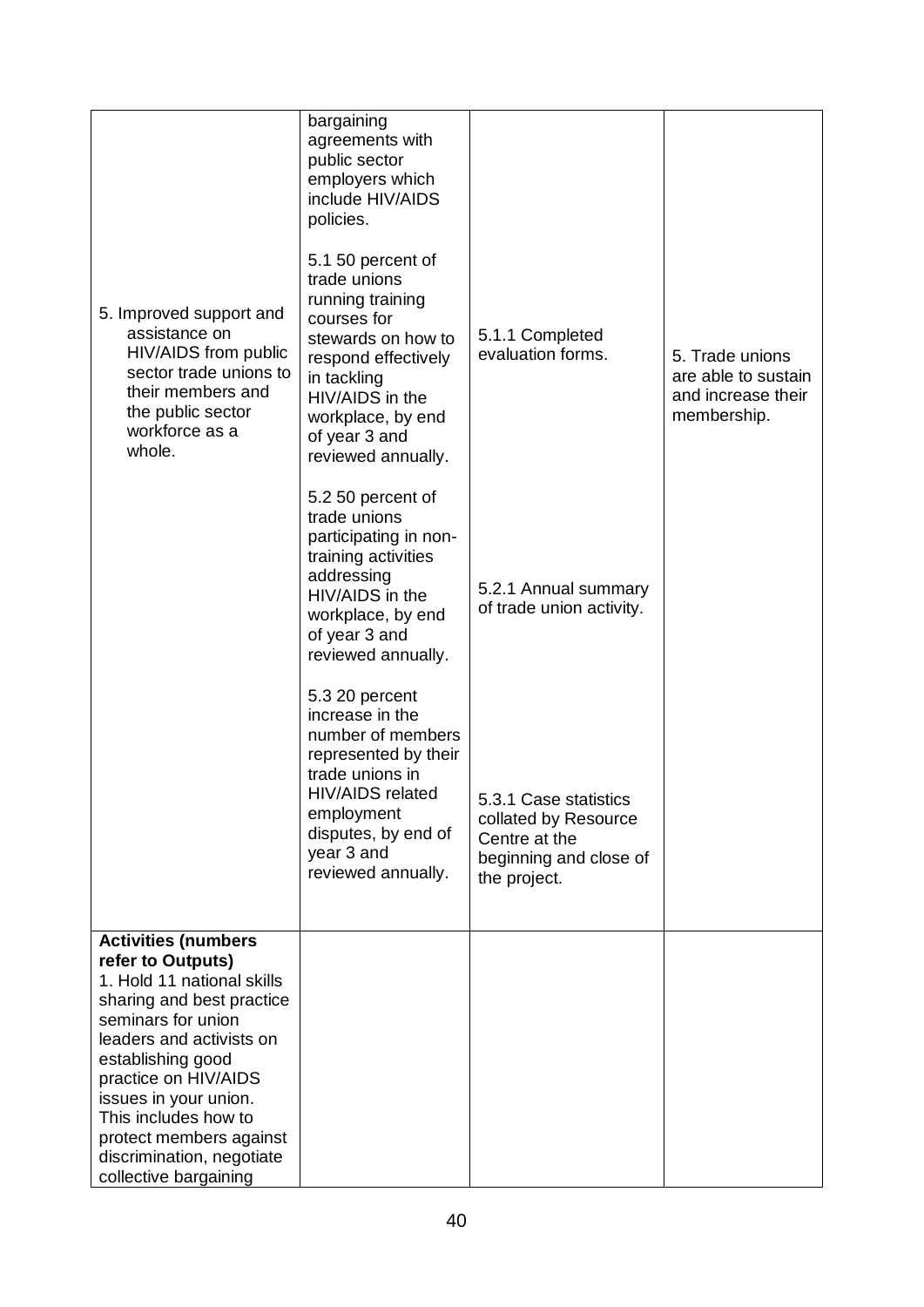| agreements and             |  |  |
|----------------------------|--|--|
| enhance the rights of      |  |  |
| public sector workers to   |  |  |
| supportive measures.       |  |  |
|                            |  |  |
| 2. Hold two regional       |  |  |
| skills sharing and best    |  |  |
| practice seminars for      |  |  |
| union leaders and          |  |  |
|                            |  |  |
| activists on establishing  |  |  |
| good practice on           |  |  |
| HIV/AIDS issues in your    |  |  |
| union. This includes how   |  |  |
| to protect members         |  |  |
| against discrimination,    |  |  |
| negotiate collective       |  |  |
| bargaining agreements      |  |  |
| and enhance the rights     |  |  |
| of public sector workers   |  |  |
| to supportive measures,    |  |  |
| as well as establishing    |  |  |
| ongoing sustainable        |  |  |
| regional mechanisms for    |  |  |
| sharing this information.  |  |  |
|                            |  |  |
| 3. Training sessions at    |  |  |
| seminars/workshops to      |  |  |
| introduce key CSOs,        |  |  |
| highlight examples of      |  |  |
| effective CSO/trade        |  |  |
| union activity; specialist |  |  |
| support; and "How to       |  |  |
| do" guide on working       |  |  |
| with CSOs.                 |  |  |
|                            |  |  |
| 4. Training sessions at    |  |  |
|                            |  |  |
| seminars/workshops to      |  |  |
| highlight successful       |  |  |
| campaigns to change        |  |  |
| government policy and      |  |  |
| introduce key              |  |  |
| government                 |  |  |
| representatives or         |  |  |
| lobbyists; specialist      |  |  |
| support and "How to        |  |  |
| do" guide on               |  |  |
| effectively influencing    |  |  |
| government.                |  |  |
|                            |  |  |
|                            |  |  |
| i) Establish a trade union |  |  |
| resource centre on         |  |  |
| HIV/AIDS.                  |  |  |
|                            |  |  |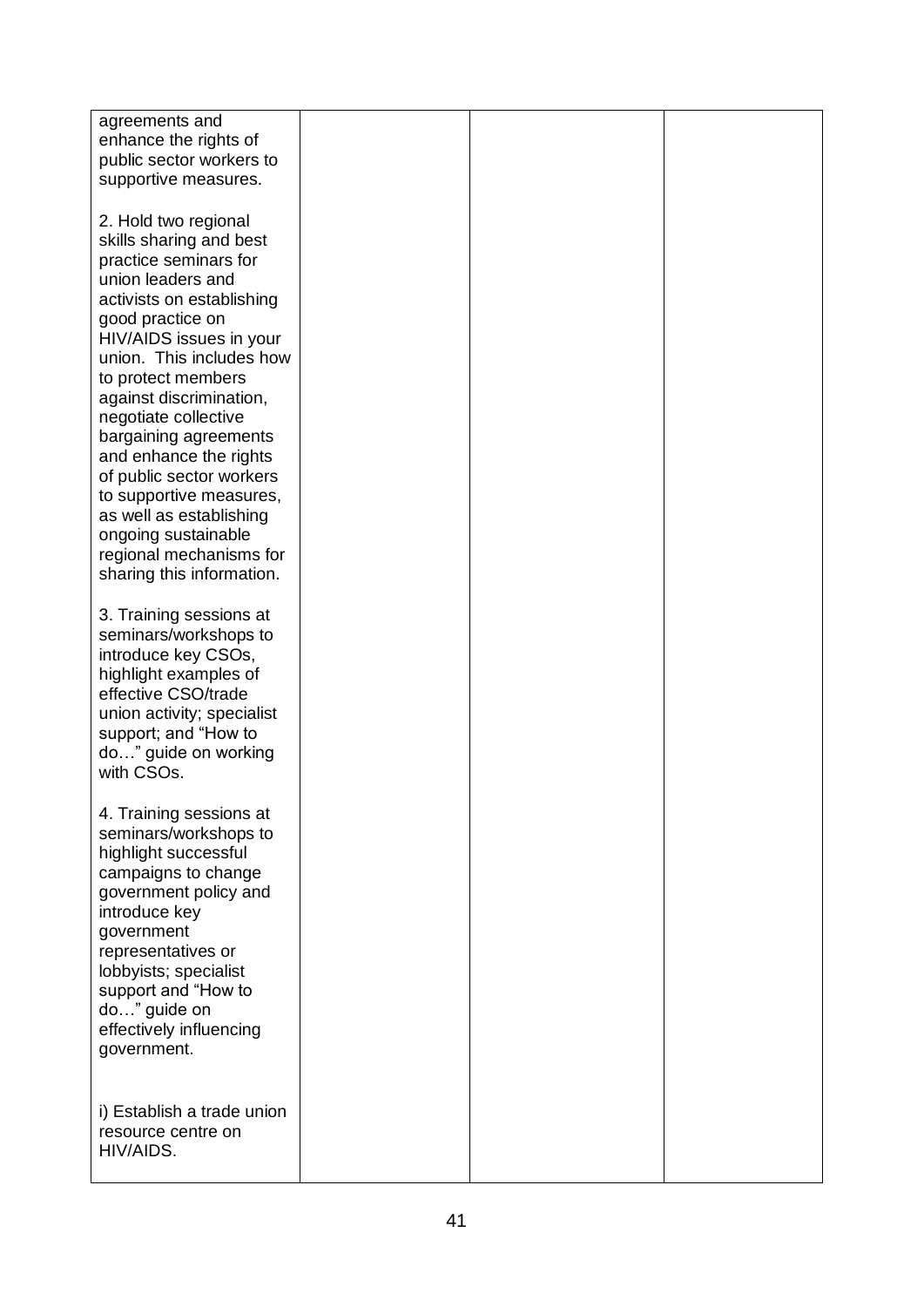| ii) Provide specialist<br>support to trade unions<br>on specific priority<br>issues.                                         |  |  |
|------------------------------------------------------------------------------------------------------------------------------|--|--|
| iii) Disburse funds<br>through the small<br>activities fund for trade<br>unions to implement their<br>own HIV/AIDS projects. |  |  |
| iv) Develop a newsletter<br>on HIV/AIDS for public<br>sector trade unions in the<br>region.                                  |  |  |
| v) Develop a series of<br>"How to" guides.                                                                                   |  |  |
| vi) Training of trade<br>union negotiators on<br>collective bargaining<br>issues specific on<br>HIV/AIDS. <sup>7</sup>       |  |  |

<sup>&</sup>lt;sup>7</sup> This activity was added in order to remedy the slow progress in concluding collective bargaining agreements. It was felt that probably union negotiators do not have the knowledge and skill of the issues to include when bargaining on HIV/AIDS.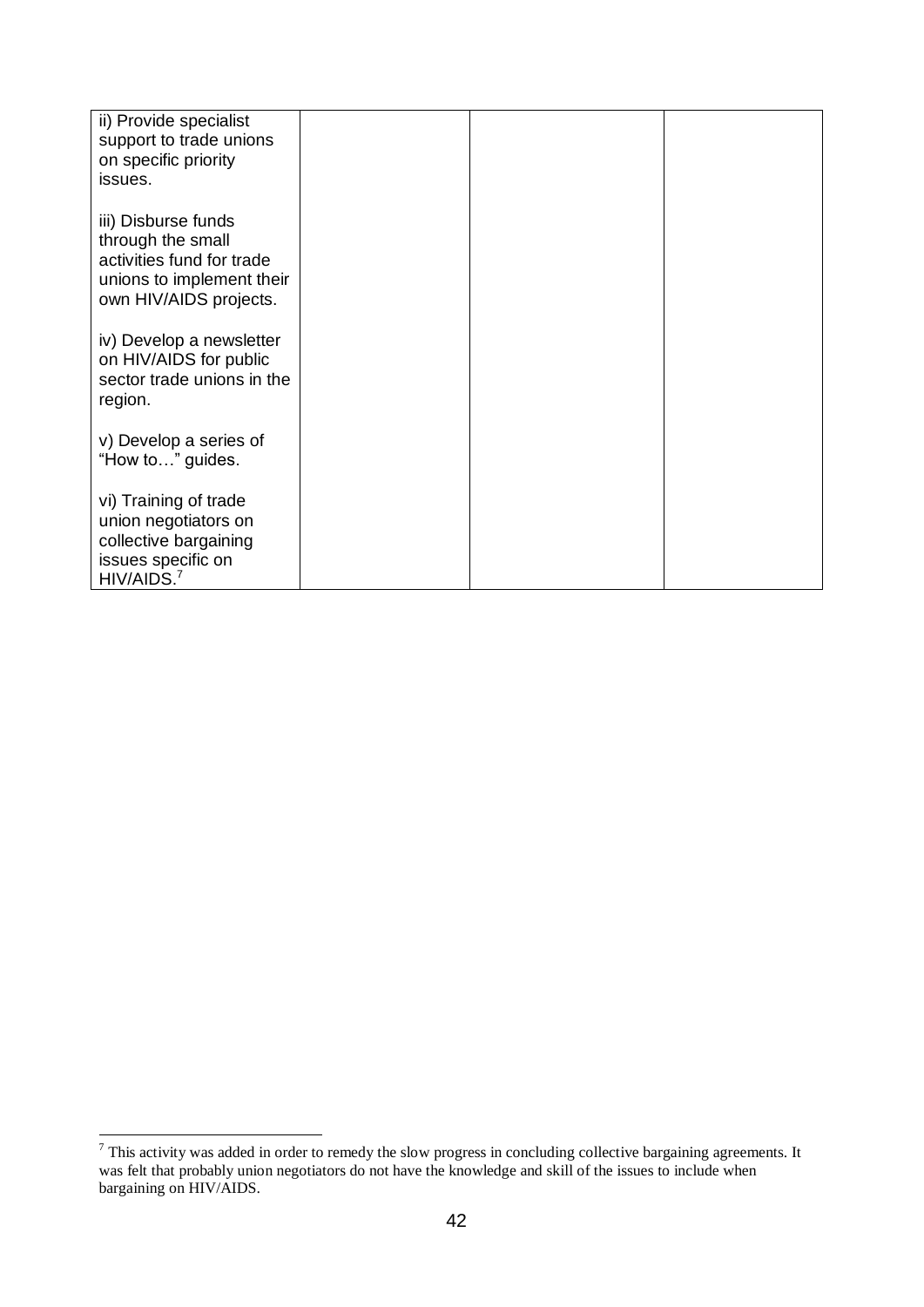## **Annex C. List of 'How to Guides'**

*These cover:*

- Dealing with stigma and discrimination
- Health and Safety Committees
- Working with Civil Society
- Working with the media
- Lobbying decision makers
- Facilitating workshops
- Conducting meetings
- Drawing up a workplace HIV/AIDS policy
- Development of HIV/AIDS workplace programme
- Collective bargaining and HIV/AIDS
- Importance of going on ARVs
- Importance of HIV/AIDS counselling
- HIV/AIDS peer education at the workplace
- ILO Recommendation on HIV/AIDS and the world of work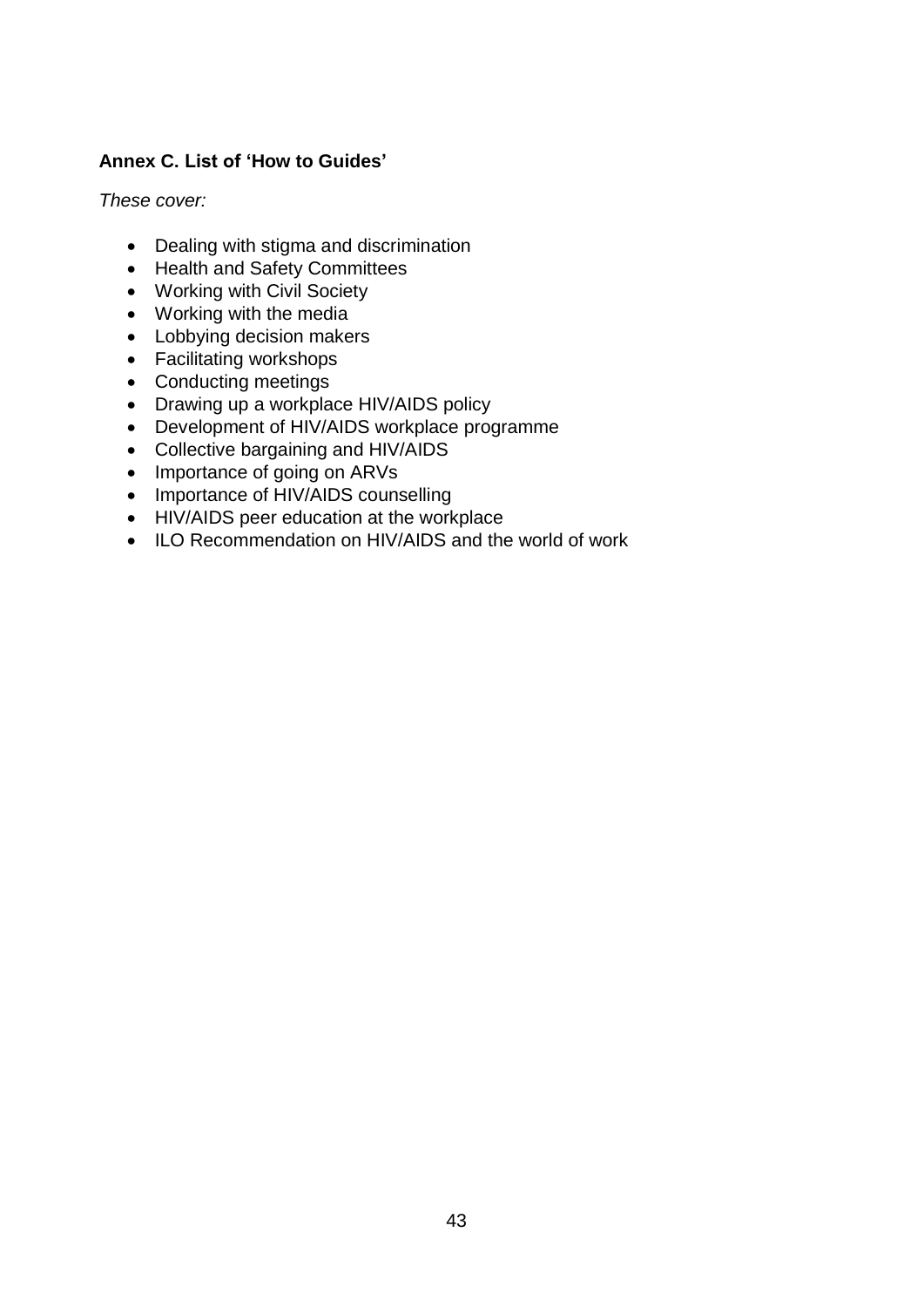### **Annex D. References and web links**

#### **Core ILO documents on HIV/AIDS and the world of work**

ILO Code of practice on HIV/AIDS and the world of work, 2001

Implementing the ILO code of practice on HIV/AIDS and the world of work - an education and training manual, 2002

Recommendation on HIV and AIDS and the world of work 2010 (no. 200) *and* Resolution concerning the promotion and implementation of the Recommendation

A workplace policy on HIV/AIDS: what it should cover and how to implement it

A workplace policy and programme on HIV/AIDS – set of six factsheets

HIV/AIDS behaviour change communication: a toolkit for the workplace, 2005

Global reach: how trade unions are responding to AIDS, 2006

Cross-Country Study of the ILO/USDOL HIV/AIDS Workplace Education Program: Strategic HIV/AIDS Responses in Enterprises (SHARE), 2008

Saving lives, protecting jobs - International HIV/AIDS Workplace Education Programme. Strategic HIV/AIDS Responses in Enterprises (SHARE). Second report 2008, first report 2006

Prevention of HIV/AIDS in the World of Work: A Tripartite Response - documentation of good practices, 2009, ILO Delhi

Toolkit for trade unions on HIV and AIDS: Core information, practical guidance on policy and programme development, and examples of union action, 2011

#### **Other analyses of workplace policies and programmes**

Markus Haacker, International Monetary Fund, various including *The Impact of HIV/AIDS on Government Finance and Public Services*, 2005

#### **Union web links**

The International Trade Union Confederation: http://www.ituc-csi.org/.

The Global Unions are a grouping of international trade union organizations that include the International Trade Union Confederation, the Global Union Federations and the Trade Union Advisory Committee (TUAC), an interface for trade unions with the organization for Economic Co-operation and Development (OECD): http://www.global-unions.org/spip.php?rubrique54